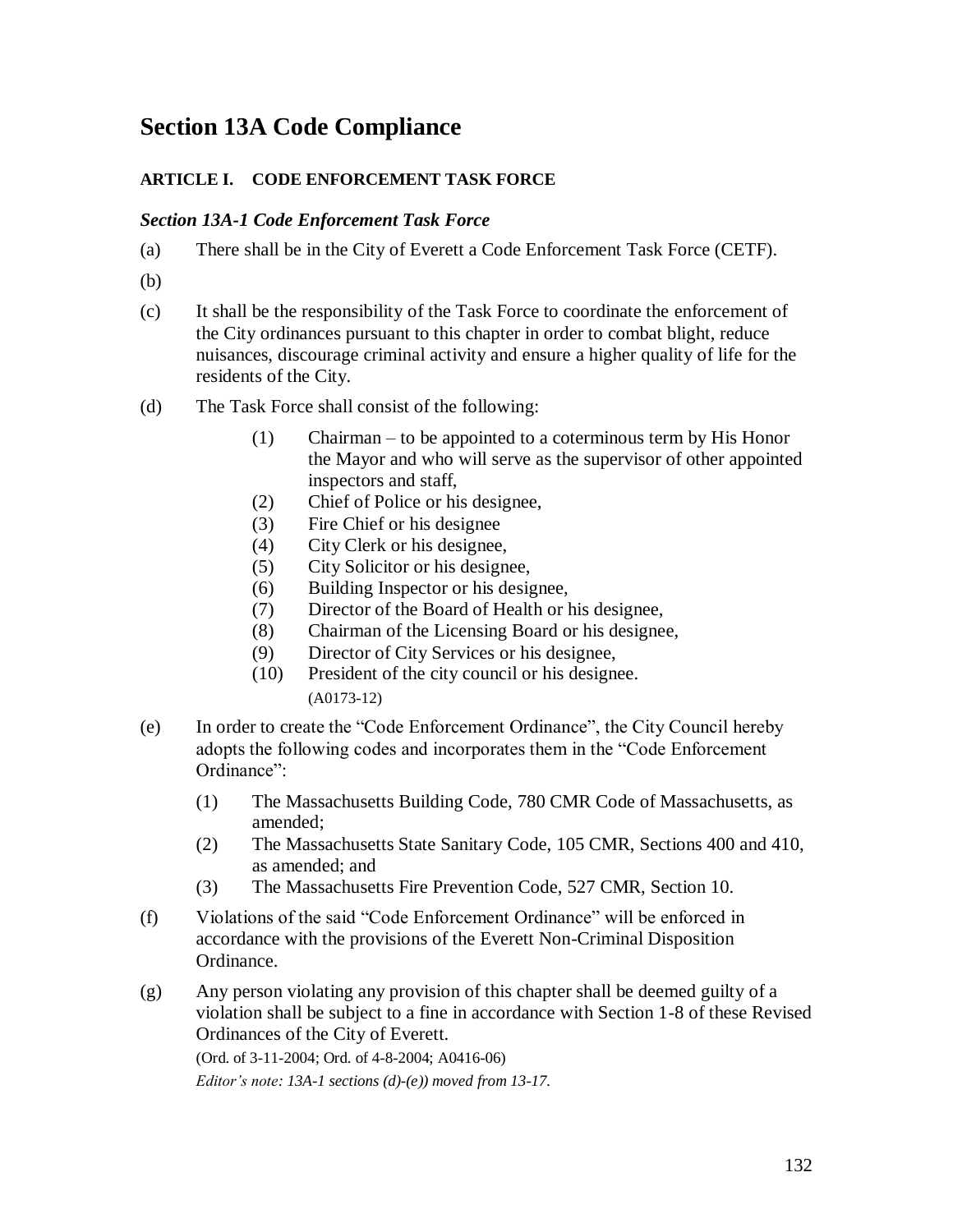## *Section 13A-2 Name and Purpose*

- *(a)* This chapter shall be known as "Code Compliance". The purpose of this section is to identify processes and methods to encourage compliance with the ordinances of the City of Everett and the Building and Safety Codes of the City and the Commonwealth of Massachusetts and other state laws to promote and protect the general public health, safety and environment of city residents. This chapter declares certain acts to be civil violations and establishes non-penal enforcement procedures and civil penalties. This chapter also declares certain acts to be misdemeanors.
- *(b)* It is the intention of the City to pursue code compliance actively and vigorously in order to protect the health, safety and welfare of the general public. This City intention is to be pursued in a way that is consistent with adherence to, and respectful of, fundamental constitutional principles.
- *(c)* While this chapter does authorize the City to take action to enforce City laws and regulations, it shall not be construed as placing responsibility for code compliance or enforcement upon the City in any particular case, or as creating any duty on the part of the City to any particular person or class of persons. *(A0416-06)*

## *Section 13A-3 Statement of goals.*

(a) It is the policy of the City to emphasize code compliance by education and prevention as a first step. This policy is designed to ensure code compliance and timely action that is available to all persons and uniform in its implementation. While warnings and voluntary compliance are desirable as a first step, enforcement and civil penalties should be used for remedial purposes as needed to assure and effect code compliance. Abatement or remediation should be pursued when appropriate and feasible. Uniform and efficient procedures, with consistent application tailored by regulation to each department's mission, should be used to accomplish these goals. *(A0416-06)*

## *Section 13A-4 Definitions*

The words and phrases designated in this chapter shall be defined for the purposes of this chapter as follows:

- (a) "Abate" means to take whatever steps are deemed necessary by the director to return a property to the condition in which it existed before a civil code violation occurred or to assure that the property complies with applicable code requirements. Abatement may include, but is not limited to, rehabilitation, demolition, removal, replacement or repair.
- (b) "Chairman" means, Chairman of the Code Enforcement Task Force.
- (c) "Civil code violation" means and includes one or more of the following:
	- (1) Any act or omission contrary to any ordinance, resolution, regulation or public rule of the City that regulates or protects the public health or the use and development of land or water, whether or not the ordinance, resolution or regulation is codified; and
	- (2) Any act or omission contrary to the conditions of any permit, notice and order to correct or cease and desist order issued pursuant to any such an ordinance, resolution, regulation or public rule.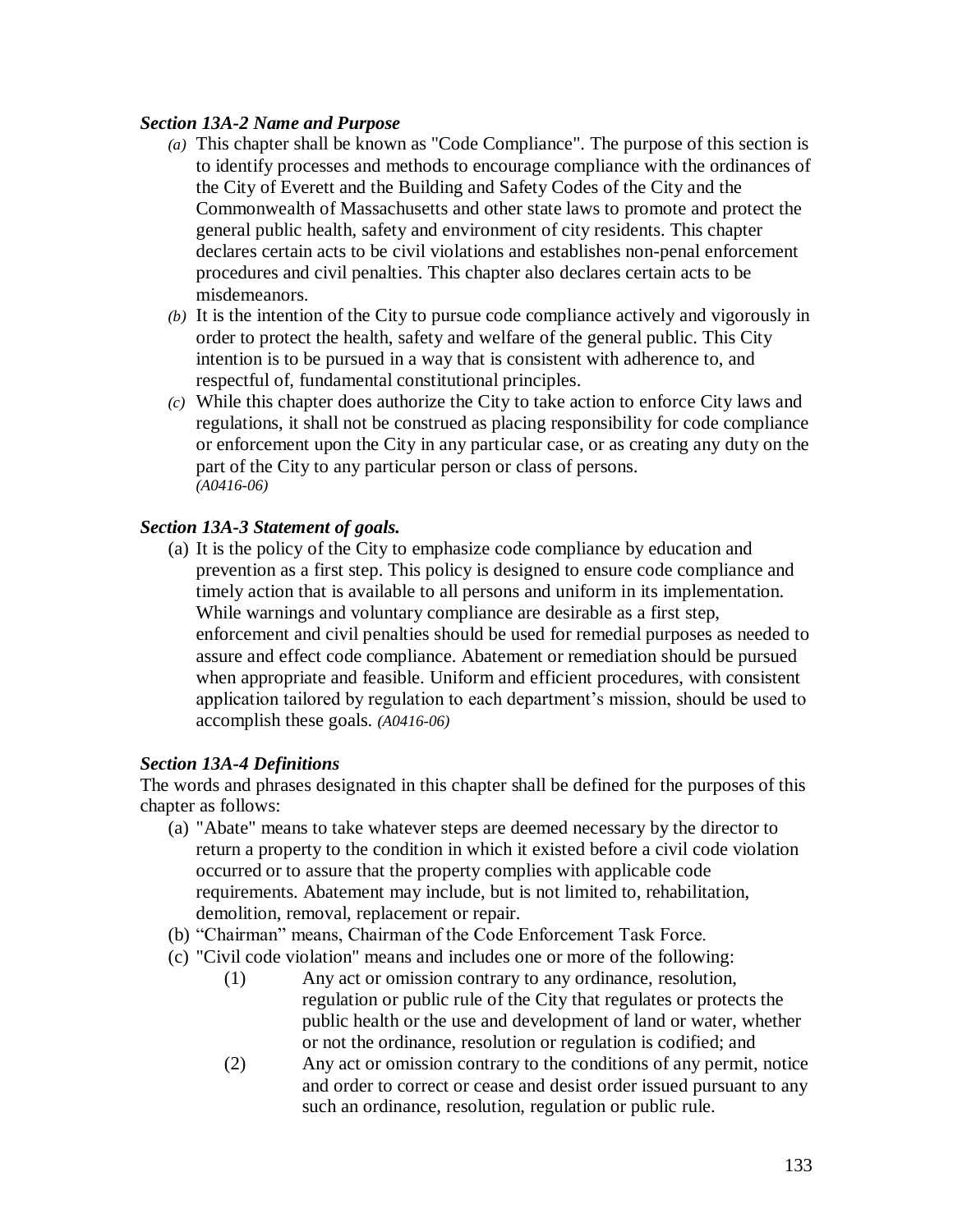- (d) "Director" means, depending on the code violated:
	- (1) The director of any City department authorized to enforce civil code compliance;
	- (2) Authorized representatives of a director, including but not limited to, the compliance officers and inspectors whose responsibility includes the detection and reporting of civil code violations; or
	- (3) Such other person as the City Council by ordinance authorizes to utilize this chapter.
- (e) "Hearing examiner" means the City Solicitor or his designee
- (f) "Mitigate" means to take measures, subject to City approval, to minimize the harmful effects of the violation where remediation is either impossible or unreasonably burdensome.
- (g) "Permit" means any form of certificate, approval, registration, license or any other written permission issued by the City. All conditions of approval, and all easements and use limitations shown on the face of an approved final plot map which are intended to serve or protect the general public are deemed conditions applicable to all subsequent plat property owners and their tenants and agents as permit requirements enforceable under this chapter.
- (h) "Person" means any individual, association, partnership, corporation or legal entity, public or private, and the agents and assigns of the individual, association, partnership, corporation or legal entity.
- (i) H. "Person responsible for code compliance" means either the person who caused the violation, if that can be determined, or the owner, lessor, tenant or other person entitled to control, use or occupy, or any combination of control, use or occupy, property where a civil code violation occurs, or both.
- (j) "Remediate" means to restore a site to a condition that complies with sensitive area or other regulatory requirements as they existed when the violation occurred; or, for sites that have been degraded under prior ownerships, restore to a condition that does not pose a probable threat to the environment or to the public health, safety or welfare.
- (k) "Ordinance" means any law enacted by ordinance by the City Council.
- (l) "Public rule" means any rule properly promulgated to implement code provisions. *(A0416-06)*

## *Section 13A-5 Declaration of public nuisance*

- (a) All civil code violations are hereby determined to be detrimental to the public health, safety and environment and are hereby declared public nuisances. All conditions determined to be ordinance or code violations shall be subject to and enforced pursuant to the provisions of this chapter except where specifically excluded by law or regulation.
- (b) Any person who willfully or knowingly causes, aids or abets an ordinance or code violation pursuant to this chapter by any act of commission or omission shall be punished by a fine pursuant to Section 1-8 of the Revised Ordinances of the City of Everett, unless otherwise stated. Each day such violation continues shall be considered a separate offense. As an alternative, or in addition to any other judicial or administrative remedy provided in this section or by law or other regulation, a director may request that the City Solicitor consider filing a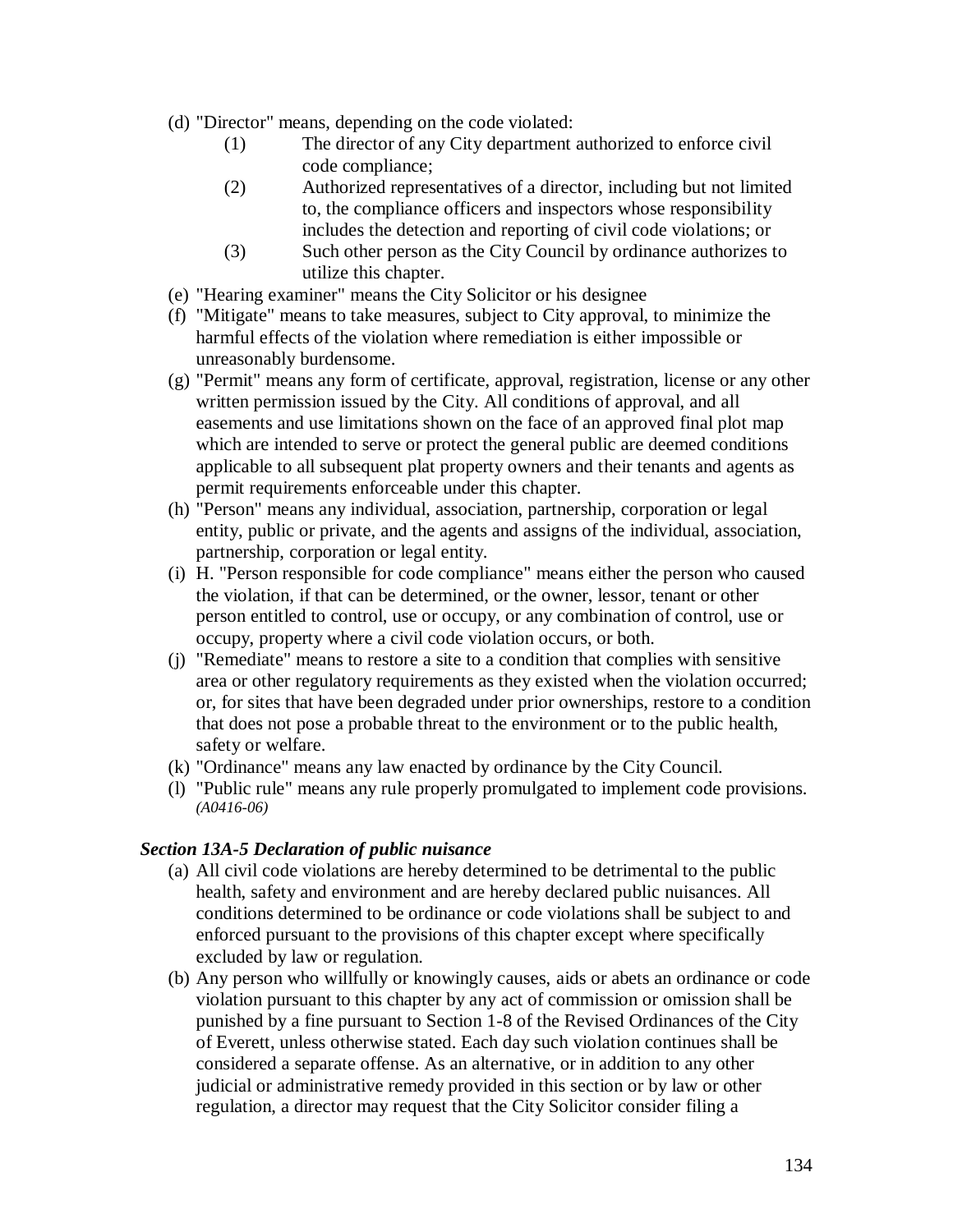misdemeanor complaint against the persons responsible for code compliance when the director has documentation or evidence that the violation was willful and knowing. *(A0416-06)*

*Editor's note: the phrase* "unless otherwise stated" was added to provide for stated fines appearing elsewhere in Chapter.

### *Section 13A- 6 Enforcement authority and administration.*

- (a) In order to discourage public nuisances and otherwise promote compliance with applicable code provisions, a director may, in response to field observations or reliable complaints, determine that violations have occurred or are occurring and may:
	- 1. Enter into voluntary compliance agreements with persons responsible for code compliance;
	- 2. Issue citations,
	- 3. Issue cease and desist orders authorized by
	- 4. Order abatement by means of a notice and order to correct, and if such abatement is not timely completed by the person responsible for code compliance, undertake the abatement and charge the reasonable costs of such work.
	- 5. Allow a person responsible for code compliance to perform community service in lieu of paying penalties as authorized by
	- 6. Suspend, revoke or modify any permit previously issued by a director or deny a permit application as authorized by when other efforts to achieve compliance have failed.
- (b) Should violations occur involving multiple agencies, a lead agency shall be designated by the Chairman to coordinate the City's response. Unless otherwise determined by the directors of the affected departments, the Code Enforcement Task Force staff shall serve as the lead agency.
- (c) The procedures set forth in this section are not exclusive. These procedures shall not in any manner limit or restrict the City from remedying violations or abating violations in any other manner authorized by law. This ordinance shall not be construed to affect the authority of any City board in enforcement of their codes or regulations.
- (d) In addition or as an alternative to utilizing the procedures set forth in this section, a director may seek legal or equitable relief to abate any conditions or enjoin any acts or practices that constitute a violation.
- (e) In addition or as an alternative to utilizing the procedures set forth in this ordinance, a director may assess or recover penalties accruing under this section by legal action filed in Superior court by the City Solicitor on behalf of the City.
- (f) The provisions of this section shall in no way adversely affect the rights of the owner, lessee or occupant of any property to recover all costs and expenses incurred and required by this section from any person causing such violation.
- (g) The City may use liens, withholding issuance of permits or licenses or the services of a collection agency in order to collect any fines, penalties, fees or costs owing under this section.
- (h) In administering the provisions for code enforcement, the director shall have the authority to waive any one or more such provisions so as to avoid substantial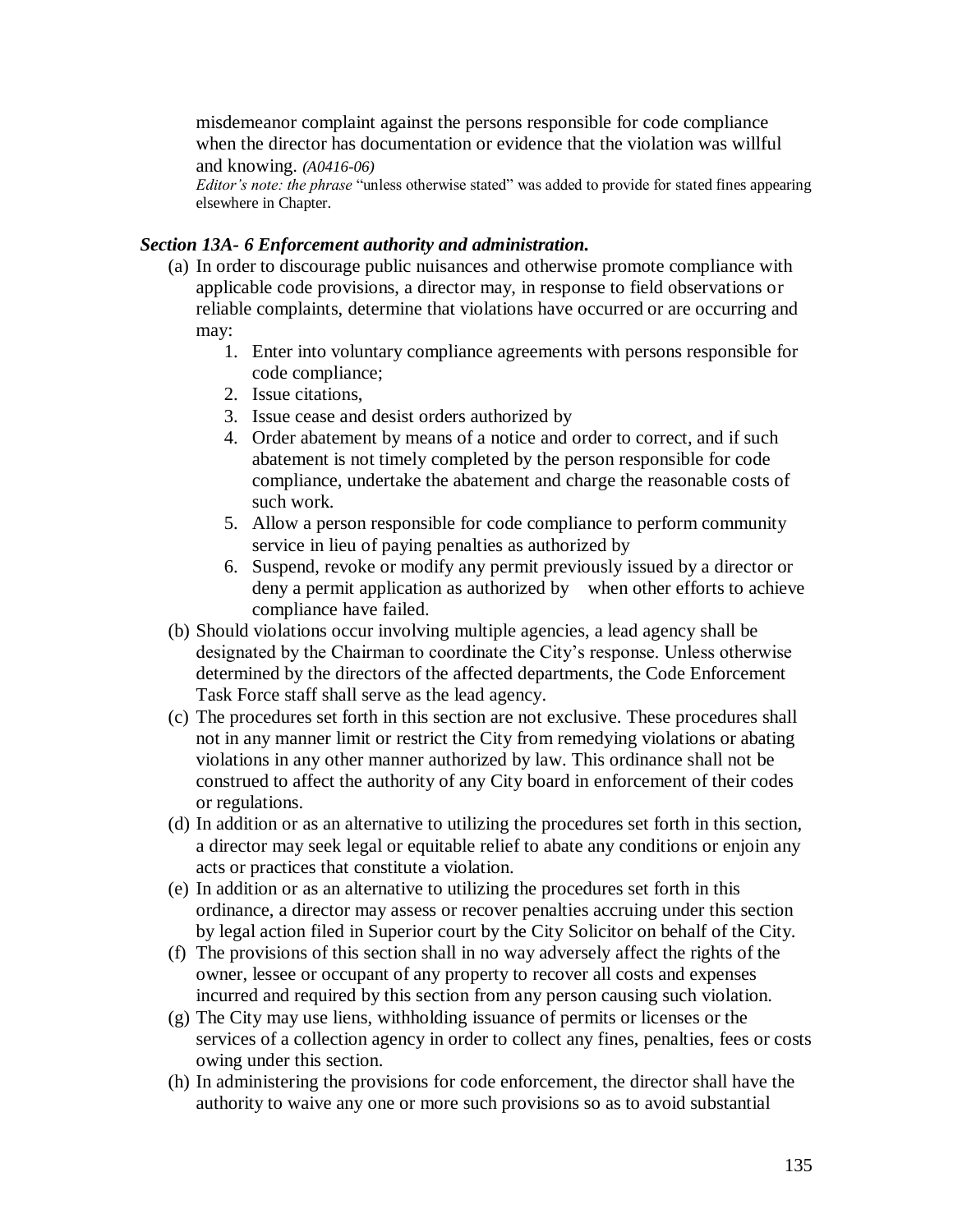injustice by application thereof to the acts or omissions of a public or private entity or individual, or acts or omissions on public or private property including, for example, property belonging to public or private utilities, where no apparent benefit has accrued to such entity or individual from a violation and any necessary remediation is being promptly provided. For purposes of this clause, substantial injustice cannot be based on economic hardship.

- (i) The provisions of this section detailing City department administration of code compliance procedures are intended only for the purpose of providing guidance to City employees and are not to be construed as creating a basis for appeal or a defense of any kind to an alleged violation.
- (j) The provisions of this ordinance authorizing the enforcement of non-codified ordinances are intended to assure compliance with unclassified use permits, zone reclassifications and other similar permits or approvals which may have been granted by ordinances which have not been codified, and to enforce new regulatory ordinances which are not yet codified. Departments should be sensitive to the possibility that citizens may not be aware of these ordinances, and should give warnings prior to enforcing such ordinances, except in high-risk cases. *(A0416-06)*

## **ARTICLE II. GUIDELINES**

## *Section 13A-7 Guidelines for departmental responses to complaints.*

The following guidelines should be applied by the departments, subject to departmental resource limitations, when responding to code compliance complaints. The timelines identified below may be modified by departmental rule, subject to council review and approval.

- (a) High risk investigations needing an urgent response (within twenty-four hours to one week) include any cases in which:
	- (1) There is an imminent likelihood of or actual bodily harm, damage to public resources or facilities, damage to real or personal property, public health exposure, or environmental damage or contamination; or
	- (2) The sites and/or persons responsible for code compliance have a history of prior high or moderate risk violations.
- (b) Moderate risk investigations needing a prompt response (within seventy-two hours to ten days) include cases where:
	- (1) There is risk of bodily harm, damage to public resources and/or facilities, damage to real or personal property, or environmental damage or contamination; or
	- (2) The subject sites and/or persons responsible for code compliance have a history of prior low risk violations; or
	- (3) There are ongoing moderate or low risk violations; or
	- (4) More than five wrecked, dismantled or inoperative vehicles are found.
- (c) Low risk investigations needing response as time permits (within two to four weeks of violation being identified by code compliance staff) include cases where: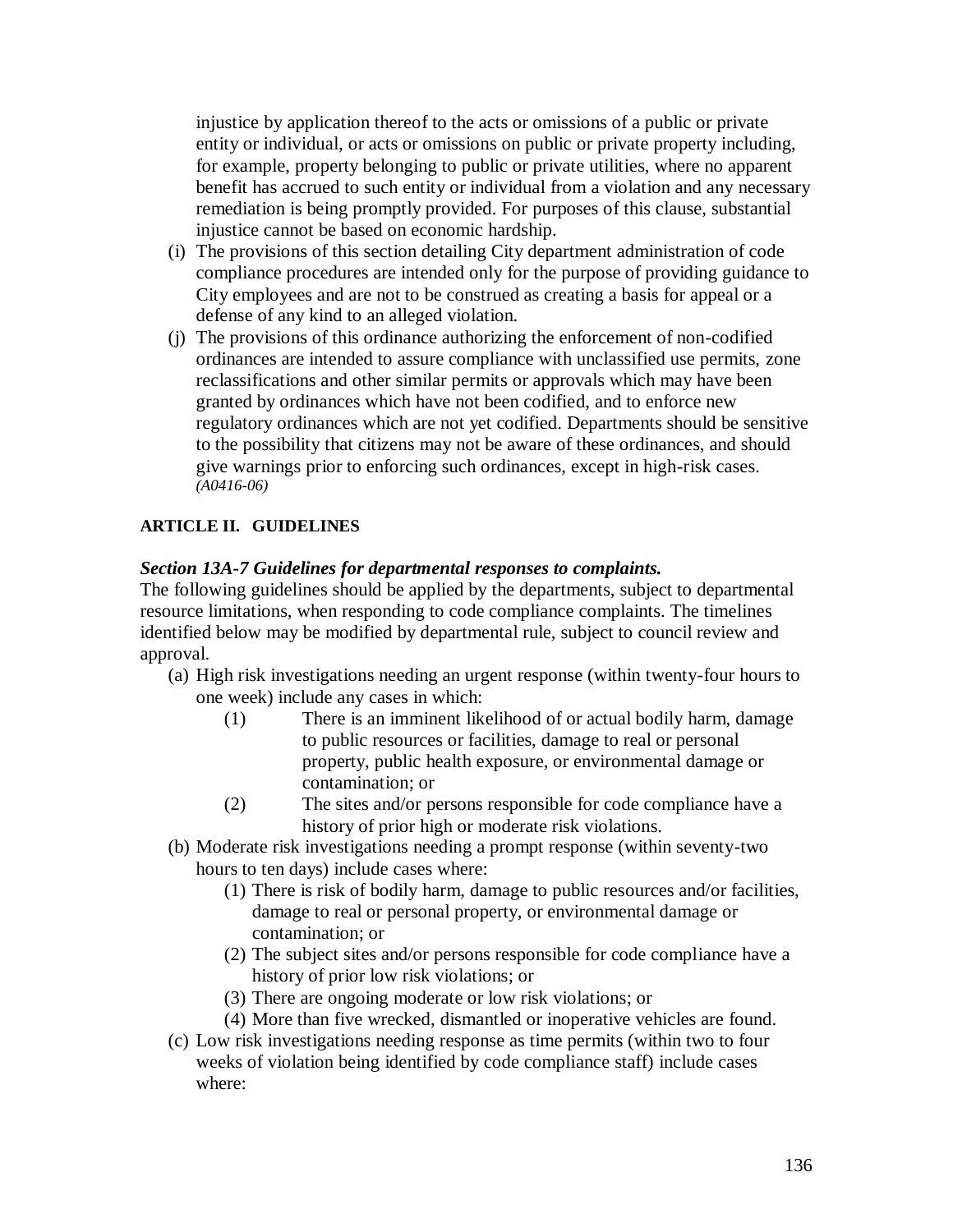- (1) The violation is non-emergent, does not fit within the high risk or moderate risk categories and has only minor public impacts; and (2) The violation is an isolated incident.
- (d) The response times set out in this section are not jurisdictional, and failure to meet them in any particular case shall not affect the City's authority to enforce City code provisions with regard to that case. *(A0416-06)*

## *Section 13A-8 Initial Investigation*

This section sets forth guidelines for more specific procedures to be used by each department in implementing this ordinance. The guidelines set forth in this section are not jurisdictional, and failure to meet them in any particular case shall not affect the City's authority to enforce City code provisions with regard to that case.

(a) Field verification.

Except in emergencies and for low risk case complaints, field verification should be made if possible prior to, concurrent with or shortly after notifying the owner, occupant, and/or other person responsible for code compliance of the potential or alleged violation. Low risk case complaints should be acknowledged by sending an informal letter to the person(s) responsible for code compliance. The letter should state that a violation may have occurred, but has not been verified, and should ask the recipient to contact the department issuing the letter.

- (b) Advising interested parties of receipt of complaint and/or field investigation.
	- (1) The owner, occupant and person responsible for code compliance (if not an owner or occupant) should be advised of any complaint by personal contact, phone, posting and/or mail.
	- (2) The complainant should be contacted by phone and, if possible, in person during the field visit.
- (c) All departments with compliance requirement authority should record land-based violations in the database system, which should be accessible to all other departments.
- (d) To the extent possible, the department shall check its own records and the records of other agencies for previous violations on the site of the alleged violation or by the owner or occupant of the site or such other person as may be responsible for code compliance.
- (e) Staff undertaking the field investigations shall comply with the provisions of this section regarding right of entry. *(A0416-06)*

## *Section 13A-9 Procedures when probable violation identified.*

(a) The department shall determine, based on information derived from sources such as field observations, the statements of witnesses, relevant documents and data systems for tracking the violations and applicable City codes, whether or not a violation has occurred. As soon as a department has reasonable cause to determine that a violation has occurred, it shall document the violation and promptly notify the owner, occupant or other person responsible for code compliance.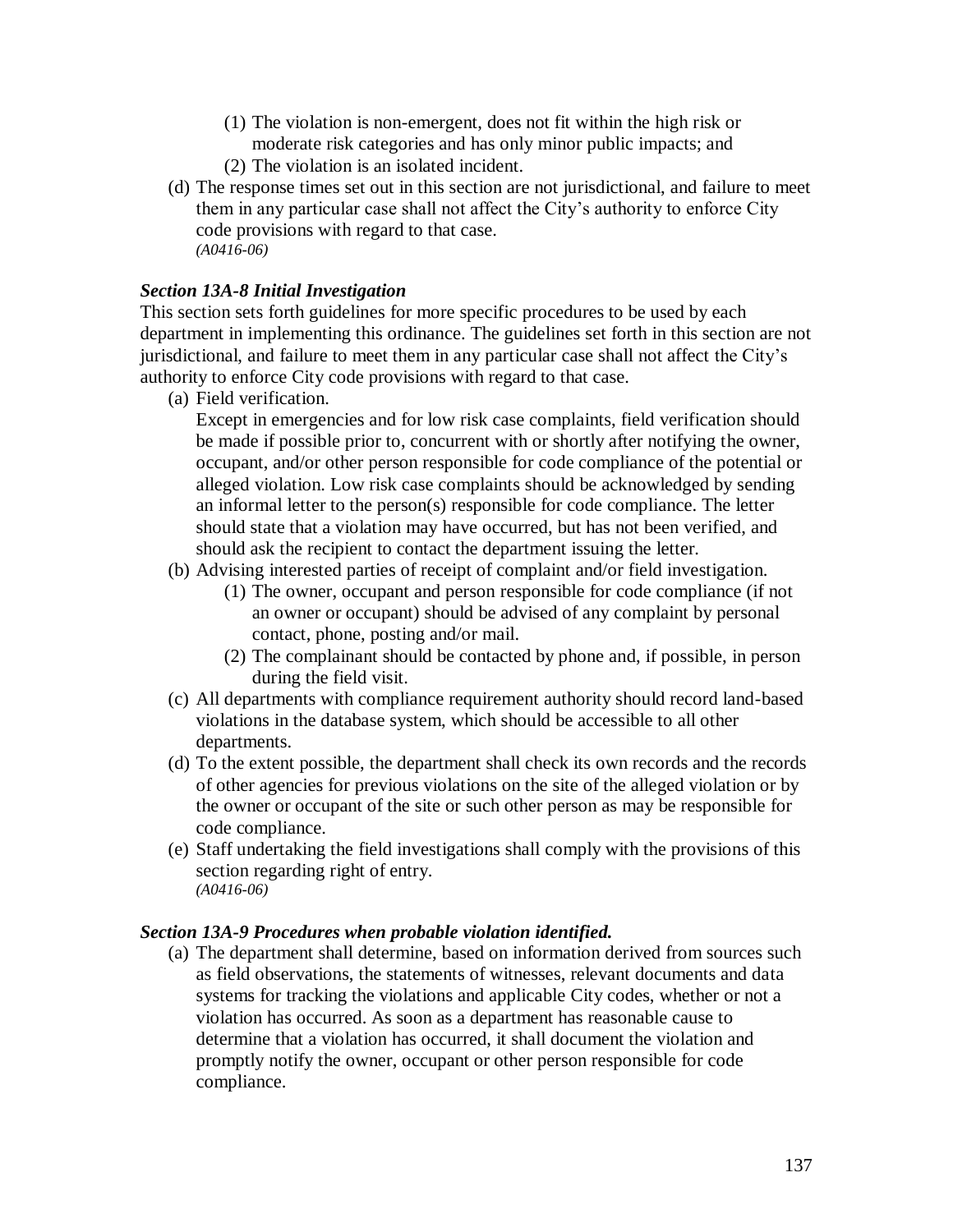- (b) Except as provided in subsection (d) of this section, a warning shall be issued verbally or in writing promptly when a field inspection reveals a violation, or as soon as the department otherwise determines that a violation has occurred. The warning shall inform the person determined to be responsible for code compliance of the violation and allow the person an opportunity to correct it or enter into a voluntary compliance agreement as provided for by this section. Verbal warnings shall be logged and followed up with a written warning within two weeks, and the site shall be re-inspected within thirty days.
- (c) The guidelines in this section for warnings, notifications and re-inspections are not jurisdictional, and failure to meet them in any particular case shall not affect the City's authority to enforce City code provisions with regard to that case.
- (d) No warning need be issued in high-risk cases, emergencies, repeat violation cases, cases that are already subject to a voluntary compliance agreement, cases in which the violation creates a situation or condition that is not likely to be corrected within a short period of time, cases in which a cease and desist order is necessary, or if the person responsible for code compliance knows or reasonably should have known that the action was a code violation.
- (e) Citations may be issued in moderate- and low-risk cases, if the department determines it is probable that violation can likely be fully corrected in a short period of time.
- (f) Notice and orders to correct should be issued in all high-risk cases in which a voluntary compliance agreement has not been entered into. Notice and orders to correct may be issued in moderate- and low-risk cases where the department determines that the violation is unlikely to be fully corrected in a short period of time.
- (g) The department shall use all reasonable means to determine and cite the person or persons actually responsible for the violation occurring when the owner has not directly or indirectly caused the violation.
- (h) If the violation is not corrected or a voluntary compliance agreement is not achieved within a reasonable time period, a citation, notice and order to correct or cease and desist order should be issued. As a guideline, citations should be issued within thirty days from receipt of a complaint, and notice and orders to correct should be issued within 7 days from receipt of a complaint. Cease and desist orders should be issued promptly upon discovery of a violation in progress.
- (i) Any complainant who provides a mailing address and requests to be kept advised of enforcement efforts should be mailed a copy of all written warnings, voluntary compliance agreements, citations, notice and order to corrects, cease and desist orders and notices of settlement conferences issued by a department with regard to the alleged violation. Any complainant who is an aggrieved person may appeal a citation, notice and order to correct, cease and desist order, a determination to enter into a voluntary compliance agreement or a determination not to issue a citation or order pursuant to the provisions of this chapter. *(A0416-06)*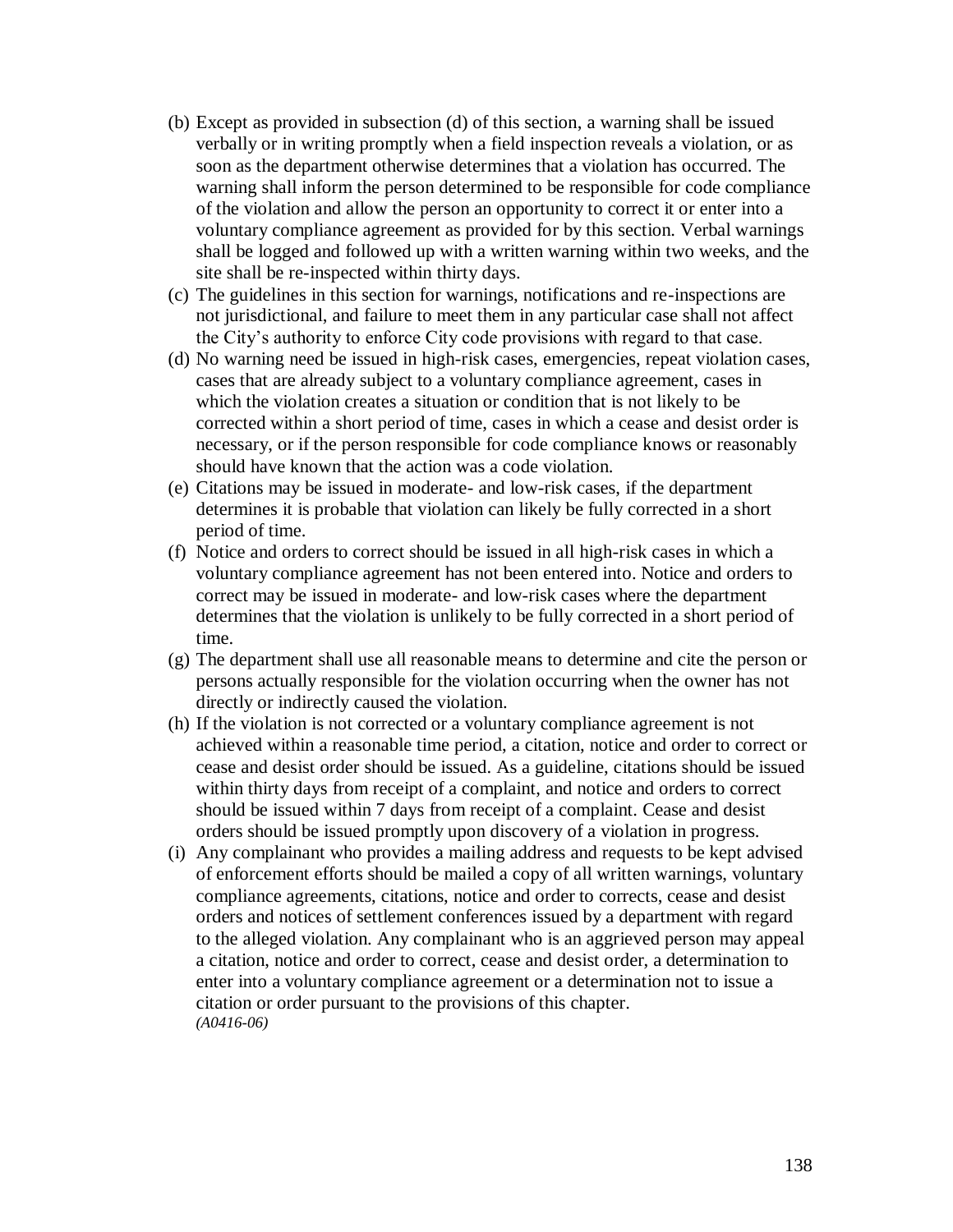## *Section 13A-10 Service - citation, notice and order to correct, and cease and desist order.*

- (a) Service of a citation or notice and order to correct shall be made on a person responsible for code compliance by one or more of the following methods:
	- (1) Personal service of a citation or notice and order to correct may be made on the person identified by the department as being responsible for code compliance, or by leaving a copy of the citation or notice and order to correct at that person's house of usual abode with a person of suitable age and discretion who resides there.
	- (2) Service directed to the landowner and/or occupant of the property may be made by posting the citation or notice and order to correct in a conspicuous place on the property where the violation occurred and concurrently mailing notice as provided for below, if a mailing address is available.
	- (3) Service by mail may be made for a citation or a notice and order to correct by mailing two copies, postage prepaid, one by ordinary first class mail and the other by certified mail, to the person responsible for code compliance at his last known address, at the address of the violation, or at the address of the place of business of the person responsible for code compliance. The taxpayer's address as shown on the tax records of the City shall be deemed to be the proper address for the purpose of mailing such notice to the landowner of the property where the violation occurred. Service by mail shall be presumed effective upon the third business day following the day upon which the citation or notice and order to correct was placed in the mail.
- (b) For notice and orders to correct only, when the address of the person responsible for code compliance cannot reasonably be determined, service may be made by publication once in a local newspaper with general circulation.
- (c) Service of a cease and desist order on a person responsible for code compliance may be made by posting the cease and desist order in a conspicuous place on the property where the violation occurred or by serving the cease and desist order in any other manner permitted by this chapter.
- (d) The failure of the director to make or attempt service on any person named in the citation, notice and order to correct or cease and desist order shall not invalidate any proceedings as to any other person duly served. *(A0416-06)*

## *Section 13A-11 Voluntary compliance agreement - authority.*

- (a) Whenever the applicable department determines that a code violation has occurred or is occurring, the department shall make reasonable efforts to secure voluntary compliance from the person responsible for code compliance. Upon contacting the person responsible for code compliance, the department may enter into a voluntary compliance agreement as provided for in this section.
- (b) A voluntary compliance agreement may be entered into at any time after issuance of a verbal or written warning, a citation, a notice and order to correct or a cease and desist order and before an appeal is decided pursuant to this section.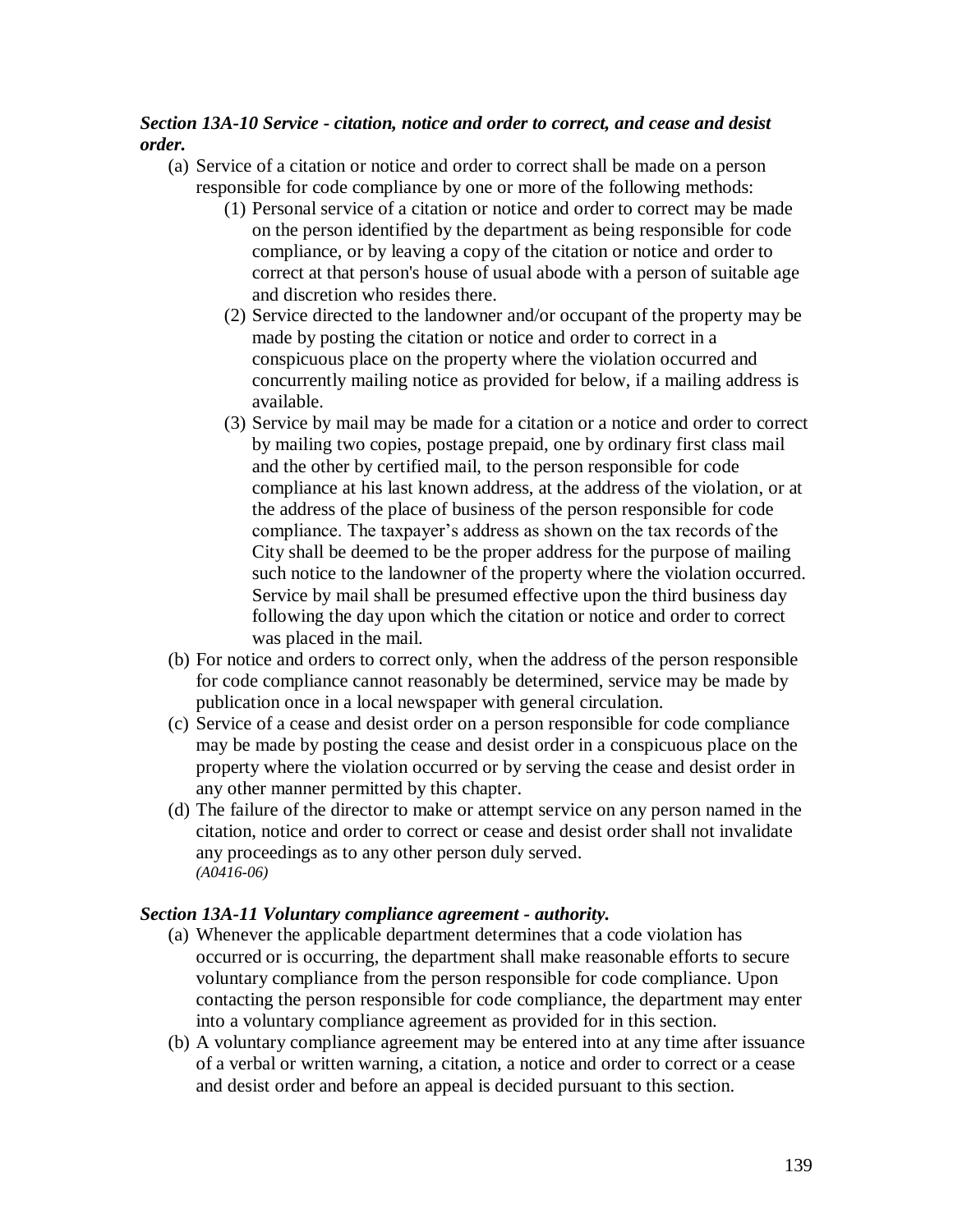- (c) The voluntary compliance agreement is a commitment by the person responsible for code compliance under which the person agrees to do any combination of abating the violation, remediating the site or mitigating the impacts of the violation. The voluntary compliance agreement shall include the following:
	- (1) The name and address of the person responsible for code compliance;
	- (2) The address or other identification of the location of the violation;
	- (3) A description of the violation and a reference to the provision or provisions of the ordinance, resolution or regulation that has been violated;
	- (4) A description of the necessary corrective action to be taken and identification of the date or time by which compliance must be completed. For the purpose of this subsection  $(c)(4)$ , the department may either require that compliance be achieved by a specific date or that compliance be achieved by a date to be determined based on the occurrence of some future event;
	- (5) The amount of the civil penalty that will be imposed pursuant to Section 1-8 of the Revised Ordinance of the City of Everett if the voluntary compliance agreement is not satisfied; unless superceded by state or federal law;
	- (6) An acknowledgment that the voluntary compliance agreement will be recorded against the property in the office of the Assessor, the recording to be accomplished as provided for in notice and order to correct cases;
	- (7) An acknowledgment that if the department determines that the terms of the voluntary compliance agreement are not met, the City may, without issuing a citation, notice and order to correct or cease and desist order, impose any remedy authorized by this section, which includes the assessment of the civil penalties identified in the voluntary compliance agreement, abatement of the violation, assessment of the costs incurred by the City to pursue code compliance and to abate the violation, including legal and incidental expenses, and the suspension, revocation or limitation of a development permit;
	- (8) An acknowledgment that if any assessed penalty, fee or cost is not paid, a director may charge the unpaid amount as a lien against the property where the civil code violation occurred if owned by the person responsible for code compliance, and that the unpaid amount may be a joint and several personal obligation of all persons responsible for code compliance;
	- (9) An acknowledgment that by entering into the voluntary compliance agreement the person responsible for code compliance waives the right to administratively appeal, and thereby admits, that the conditions described in the voluntary compliance agreement existed and constituted a civil code violation; and that if the department determines the terms of the voluntary compliance agreement are not met, the person is subject to and liable for any remedy authorized by this section, which includes the assessment of the civil penalties identified in the voluntary compliance agreement, abatement of the violation, assessment of the costs incurred by the City to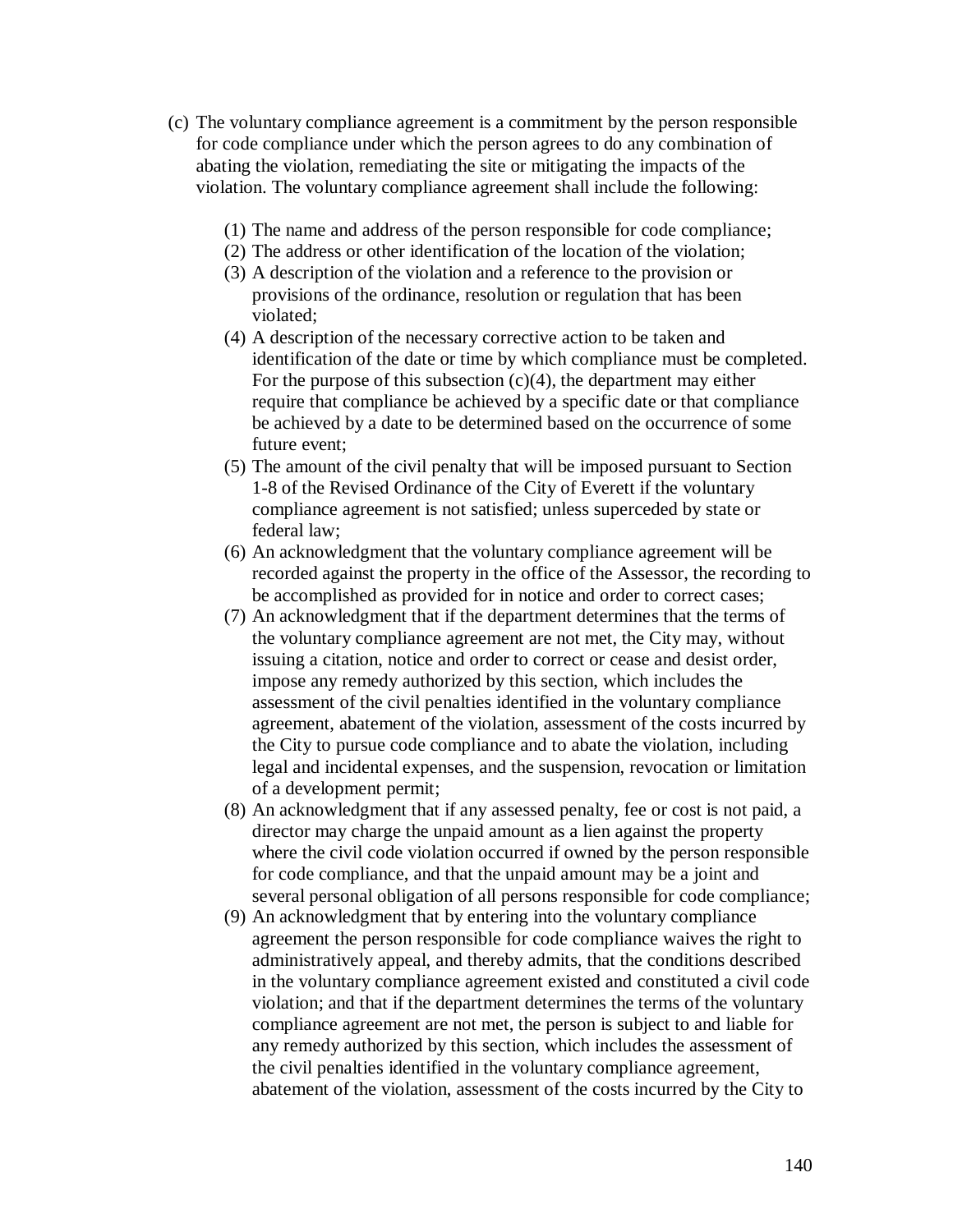pursue code compliance and to abate the violation, including legal and incidental expenses, and the suspension, revocation or limitation of a development permit; and

- (10) An acknowledgment that the person responsible for code compliance understands that he or she has the right to be served with a citation, notice and order to correct or cease and desist order for any violation identified in the voluntary compliance agreement, has the right to administratively appeal any such a citation, notice and order to correct or cease and desist order, and that he or she is knowingly, voluntarily and intelligently waiving those rights.
- (d) Upon entering into a voluntary compliance agreement, a person responsible for code compliance waives the right to administratively appeal, and thereby admits, that the conditions described in the voluntary compliance agreement existed and constituted a civil code violation; and agrees that if the department determines the terms of the voluntary compliance agreement are not met, he or she is liable for the civil penalty identified in the voluntary compliance agreement, is liable for the costs incurred by the City to pursue code compliance and to abate the violation, including legal and incidental expenses and is subject to all other remedies provided for in this section.
- (e) An extension of the time limit for compliance or a modification of the required corrective action may be granted by the department if the person responsible for code compliance has shown due diligence or substantial progress in correcting the violation, but circumstances render full and timely compliance under the original conditions unattainable.
- (f) The voluntary compliance agreement is not a settlement agreement. *(A0416-06)*

## *Section 13A-12 Failure to meet terms of voluntary compliance agreement*

If the terms of the voluntary compliance agreement are not completely met, the department may abate the violation in accordance with this section, and the person responsible for code compliance may, without being issued a citation, notice and order to correct or cease and desist order, be assessed a civil fine or penalty, in accordance with the penalty provisions of this chapter, plus all costs incurred by the City to pursue code compliance and to abate the violation, including legal and incidental expenses as provided for in this section, and may be subject to other remedies authorized by this section. Penalties imposed when a voluntary compliance agreement is not met accrue from the date that the terms of the voluntary compliance agreement were violated. *(A0416-06)*

## *Section 13A-13 Right of entry*

It is the intention of the council that any entry made to private property for the purpose of inspection for code violations be accomplished in strict conformity with constitutional and statutory constraints on entry, and the holdings of relevant court cases regarding entry. The right-of-entry granted by this section shall not supersede those legal constraints. The director is authorized to enter upon any property for the purpose of administering this ordinance provided that the director shall make entry only if such entry is consistent with the constitutions and laws of the United States and the Commonwealth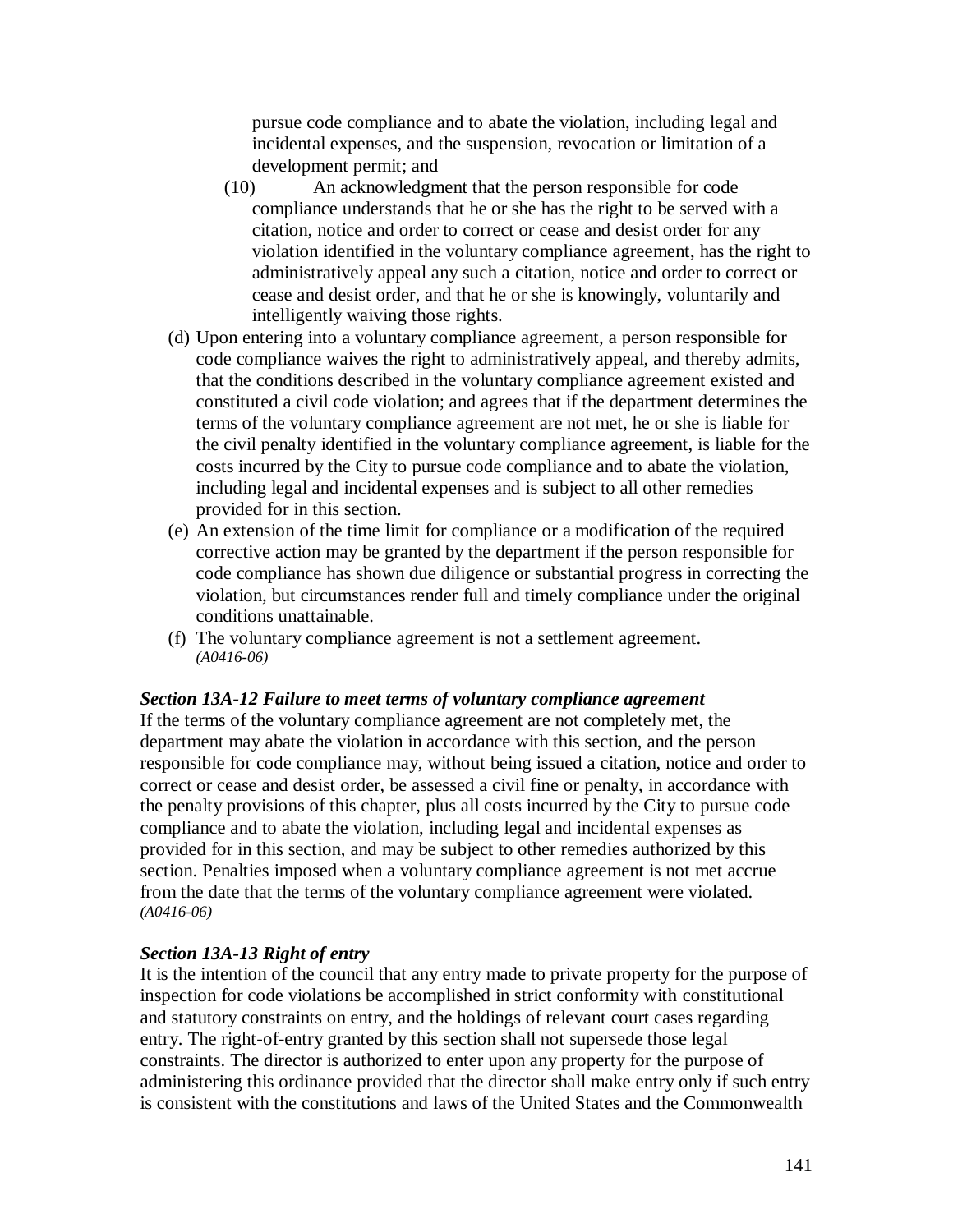of Massachusetts. If so required by the constitutions and laws of the United States or the Commonwealth of Massachusetts, the director shall apply to a court of competent jurisdiction for a search warrant authorizing access to such property for such purpose. The court may upon such application issue the search warrant for the purpose requested. *(A0416-06)*

## *Section 13A-14 Training and rulemaking.*

- (a) In order to ensure strict conformity with the constraints on entry imposed by state and federal law and to assure that City employees deal with the public in a manner which respects the rights of private property owners, the Task Force, as needed, shall develop and adopt internal procedures, protocols and training programs governing the conduct of searches by code compliance officers which shall be issued within two months of the adoption of this ordinance.
- (b) The Task Force shall adopt procedures to implement the provisions of this ordinance, and specifically the guidelines set out in this chapter describing reasonable and appropriate protocols for investigating code violations. *(A0416-06)*

## *Section 13A-15 Obligations of persons responsible for code compliance.*

- (a) It shall be the responsibility of any person identified as responsible for code compliance to bring the property into a safe and reasonable condition to achieve code compliance. Payment of fines, applications for permits, acknowledgment of stop-work orders and compliance with other remedies does not substitute for performing the corrective work required and having the property brought into compliance to the extent reasonably possible under the circumstances.
- (b) Persons determined to be responsible for code compliance pursuant to a citation or notice and order to correct shall be liable for the payment of any civil fines, penalties and abatement costs, provided, however, that if a property owner affirmatively demonstrates that the action which resulted in the violation was taken without the owner's knowledge or consent by someone other than the owner or someone acting on the owner's behalf, that owner shall be responsible only for bringing the property into compliance to the extent reasonably feasible under the circumstances. Should the owner not correct the violation, only those abatement costs necessary to bring the property into a safe and reasonable condition, as determined by the director, shall be assessed by the City. No civil fines or penalties shall be assessed against such an owner or his property interest. *(A0416-06)*

## *Section 16-22 Reserved*

#### **ARTICLE III. CITATIONS**

#### *Section 13A-23 Authority*

Whenever a director has determined, based on investigation of documents and/or physical evidence, that a civil code violation has occurred, the director may issue a citation to any person responsible for code compliance. The director shall make a determination whether or not to issue a citation within thirty days of receiving a complaint alleging a violation or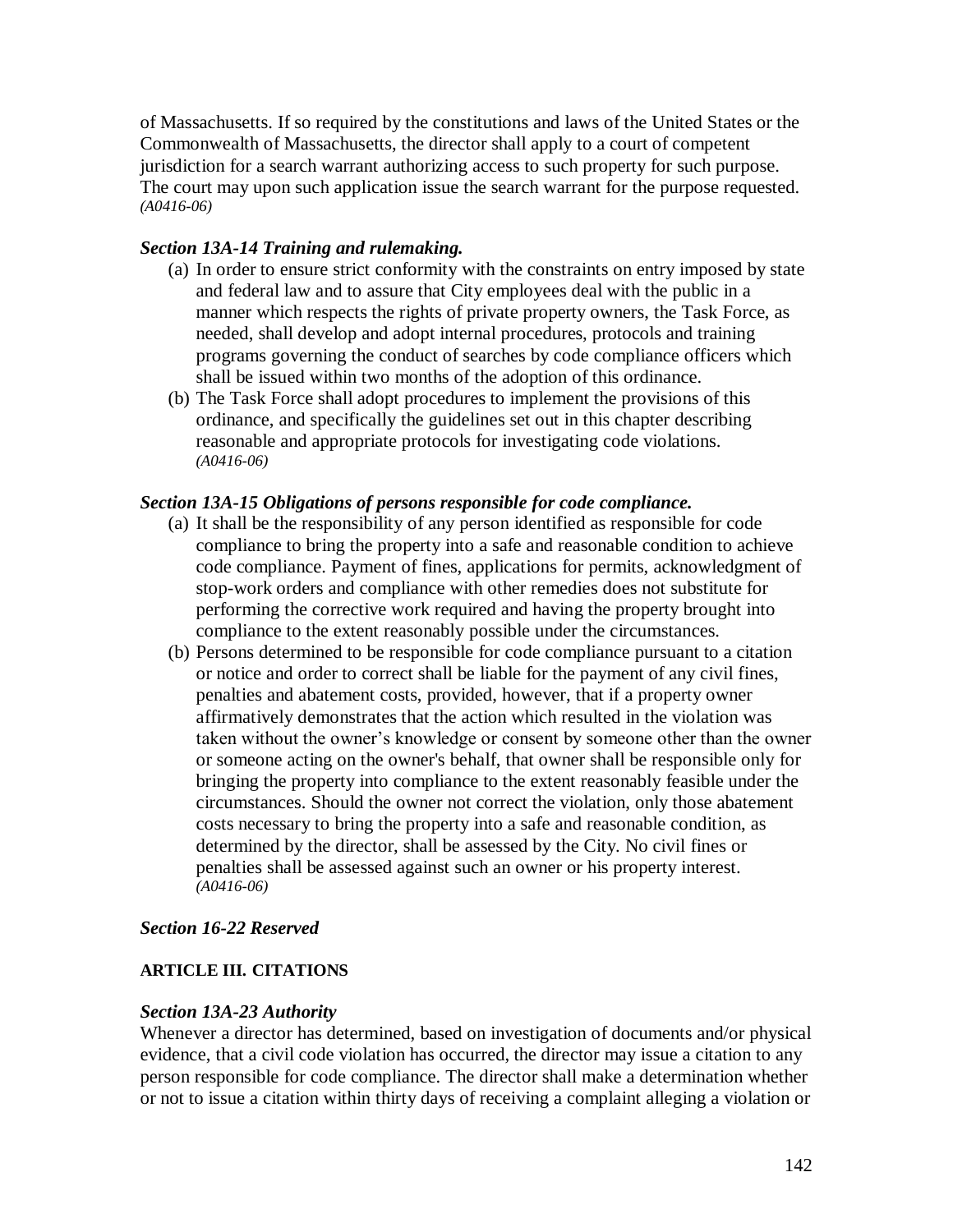otherwise discovering that a violation may potentially exist. Subsequent complaints shall be treated as new complaints for purposes of this section. *(A0416-06)*

## *Section 13A-24 Effect*

- (a) Subject to the appeal provisions of this section, a citation represents a determination that a civil code violation has occurred and that the cited party is a person responsible for code compliance.
- (b) Subject to the provisions of this section, a citation subjects the person responsible for code compliance to the civil fine prescribed by this chapter.
- (c) Subject to the provisions of this section, the person responsible for code compliance shall either pay the civil fine assessed within twenty-one days of the date of issuance of the citation or appeal the citation according to the procedures described in this chapter.
- (d) Failure to appeal the citation within twenty-one days shall render the citation a final determination that the conditions described in the citation existed and constituted a civil code violation and that the cited party is liable as a person responsible for code compliance.
- (e) Imposition of a civil fine creates a joint and several personal obligation in all persons responsible for code compliance who are served with notice of the violation. The prosecuting attorney on behalf of The City may collect the civil fines assessed by any appropriate legal means.
- (f) Issuance of a citation in no way limits a director's authority to issue a notice and order to correct or stop work order to the same person responsible for code compliance pursuant to this chapter. Payment of the civil fine assessed under the citation does not relieve a person responsible for code compliance of his duty to correct the violation and/or to pay any and all civil penalties accruing under a notice and order to correct or cease and desist order issued pursuant to this chapter.

*(A0416-06)*

## *Section 13A-25 Contents*

The citation shall include all of the following information:

- (a) Identification of the location of the violation;
- (b) A brief description of the violation or violations found;
- (c) A statement of the specific ordinance, resolution, regulation, public rule, permit condition, notice and order to correct provision, or cease and desist order provision that was violated;
- (d) A statement that the citation represents a determination that a civil code violation has occurred and that the cited party is subject to civil fines;
- (e) A statement of the amount of the civil fine assessed and that the fine must be paid within twenty-one days;
- (f) A statement of the options provided in this chapter for responding to the citation and the procedures necessary to exercise these options;
- (g) A statement that failure to appeal the citation within twenty-one days renders the citation a final determination that the conditions described in the citation existed and constituted a civil code violation and that the cited party is liable as a person responsible for code compliance; and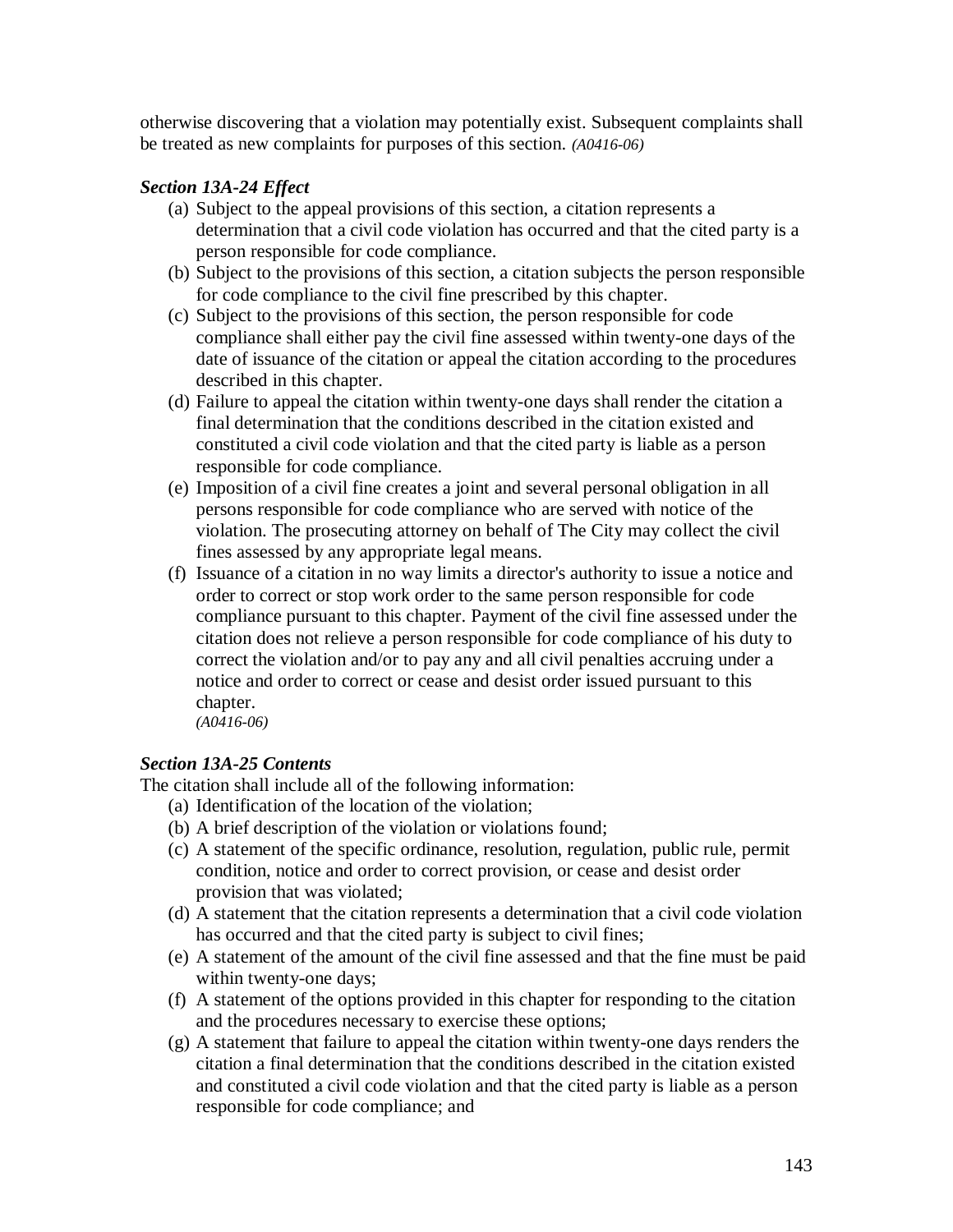(h) A statement advising that a failure to respond or appeal may be referred to the prosecuting attorney for prosecution. *(A0416-06)*

## *Section 13A-26 Revocation*

A director may revoke or modify a citation issued under this chapter if the original citation was issued in error or if a party to a citation was incorrectly named. Such revocation or modification shall identify the reasons and underlying facts for revocation. *(A0416-06)*

## *Section 13A-27 Remedy - civil fines*

A citation shall carry a civil fine to be determined with reference to the schedule contained in Section 1-8. The payment of civil fines does not relieve a person responsible for code compliance of any obligation to cure, abate or stop a violation. *(A0416-06)*

## **ARTICLE IV. NOTICE AND ORDERS TO CORRECT**

## *Section 13A-28 Authority.*

Whenever a director has reason to believe, based on investigation of documents and/or physical evidence, that a civil code violation exists or has occurred, or that the civil code violations cited in a citation have not been corrected, or that the terms of a voluntary compliance agreement have not been met, the director is authorized to issue a notice and order to correct to any person responsible for code compliance. The director shall make a determination whether or not to issue a notice and order to correct within one hundred twenty days of receiving a complaint alleging a violation or otherwise discovering that a violation may potentially exist, or within thirty days of the end of a voluntary compliance agreement time period which has not been met. Subsequent complaints shall be treated as new complaints for purposes of this section. Issuance of a citation is not a condition precedent to the issuance of a notice and order to correct. *(A0416-06)*

## *Section 13A-29 Effect.*

- (a) Subject to the appeal provisions of this chapter, a notice and order to correct represents a determination that a civil code violation has occurred, that the cited party is a person responsible for code compliance, and that the violations set out in the notice and order to correct require the assessment of penalties and costs and other remedies specified in the notice and order to correct.
- (b) Failure to correct the civil code violation in the manner prescribed by the notice and order to correct subjects the person to whom the notice and order to correct is directed to the use of any of the compliance remedies provided by this chapter, including:
	- (1) Additional civil penalties and costs;
	- (2) A requirement that abatement, remediation and/or mitigation be performed;
	- (3) An agreement to perform community service as prescribed by this chapter;
	- (4) Permit suspension, revocation, modification and/or denial as prescribed by this chapter; and/or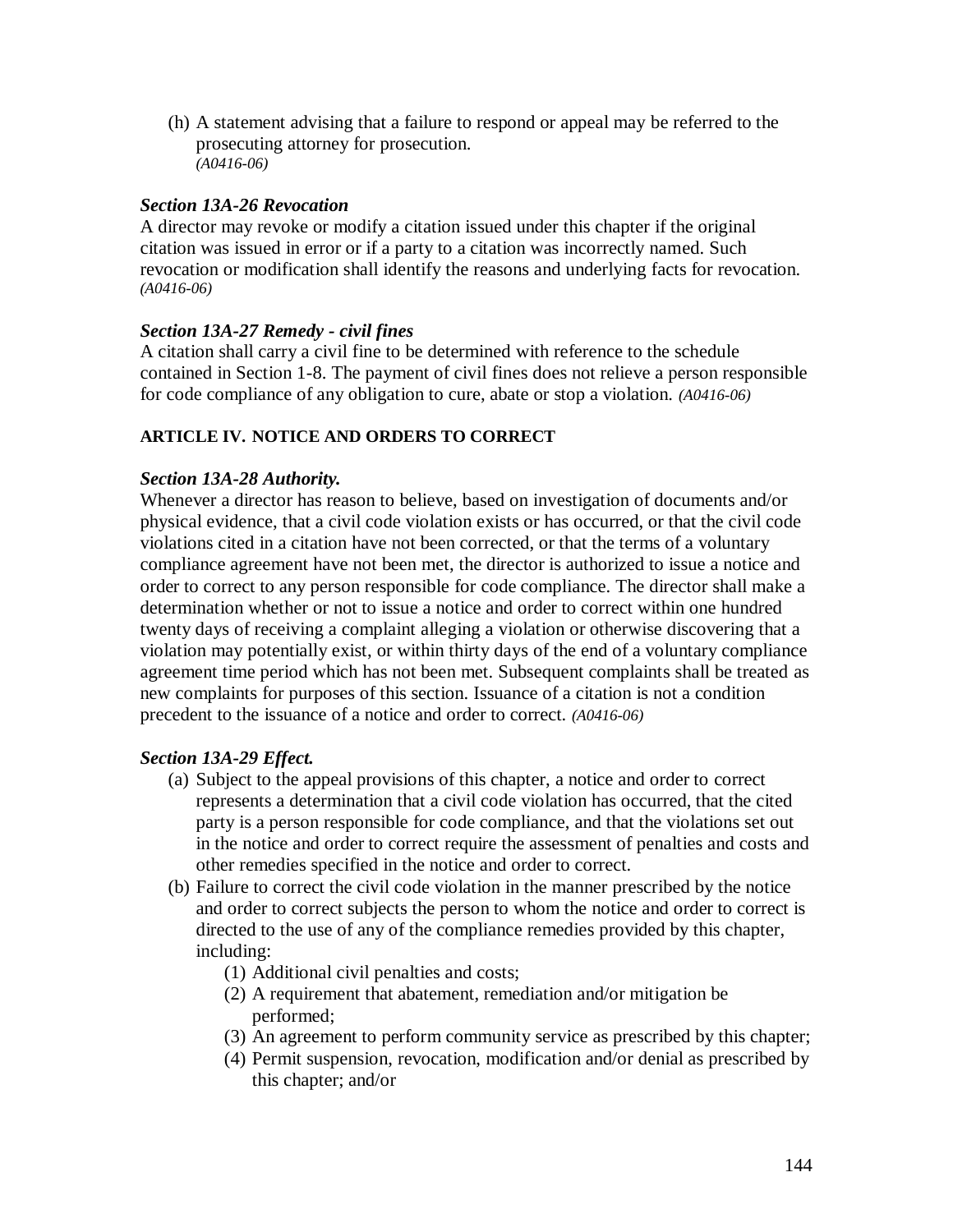- (5) Abatement by a director and recovery of the costs of abatement according to the procedures described in this chapter.
- (c) Any person identified in the notice and order to correct as responsible for code compliance may appeal the notice and order to correct within twenty-one days according to the procedures described in this chapter.
- (d) Failure to appeal the notice and order to correct within the applicable time limits shall render the notice and order to correct a final determination that the conditions described in the notice and order to correct existed and constituted a civil code violation, and that the named party is liable as a person responsible for code compliance.
- (e) Issuance of a notice and order to correct in no way limits a director's authority to issue a citation or stop work order to a person previously cited through the notice and order to correct process pursuant to this chapter. Payment of the civil penalties assessed under the notice and order to correct does not relieve a person found to be responsible for code compliance of his duty to correct the violation and/or to pay any and all civil fines or penalties accruing under citations or cease and desist orders issued pursuant to this chapter. *(A0416-06)*

## *Section 13A-30 Contents*

The notice and order to correct shall contain the following information:

- (a) The address, when available, or location of the civil code violation;
- (b) A legal description of the real property or the City tax parcel number where the violation occurred or is located, or a description identifying the property by commonly used locators;
- (c) A statement that the director has found the named person to have committed a civil code violation and a brief description of the violation or violations found;
- (d) A statement of the specific provisions of the ordinance, resolution, regulation, public rule, permit condition, notice and order to correct provision or cease and desist order that was or is being violated;
- (e) The dollar amount of the civil penalty per separate violation;
- (f) A statement advising that any costs of enforcement that exceed the amount of the penalty may also be assessed against the person to whom the notice and order to correct is directed;
- (g) A statement advising that the notice and order to correct will be recorded against the property in the City Clerk's office subsequent to service;
- (h) A statement of the corrective or abatement action required to be taken and that all required permits to perform the corrective action must be obtained from the proper issuing agency;
- (i) A statement advising that, if any required work is not commenced or completed within the time specified by the notice and order to correct, a director may proceed to abate the violation and cause the work to be done and charge the costs thereof as a lien against the property and as a joint and several personal obligation of any persons responsible for code compliance;
- (j) A statement advising that, if any assessed penalty, fee or cost is not paid on or before the due date, a director may charge the unpaid amount as a lien against the property where the civil code violation occurred if owned by a person responsible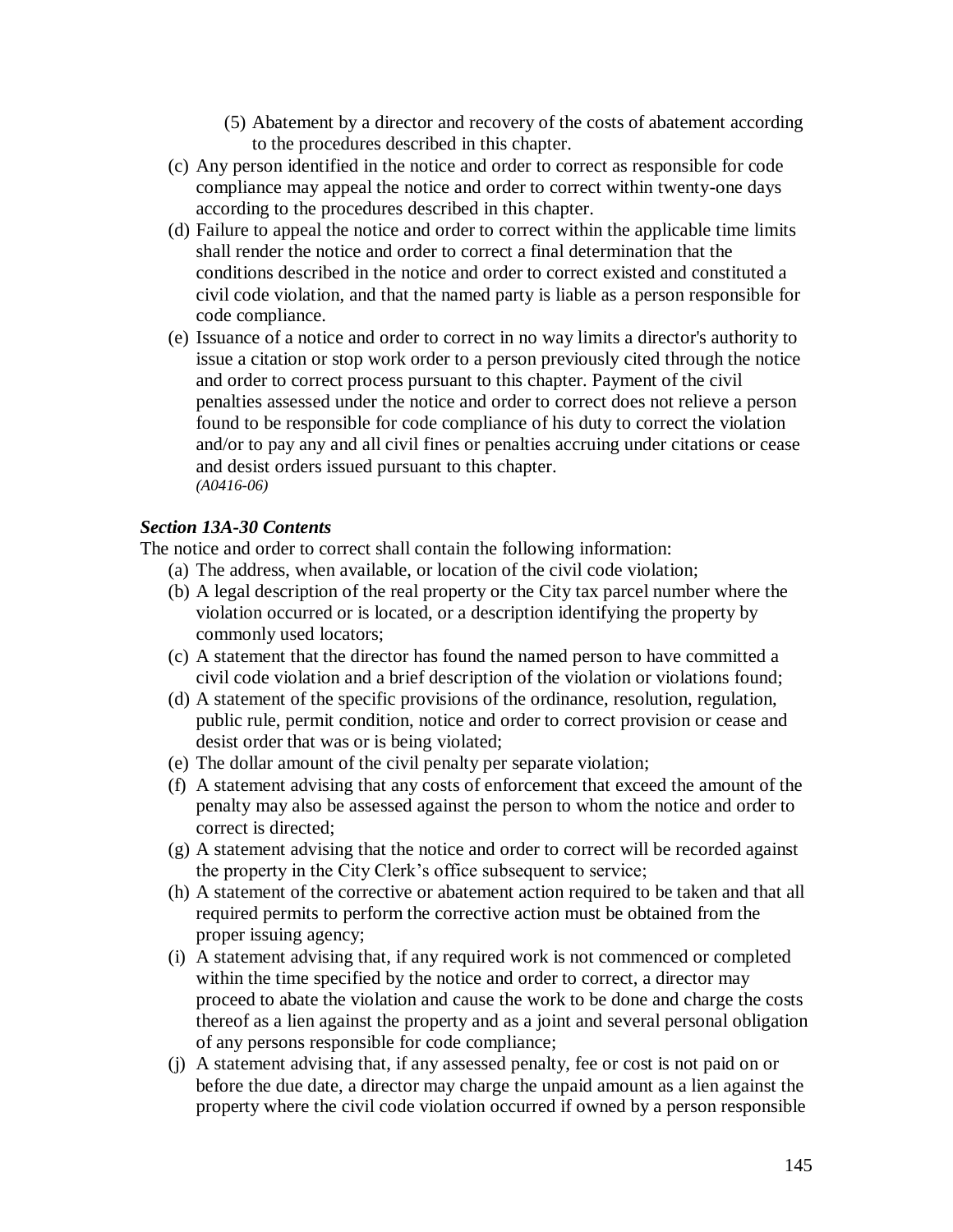for code compliance and as a joint and several personal obligation of all persons responsible for code compliance;

- (k) A statement advising that any person named in the notice and order to correct or having any record or equitable section in the property against which the notice and order to correct is recorded may appeal from the notice and order to correct to the hearing examiner within fourteen days of the date of service of the notice and order to correct;
- (l) A statement advising that a failure to correct the violations cited in the notice and order to correct could lead to the denial of subsequent City permit applications on the subject property;
- (m) A statement advising that a failure to appeal the notice and order to correct within the applicable time limits renders the notice and order to correct a final determination that the conditions described in the notice and order to correct existed and constituted a civil code violation, and that the named party is liable as a person responsible for code compliance; and
- (n) A statement advising the person responsible for code compliance of his duty to notify the director of any actions taken to achieve compliance with the notice and order to correct. *(A0416-06)*

## *Section 13A-31 Recording.*

- (a) Whenever a notice and order to correct is served on a person responsible for code compliance, the director shall record a copy of the notice and order to correct with the City Clerk.
- (b) When all violations specified in the notice and order to correct have been corrected or abated, the director shall record a certificate of compliance with the City Clerk. The certificate shall include a legal description of the property where the violation occurred and shall state that any unpaid civil penalties for which liens have been recorded are still outstanding and continue as liens on the property. *(A0416-06)*

## *Section 13A-32 Supplementation, revocation, modification.*

- (a) Whenever there is new information or a change in circumstances, a director may add to, rescind in whole or part or otherwise modify a notice and order to correct by issuing a supplemental notice and order to correct. The supplemental notice and order to correct shall be governed by the same procedures applicable to all notice and orders to correct contained in this chapter.
- (b) A director may revoke or modify a notice and order to correct issued under this chapter if the original notice and order to correct was issued in error or if a party to an order was incorrectly named. The revocation or modification shall identify the reasons and underlying facts for revocation and shall be recorded with the City Clerk.

*(A0416-06)*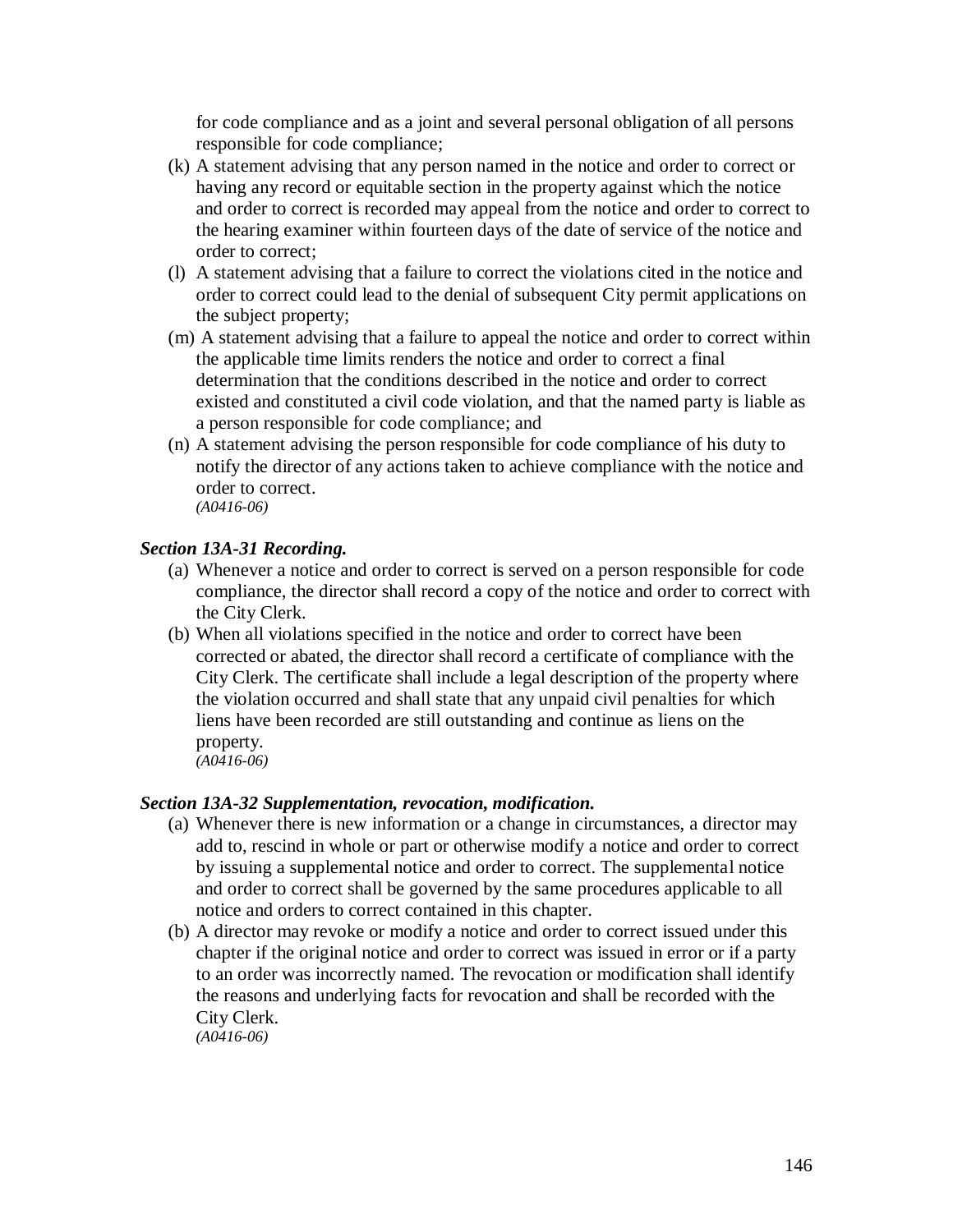## *Section 13A-33 Administrative Conference*

An informal administrative conference may be conducted by a director at any time for the purpose of facilitating communication among concerned persons and providing a forum for efficient resolution of any violation. Interested parties shall not unreasonably be excluded from such conferences. *(A0416-06)*

## *Section 13A-34 Remedies - civil penalties - authority and general provisions.*

- (a) Failure to correct a civil code violation in the manner and within the time frame specified by the notice and order to correct subjects the person responsible for code compliance to civil penalties calculated with reference to the schedule contained in Section 1-8.
- (b) Civil penalties assessed create a joint and several personal obligation in all persons responsible for code compliance. The prosecuting attorney on behalf of The City may collect the civil penalties assessed by any appropriate legal means.
- (c) Civil penalties assessed also authorize The City to take a lien for the value of civil penalties imposed against the real property of the person responsible for code compliance.
- (d) The payment of penalties does not relieve a person responsible for code compliance of any obligation to cure, abate or stop a violation. *(A0416-06)*

## *Section 13A-35 Remedies - community service*

A director is authorized to allow a person responsible for code compliance who accumulates civil penalties as the result of a notice and order to correct to voluntarily participate in community service projects in lieu of paying all or a portion of the assessed civil penalties. Community service may include, but is not limited to, abatement, restoration or education programs. The amount of community service will reasonably relate to the comparable value of penalties assessed against the violator. The director shall take into consideration the severity of the violation, any history of previous violations and practical and legal impediments in considering whether to allow community service in lieu of paying penalties. *(A0416-06)*

## *Section 13A-36 Remedies - cost recovery.*

- (a) In addition to the other remedies available under this chapter, a director may charge the costs of pursuing code compliance and abatement incurred to correct a code violation to the person responsible for code compliance, including legal and incidental expenses to the extent these costs exceed the amount of the penalty paid. Such costs are due and payable thirty days from mailing of the invoice.
- (b) For purposes of this section, "legal and incidental expenses" shall include but are not limited to:
	- (1) Personnel costs, both direct and indirect, including attorney's fees and costs incurred to document the violation as soon as the violation occurs;
	- (2) Hauling, storage and disposal expenses;
	- (3) Actual expenses and costs of the City in preparing notices, specifications and contracts and in accomplishing or contracting and inspecting the work and the costs of any required printing or mailing; and
	- (4) Interest on the costs of abatement incurred by the City.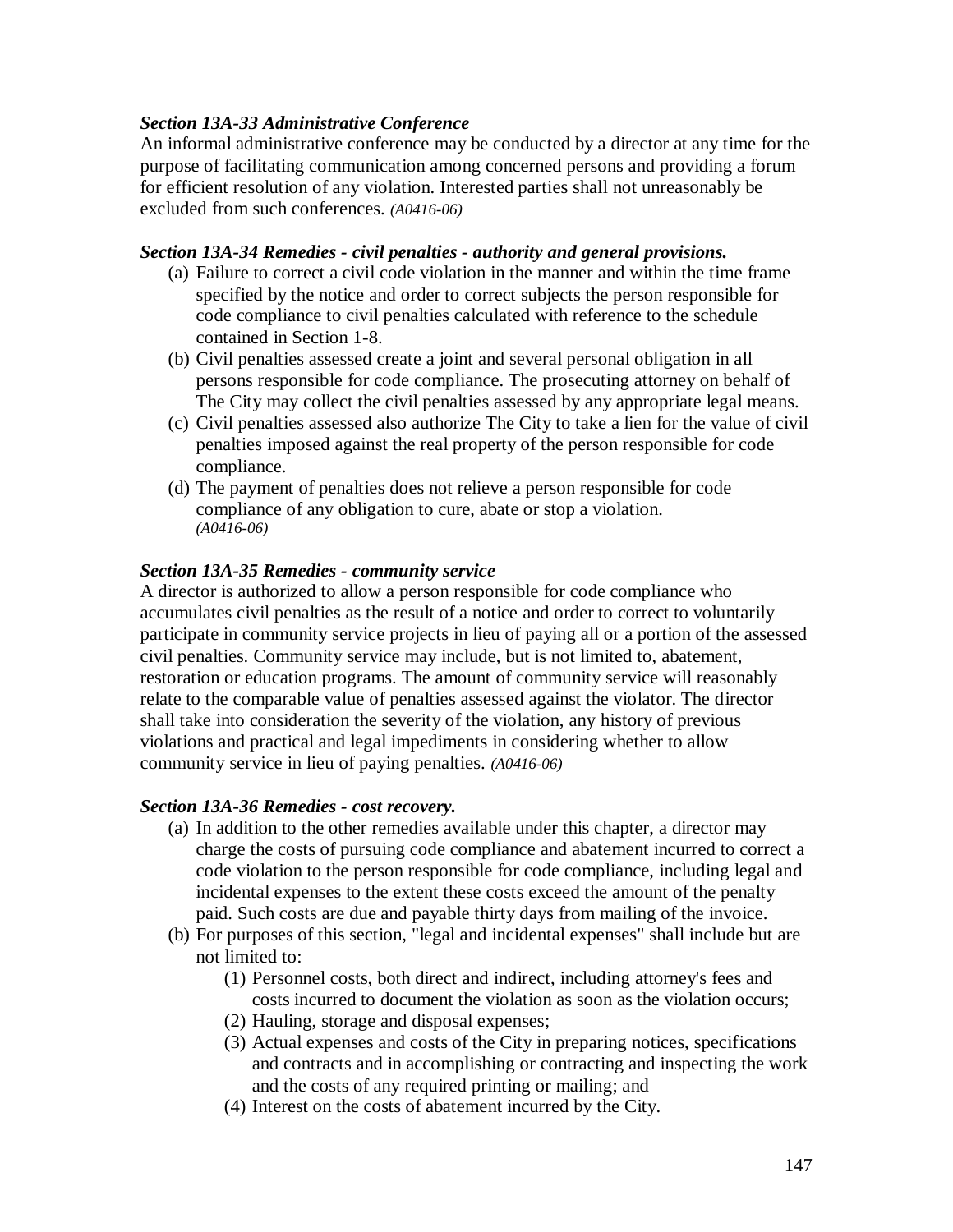- (c) All costs assessed by the City in pursuing code compliance and/or abatement creates a joint and several personal obligation in all persons responsible for code compliance. The prosecuting attorney on behalf of The City may collect the costs of code compliance efforts by any appropriate legal means.
- (d) The City may take a lien for the value of the costs of pursuing code compliance against the real property of the person responsible for code compliance. *(A0416-06)*

## *Section 13A-37 Remedies - suspension, revocation or limitation of permit.*

- (a) A director may suspend, revoke or limit any permit issued by that director whenever:
	- (1) The permit holder has committed a code violation in the course of performing activities subject to that permit;
	- (2) The permit holder has interfered with a director in the performance of his duties relating to that permit;
	- (3) The permit was issued in error or on the basis of materially incorrect information supplied to the City;
	- (4) Permit fees or costs were paid to the City by check and returned from a financial institution marked non-sufficient funds (NSF) or canceled;
	- (5) For a permit or approval that is subject to critical areas review, the applicant has failed to disclose a change of circumstances on the development proposal site which materially affects an applicant's ability to meet the permit or approval conditions or which makes inaccurate the critical areas study that was the basis for establishing permit or approval conditions; or
	- (6) For a permit or approval for which fees that have been billed are sixty days or more past due.
- (b) A suspension, revocation or modification authorized by subsection (a) of this section shall be carried out through the notice and order to correct provisions of this chapter and shall be effective upon the compliance date established by the notice and order to correct. The revocation, suspension or cancellation may be appealed to the hearing examiner using the appeal provisions of this chapter.
- (c) Notwithstanding any other provision of this section, a director may immediately suspend operations under any permit by issuing a cease and desist order as provided for in this chapter. *(A0416-06)*

## *Section 13A-38 Remedies - denial of permit.*

- (a) The City may deny a development proposal permit, when, with regard to the site or project for which the permit application is submitted:
	- (1) Any person has been found in violation and remains in violation of any ordinance, resolution, regulation or public rule of the City that regulates or protects the public health or the use and development of land or water, whether or not such ordinance, resolution, regulation or public rule is codified;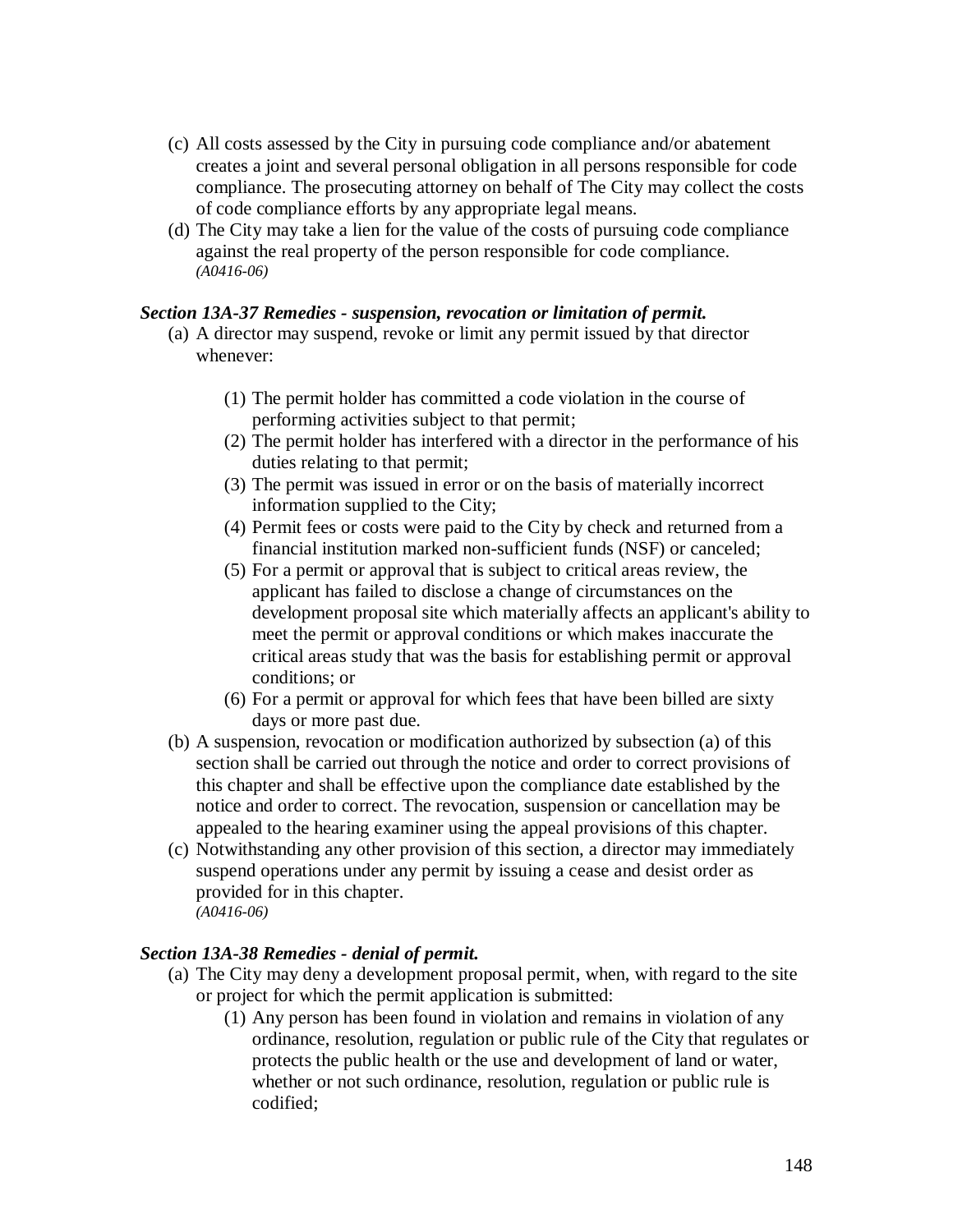- (2) Any person has been found in violation and remains in violation of the conditions of any permit, notice and order to correct or cease and desist order issued pursuant to any such ordinance, resolution, regulation or public rule; and/or
- (3) For any property which has been found in violation and remains in violation of any rule, permit, approval, order, easement, plan or agreement.
- (b) In order to further the remedial purposes of this chapter, such denial may continue until the violation is cured by restoration accepted as complete by the City and by payment of any civil penalty imposed for the violation, except that permits or approvals shall be granted to the extent necessary to accomplish any required restoration or cure.
- (c) For the purposes of this chapter, "found in violation" means:
	- (1) That a citation, notice and order to correct or cease and desist order has been issued and not timely appealed; or
	- (2) That a voluntary compliance agreement has been entered into; or
	- (3) That the hearing examiner has determined that the violation has occurred and such determination has not been stayed or reversed on appeal. *(A0416-06)*

## *Section 13A-39 Remedies - abatement – authorized*

In addition to or as an alternative to any other judicial or administrative remedy, a director may use the notice and order to correct provisions of this chapter to order any person responsible for code compliance to abate the violation and to complete the work at such time and under such conditions as a director determines reasonable under the circumstances. If the required corrective work is not commenced or completed within the time specified, a director may proceed to abate the violation. *(A0416-06)*

## *Section 13A-40 Remedies - abatement cost recovery.*

- (a) Abatement costs may be recovered pursuant to this chapter.
- (b) The director shall keep an itemized account of costs incurred by the City in the abatement of any violation under this chapter. Upon completion of any abatement work, the director shall prepare a report specifying a legal description of the real property where the abatement work occurred, the work done for each property, the itemized costs of the work, including legal and incidental expenses, and interest accrued.

*(A0416-06)*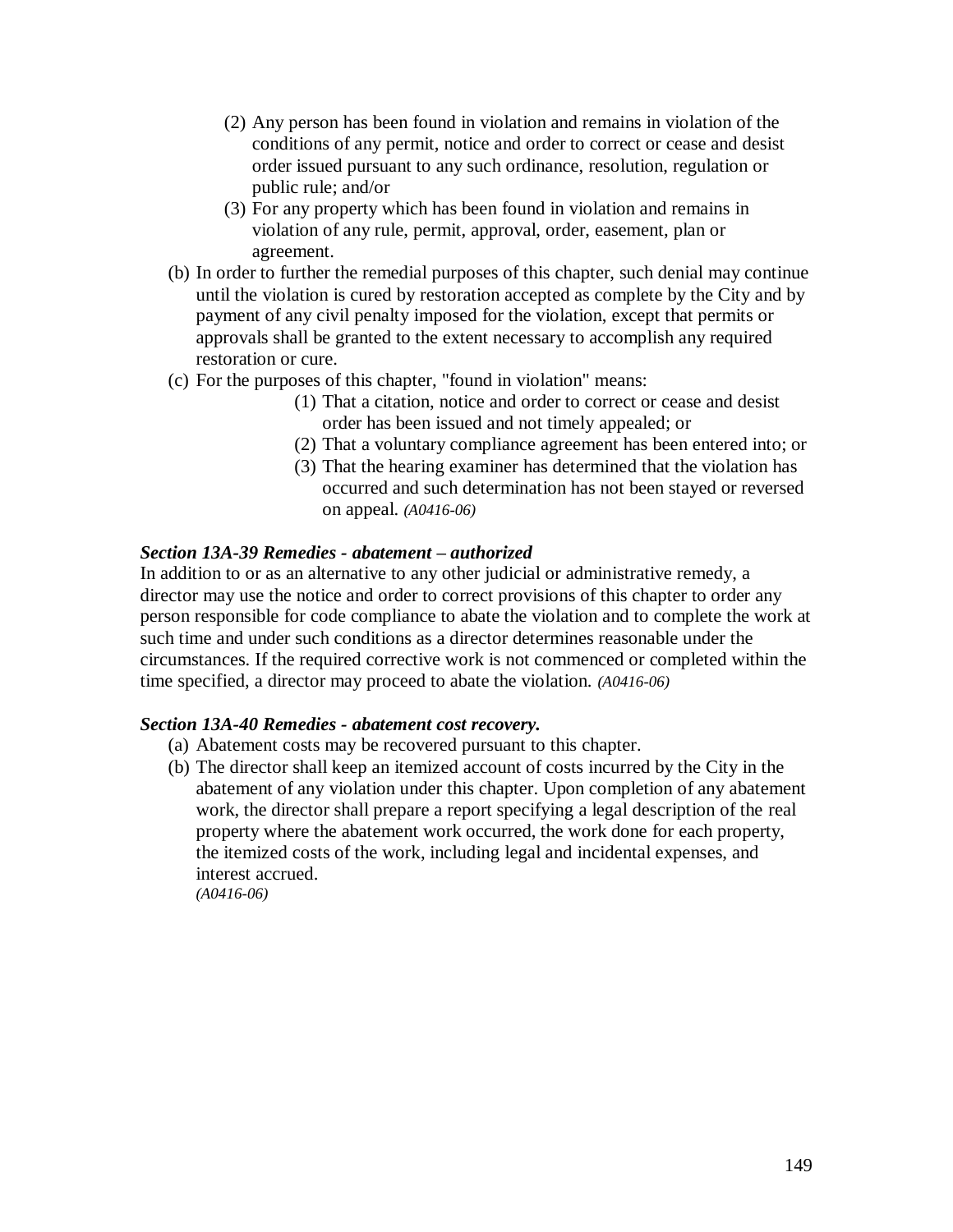## **ARTICLE V. CEASE AND DESIST ORDERS**

## *Section 13A-41 Authorized*

A director, the building inspector, board of health, and code enforcement officers, or their designees, the city council or the city clerk as their agent, or other official designated as an enforcement authority by ordinance of the City Council is authorized to issue a cease and desist order to a person responsible for code compliance. Issuance of a citation or a notice and order to correct is not a condition precedent to the issuance of the cease and desist order.

(A0416-06; A0400-06; A0173-12)

*Editor's note: Section 13A-41 combines authorized agents included in (A0416-06) and (A0400-06)*

## *Section 13A-42 Effect.*

- (a) Cease and desist order represents a determination that a civil code violation has occurred and that any work or activity that is causing or contributing to the violation on the property where the violation has occurred or is occurring must cease.
- (b) A cease and desist order requires the immediate cessation of the specified work or activity on the named property. Work or activity may not resume unless specifically authorized by the director issuing the cease and desist order.
- (c) A cease and desist order shall be issued and may be appealed according to the procedures prescribed under the Revised Ordinances of the City of Everett.
- (d) Failure to appeal the cease and desist order within the applicable time limits renders the cease and desist order a final determination that the civil code violation occurred and that work was properly ordered to cease.
- (e) Failure to comply with the terms of a cease and desist order subjects the person responsible for code compliance to civil penalties and costs. *(A0416-06)*

## *Section 13A-43 Remedy - civil penalties.*

- (a) In addition to any other judicial or administrative remedy, a director may assess civil penalties for the violation of any cease and desist order according to the civil penalty schedule established in Section 1-8 of the Revised Ordinances of the City of Everett.
- (b) Civil penalties for the violation of any cease and desist order shall begin to accrue on the first day the cease and desist order is violated and shall cease on the day the work is actually stopped.
- (c) Violation of a cease and desist order shall be a separate violation from any other civil code violation.
- (d) Civil penalties assessed create a joint and several personal obligation in all persons responsible for code compliance. The prosecuting attorney on behalf of The City may collect the civil penalties assessed by any appropriate legal means.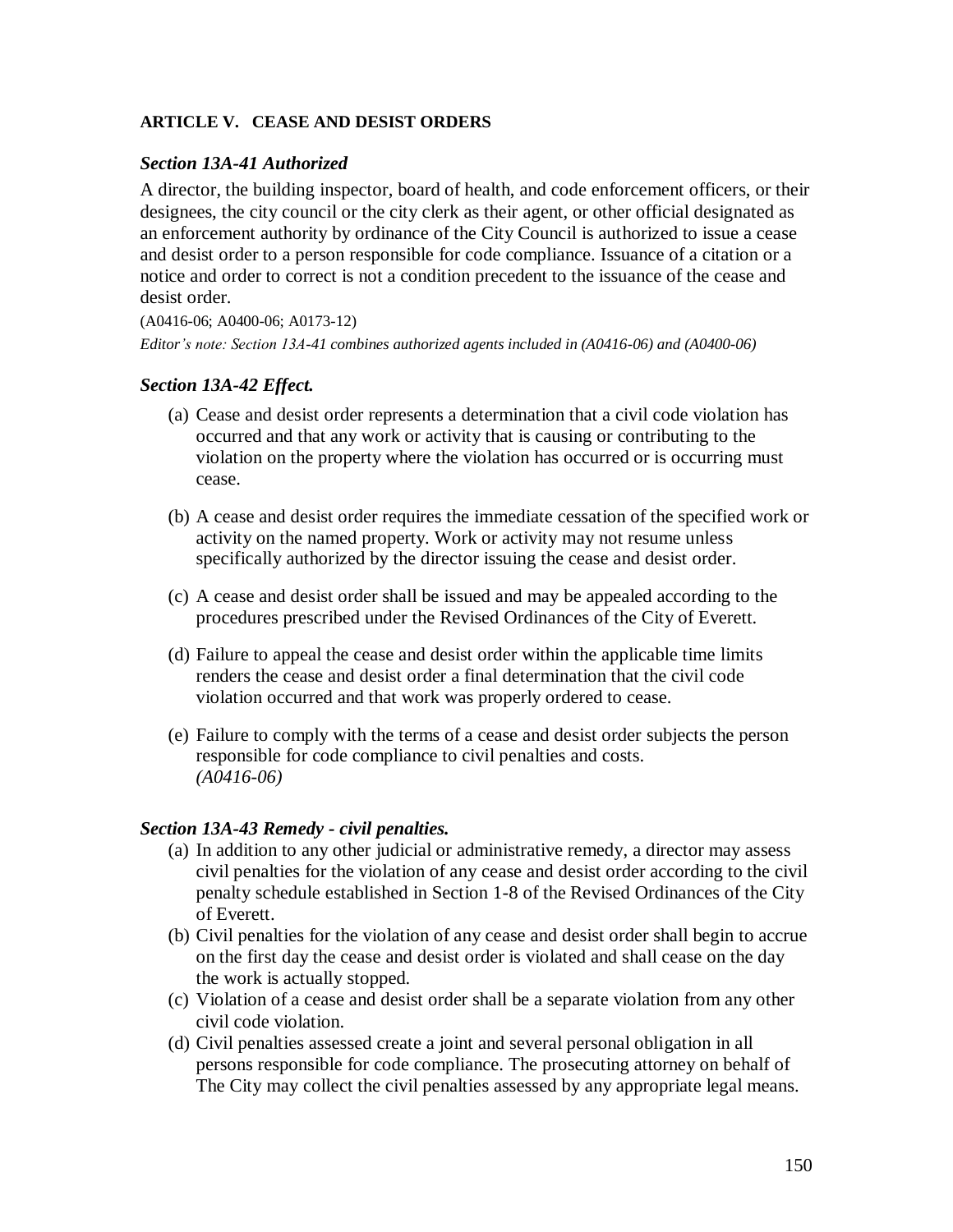- (e) Civil penalties assessed also authorize The City to take a lien for the value of civil penalties imposed against the real property of the person responsible for code compliance.
- (f) The building inspector, board of health, code enforcement officer, city council or the city clerk as their agent, or other official designated as an enforcement authority by ordinance of the City Council may issue a cease and desist order against any violation of any local ordinance for which they are the designated licensing authority or enforcement authority. (A0173-12)
- (g) The order shall state, in writing:

 (1) The precise regulation, provision, specification or condition which is being violated.

- (2) The facts constituting the violation, including the date of any inspection from which these facts were ascertained.
- (3) The corrective action required, including a reasonable time within which such action shall be taken.
- (4) A statement that a motion for summary enforcement of the order shall be made to the court of the district in which the property is situated unless such corrective action is taken within the time provided, or unless an answer is filed within 20 days, as provided in Article VII.
- (5) A statement that failure to either take the corrective action, or to file an answer, may result in corrective action being taken by the municipality, and that if this occurs the municipality's costs shall constitute a lien against the real estate, enforceable in the same manner as real estate taxes, including possible loss of the property if not paid.
- (6) The order shall be served upon the record owner of the property or the record owner's agent, and upon the person to whom taxes are assessed for the property, if other than the owner, and upon any occupying tenant of the property, and upon any other person known by the enforcing officer to exercise control over the premises in violation, and upon all persons holding mortgages upon such property as recorded in the office of the register of deeds, in the same manner provided for service of a summons in a civil action in district court. Personal service may be made by a sheriff, deputy sheriff, local police officer, or constable. If the owner is unknown or cannot be found, the order shall be served by posting it upon the property and by 4 weeks' publication in a newspaper in general circulation in the municipality.
- (h) Upon service of the order, the owner or the owner's agent, occupying tenant or the tenant's agent, or any other person who is engaged in development, construction, excavation, or other changes of the land or buildings on the land or engaged in the operation of a prohibited enterprise shall cease immediately such activities, if so provided in the order, until such time as judgment is rendered under paragraphs (g) or (h). Failure to cease such activity shall constitute a separate violation of this title in addition to the violation cited in the order, unless such order is annulled as provided in paragraph (h).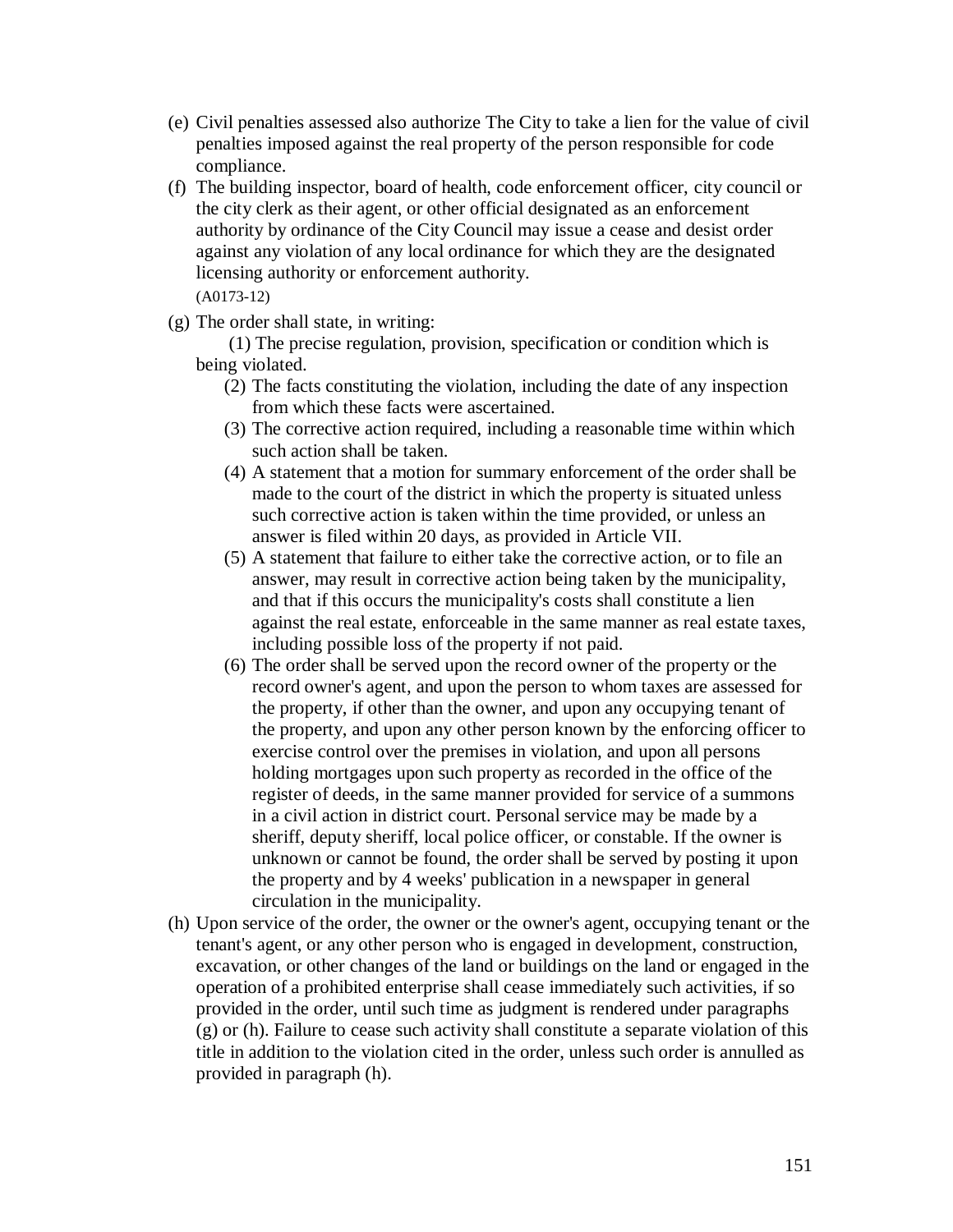- (i) A copy of the order with proof of service shall be filed with clerk of the district court of the district in which the property is located not fewer than 5 days prior to the filing of a motion to enforce under paragraph (g).
- (j) Within 20 days after the date of service, any person upon whom the order is served may serve an answer in the manner provided for the service of an answer in a civil action, specifically denying such facts in the order as are in dispute.
- (k) If no answer is served, the enforcement official may move the court for the enforcement of the order. If such a motion is made the court may, upon the presentation of such evidence as it may require, affirm or modify the order and enter judgment accordingly, fixing a time after which the governing body may proceed with the enforcement of the order. The clerk of the court shall mail a copy of the judgment to all persons upon whom the original order was served.
- (l) If an answer is filed and served as provided in paragraph Article VII, further proceedings in the action shall be governed by the rules of the district court. If the order is sustained following trial, the court shall enter judgment and shall fix a time within which the corrective action shall be taken, in compliance with the order as originally filed, or as modified by the court. If the order is not sustained, it shall be annulled and set aside. If it appears to the court that the order was frivolous, was commenced in bad faith, or was not based upon information and belief formed after reasonable inquiry or was not well-grounded in fact, then the court shall order the defendant's costs and reasonable attorneys fees to be paid by the municipality. The clerk of the court shall mail a copy of the judgment to the persons upon whom the original order was served.
- (m)If a judgment is not complied with in the time prescribed, the local governing body may cause the corrective action to be taken as set forth in the judgment. The cost to the municipality of taking such corrective action together with its other expenses as provided in paragraph (j), shall be a lien against the real estate on which the violation occurred.
- (n) The municipality shall keep an accurate account of the expenses incurred in carrying out the order and of all other expenses in connection with its enforcement, including but not limited to filing fees, service fees, publication fees, the expense of searching the registry of deeds to identify mortgages, witness and expert fees, attorneys fees and traveling expenses. The court shall examine, correct if necessary, and allow the expense account. The City Council, by majority vote, may commit the expense account to the collector of taxes, in which case the mayor shall direct the expense account, together with a warrant under the mayor's hand and seal, to the city tax collector, requiring the tax collector to collect the same from the person to whom real estate taxes are assessed for the premises upon which such corrective action was taken, and to pay the amount so collected to the city treasurer. Within 30 days after the receipt of such warrant, the collector shall send a bill. Allowable interest shall be charged on any amount not paid within 30 days after the bill is mailed. The collector shall have the same rights and remedies as in the collection of taxes.
- (o) A party aggrieved by the judgment of the district court may appeal, within 15 days after the rendering of such judgment, to the superior court.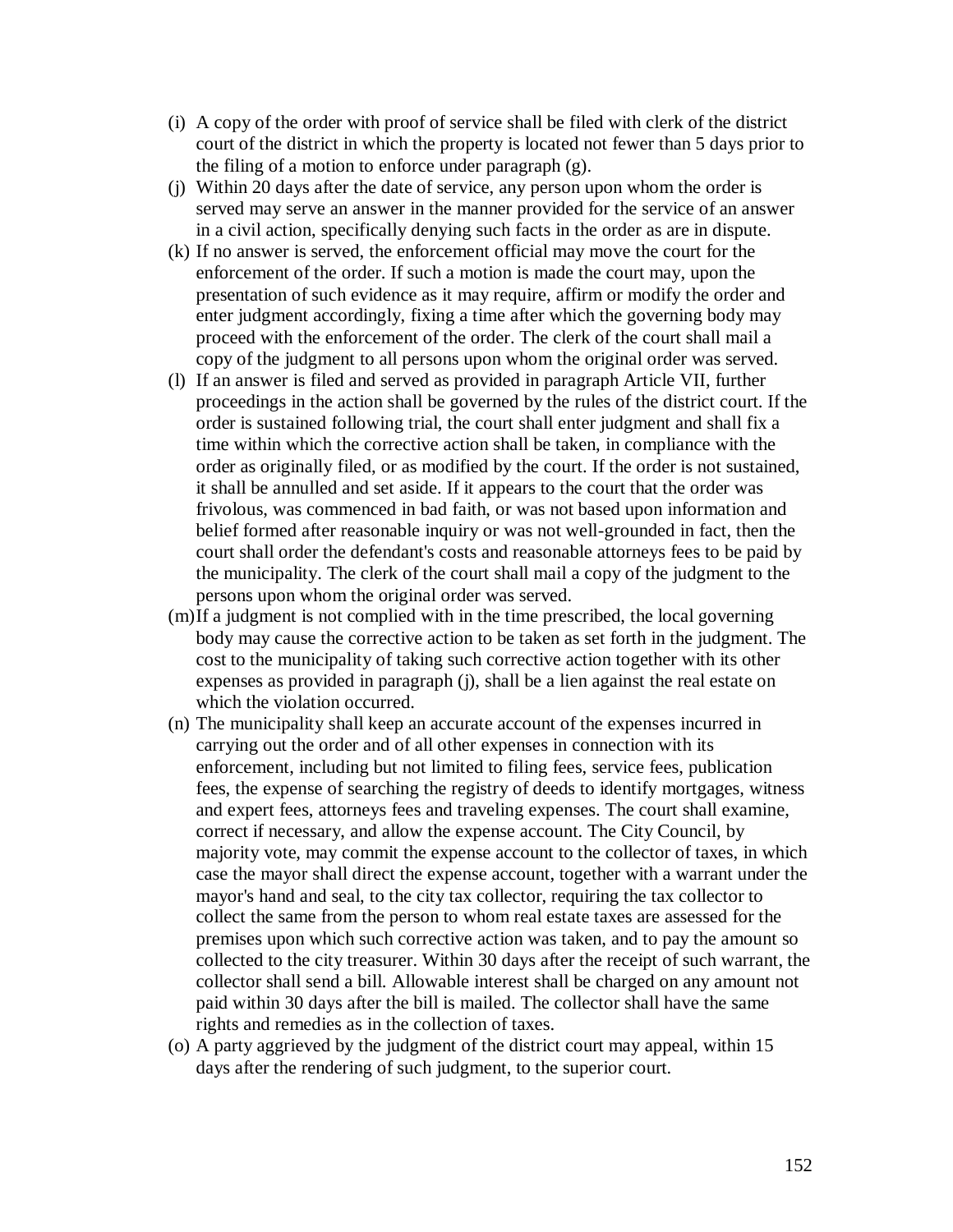(p) The remedy provided in this section is supplementary to other enforcement remedies provided by this chapter or local ordinance. *(A0416-06) Editor's note: The provisions of this section duplicate the provisions of the former 1-24 (A0400- 06)*

## **ARTICLE VI. CIVIL FINES AND CIVIL PENALTIES**

#### *Section 13A-44 Assessment schedule.*

- (a) Civil fines and civil penalties for civil code violations shall be imposed for remedial purposes and shall be assessed for each violation identified in a citation, notice and order to correct, voluntary compliance agreement or cease and desist order pursuant to provisions of Section 1-8 of the Revised Ordinances of the City of Everett; unless otherwise stated or superceded by state or federal law. *Editor's note: the phrase* "unless otherwise stated" was added to provide for stated fines appearing elsewhere in Chapter.
- (b) For the purposes of this section, previous similar code violations that can serve as a basis for a higher level of civil penalties include violations of the same chapter of the City Ordinances. Any stop work order or notice and order to correct previously issued by the department shall not constitute a previous code violation for the purposes of this section if that cease and desist order or notice and order to correct was appealed and subsequently reversed.
- (c) The penalties assessed pursuant to this chapter for any failure to comply with a notice and order to correct or voluntary compliance agreement shall be assessed daily for the first thirty days following the date the notice and order to correct or voluntary compliance agreement required the code violations to have been cured. If after thirty days the person responsible for code compliance has failed to satisfy the notice and order to correct or voluntary compliance agreement, penalties shall be assessed daily at a rate of double the rate for the first thirty days. Penalties may be assessed daily until the person responsible for code compliance has fully complied with the notice and order to correct.
- (d) Penalties based on violation of a cease and desist order shall be assessed for each day the department determines that work or activity was done in violation of the cease and desist order.
- (e) Citations shall be subject to a one-time penalty only.
- (f) The director may suspend the imposition of additional civil penalties if the person responsible for code compliance has entered into a voluntary compliance agreement. If the person responsible for code compliance enters into a voluntary compliance agreement and cures the code violations, the director may also waive all or part of the accrued civil penalties. Penalties shall begin to accrue again pursuant to the terms of the voluntary compliance agreement if any necessary permits applied for are denied, canceled or not pursued, or if corrective action identified in the voluntary compliance agreement is not completed as specified. *(A0416-06)*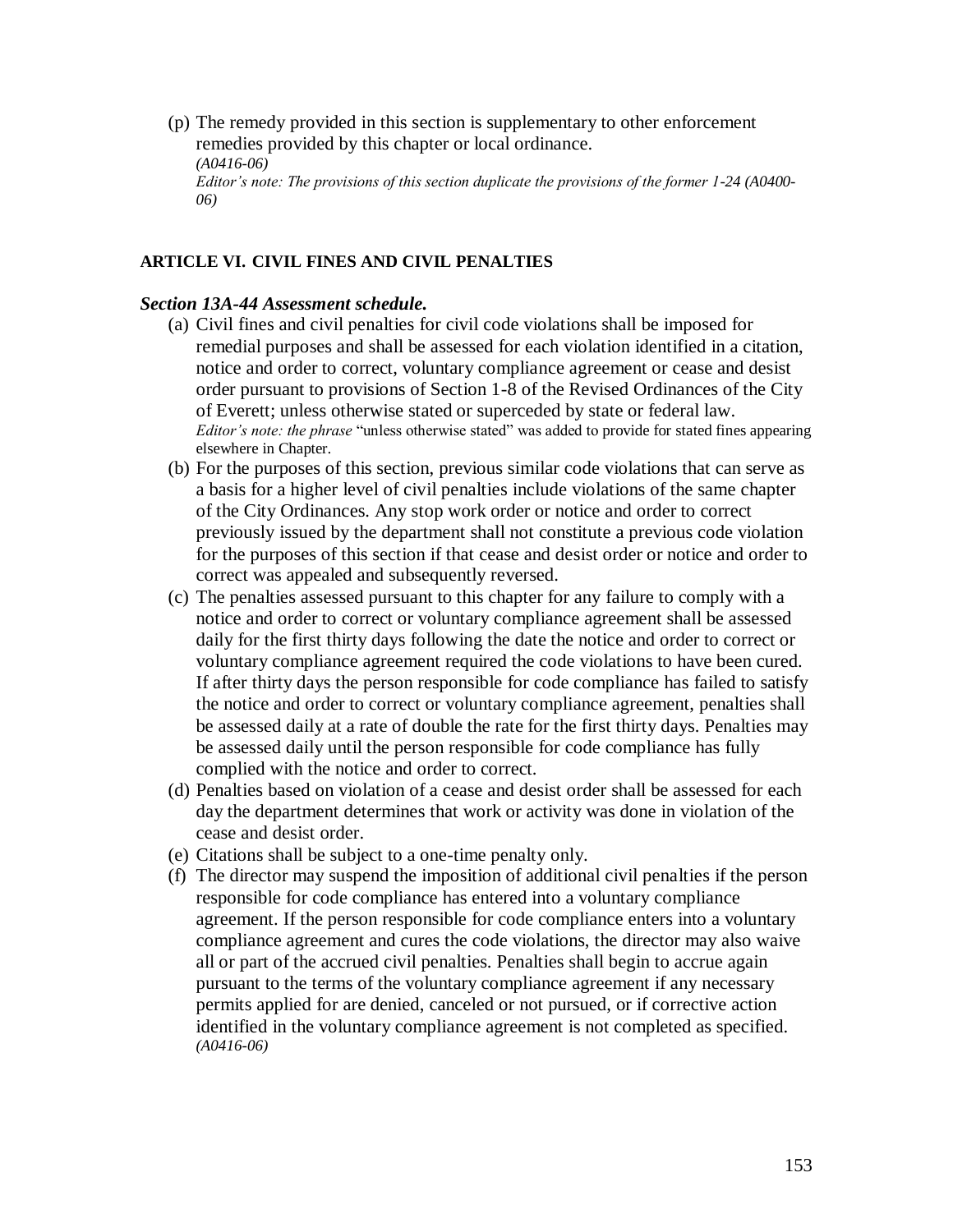## *Section 13A-45 Civil Penalty - definitions*

- (a) For the purposes of assessing civil fines and penalties, "found in violation" means that:
	- (1) Citation, notice and order to correct or cease and desist order has been issued and not timely appealed; or
	- (2) A voluntary compliance agreement has been entered into; or
	- (3) The hearing examiner has determined that the violation has occurred and such determination has not been stayed or reversed on appeal. *(A0416-06)*

## *Section 13A-46 Duty to comply*

- (a) Persons responsible for code compliance have a duty to notify the director of any actions taken to achieve compliance with the notice and order to correct.
- (b) For purposes of assessing civil penalties, a violation shall be considered ongoing until the person responsible for code compliance has come into compliance with the notice and order to correct, voluntary compliance agreement, or cease and desist order and has notified the director of this compliance. *(A0416-06)*

## *Section 13A-47 Waivers*

(a) Fines and penalties, in whole or in part, may be waived or reimbursed to the payer by the director, with the concurrence of the City Treasurer and City Auditor under the following circumstances:

- (1) The citation, notice and order to correct or cease and desist order was issued in error;
- (2) The civil fines or civil penalties were assessed in error; or
- (3) Notice failed to reach the property owner due to unusual circumstances. (b) Fines and penalties, in whole or in part, may be waived by the director, with the concurrence of the City Treasurer and City Auditor under the following circumstances:
	- (1) The code violations have been cured under a voluntary compliance agreement;
	- (2) The code violations which formed the basis for the civil penalties have been cured, and the director finds that compelling reasons justify waiver of all or part of the outstanding civil penalties; or
	- (3) Other information warranting waiver has been presented to the director since the citation, notice and order to correct or cease and desist order was issued.
	- (c) The director shall document the circumstances under which a decision was made to waive penalties and such a statement shall become part of the public record unless privileged. *(A0416-06)*

## **ARTICLE VII APPEALS AND JUDICIAL ENFORCEMENT**

## *Section 13A-48 Administrative Appeal - filing requirements*

(a) Any person issued a citation or named in a notice and order to correct or cease and desist order and any owner of the land where the violation for which a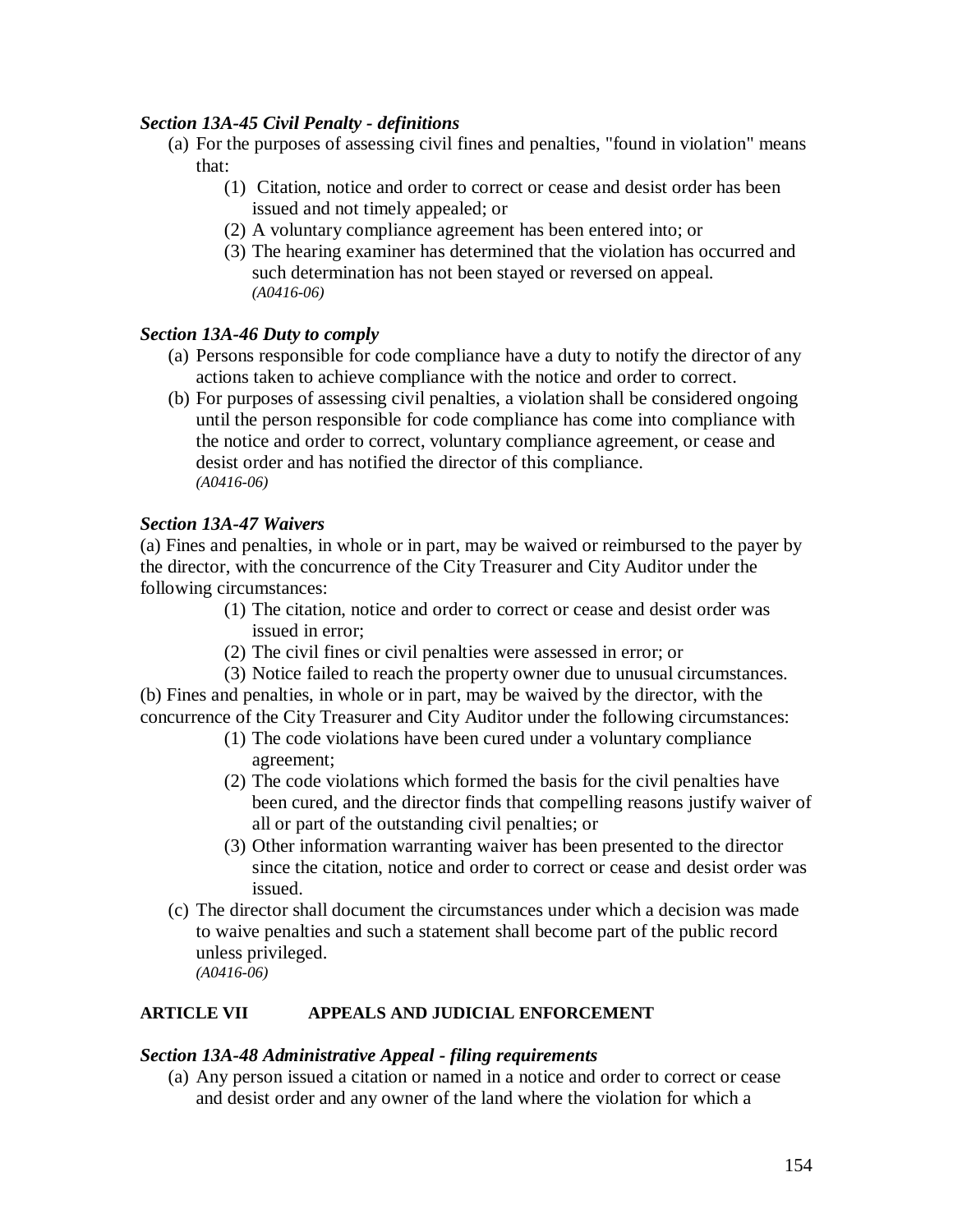citation, notice and order to correct or cease and desist order is issued occurred and any complainant who is an aggrieved person and requests to be kept advised may file a notice of appeal of a citation, notice and order to correct, cease and desist order, determination to enter into a voluntary compliance agreement or a determination not to issue a citation or order within fourteen days of the service of the citation, notice and order to correct or cease and desist order with the issuing department.

- (b) If a notice of appeal has been filed within the time period provided herein, the appellant shall file a statement of appeal within twenty-one days of the service of the citation, notice and order to correct or cease and desist order with the issuing department.
- (c) Any person named in a citation may appeal the citation by signing the citation, indicating on the citation that a hearing is requested, and returning the citation to the issuing agency or department within fourteen days of its service. *(A0416-06)*

#### *Section 13A-49 Administrative appeal - procedures*

- (a) The appeal hearing shall be conducted as provided for by rules promulgated under this section, except that where specific provisions in this chapter conflict with those rules, the provisions of this chapter shall govern.
- (b) Enforcement of any notice and order to correct of a director issued pursuant to this chapter shall be stayed as to the appealing party during the pending of any administrative appeal under this chapter, except when a director determines that the violation poses a significant threat of immediate and/or irreparable harm and so states in any notice and order to correct issued.
- (c) Enforcement of any cease and desist order of a director issued pursuant to this chapter shall not be stayed during the pending of any administrative appeal under this chapter.
- (d) When multiple citations, cease and desist orders, or notices and orders have been issued simultaneously for any set of facts constituting a violation, only one appeal of all the enforcement actions shall be allowed. *(A0416-06)*

#### *Section 13A-50 Administrative Appeal - final order*

- (a) Following review of the evidence submitted, the hearing examiner shall make written findings and conclusions and shall affirm or modify the citation, notice and order to correct or cease and desist order previously issued if the examiner finds that a violation has occurred. The examiner shall uphold the appeal and reverse the citation or order if the examiner finds that no violation has occurred.
- (b) If an owner of property where a violation has occurred has affirmatively demonstrated that the violation was caused by another person or entity not the agent of the property owner and without the property owner's knowledge or consent, such property owner shall be responsible only for abatement of the violation. Strict compliance with permit requirements may be waived regarding the performance of such an abatement in order to avoid doing substantial injustice to a non-culpable property owner.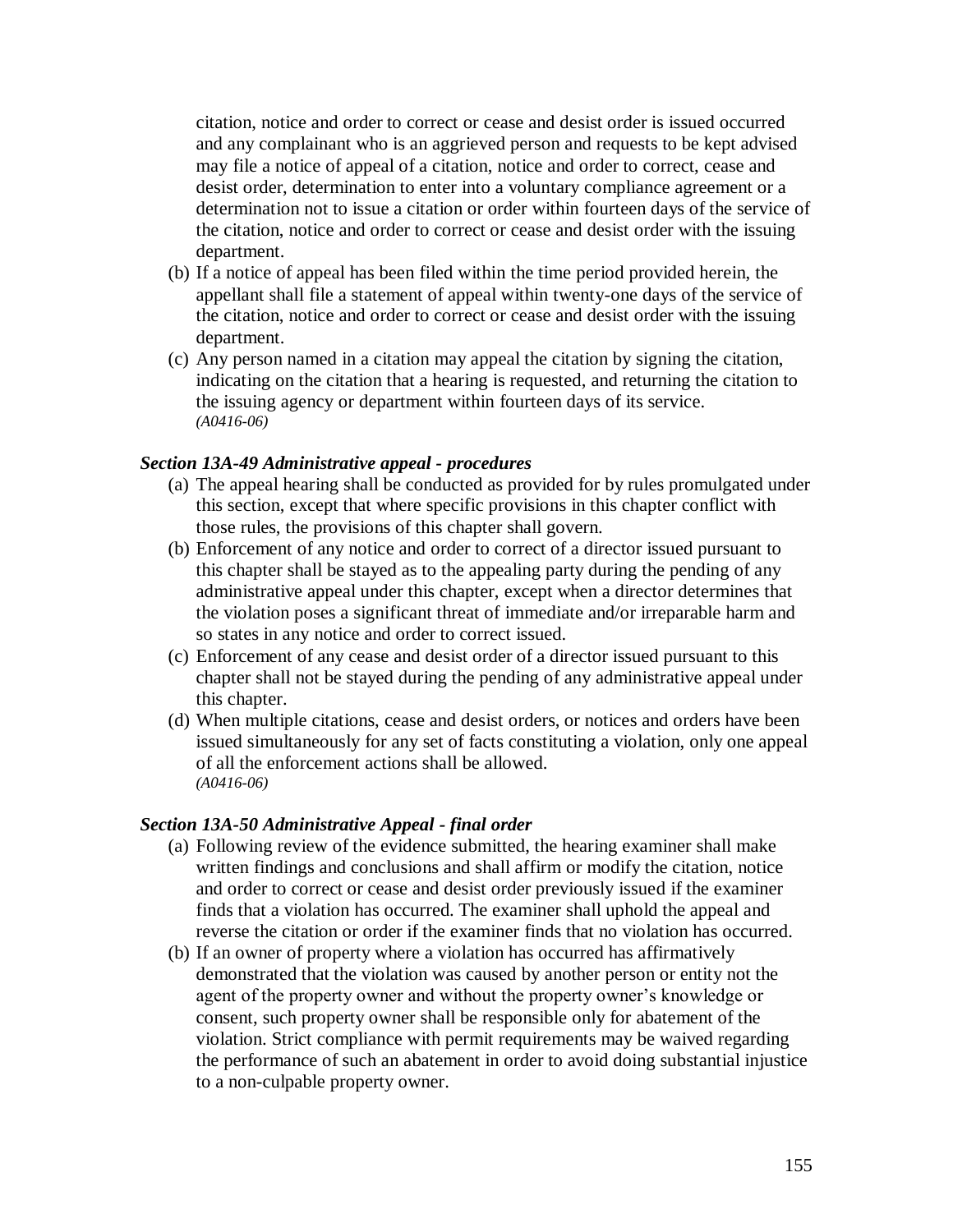- (c) The hearing examiner's final order shall be final and conclusive unless proceedings for review of the decision are properly commenced in superior court within the time period specified by state law.
- (d) A final order by the hearing examiner affirming or reinstating a citation, notice and order to correct or cease and desist order renders such citation, notice and order to correct or cease and desist order a final agency order. *(A0416-06)*

## *Section 13A-51 Judicial Enforcement - petition for enforcement*

- (a) In addition to any other judicial or administrative remedy, the prosecuting attorney on behalf of the City may seek enforcement of a director's order by filing a petition for enforcement in superior court.
- (b) The petition must name as respondent each alleged person against whom the director seeks to obtain civil enforcement.
- (c) A petition for civil enforcement may request monetary relief, declaratory relief, temporary or permanent injunctive relief and other civil remedy provided by law, or any combination of the foregoing. *(A0416-06)*

## *Section 13A-52 Judicial Enforcement - limitation on defenses*

A respondent in a proceeding by petition for enforcement may not assert as a defense any fact or issue that the respondent had an opportunity to assert before the hearing examiner and did not, or upon which the final determination of the hearing examiner was adverse to the respondent. *(A0416-06)*

## **ARTICLE VIII LIENS**

.

## *Section 13A-53 Filing and Contents*

- (a) Within ninety days from the date any civil penalty, civil fine, abatement cost, or enforcement cost is due pursuant to this chapter, a the City may record a lien against the property of a person responsible for code compliance for the amount owing with the Registry of Deeds.
- (b) The lien shall contain the following information:
	- (1) The City Ordinance provision;
	- (2) A brief description of the violation and its duration at the date of recording;
	- (3) A brief description of the abatement work done, if any, and who performed the abatement work;
	- (4) The owner of the property, if known, or a statement that the owner is not known;
	- (5) A legal description of the property;
	- (6) The amount of penalties, fines or costs that are owing; and
	- (7) A sworn statement signed by a director that the director believes the claim is just.

*(A0416-06)*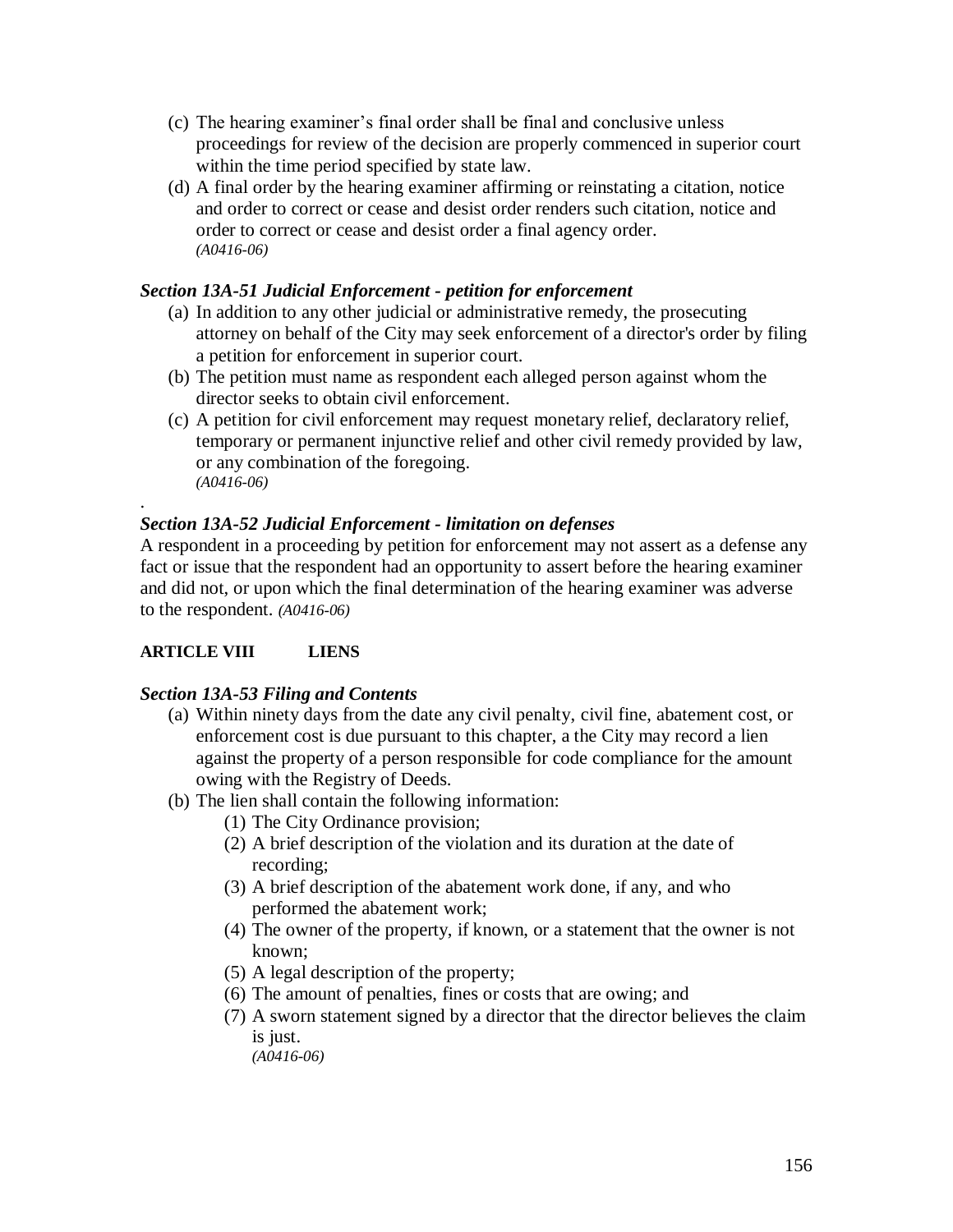## *Section 13A-54 Lien – supplemental*

The City may record supplemental liens with the Registry of Deeds to update information regarding penalties, fines, costs or fees contained in any existing lien. *(A0416-06)*

## *Section 13A-55 Lien - duration*

When all penalties or abatement costs, or both, assessed against the property owner have been paid, the director shall expeditiously record a satisfaction of lien with the Registry of Deeds. The satisfaction shall include a legal description of the property where the violation occurred. *(A0416-06)*

## *Section 56-60 Reserved*

## **ARTICLE IX REGULATING PUBLIC NUISANCES**

## *Section 13A-61.0 Public Nuisance Prohibited*

No person shall erect, cause, continue, maintain or permit to exist any public nuisance within the City. *(A0606-06)*

## *Section 13A-62.0 Public Nuisance Defined*

The following acts, omissions, places, conditions and things are hereby declared to be public nuisances:

- (a) **Common Law** Any public nuisance known as common law or in equity jurisprudence.
- (b) **In General** Any act, occupation, condition, or use of property (real or personal) which shall continue for such length of time as to:
	- (1) Substantially annoy, injure or endanger the comfort, health, repose, safety or expectation of quiet enjoyment of the public;
	- (2) In any way render the public insecure in life or in use of property;
	- (3) Greatly offend the public morals or decency;
	- (4) Unlawfully and substantially interfere with, or obstruct, or tend to obstruct or render dangerous for passage any street, alley, highway, navigable body of water or other public way or the use of public property.
- (c) **Code Violation** The open, continuous, repeated or intentional violation of the City ordinances or state and federal laws relating to the public health, safety, peace, morals or welfare.
- (d) **Blighted Premises** Any structure, building, improvement or premises which is a menace to public health, safety, moral or welfare in the present condition, or which endangers life or property by threat of fire or other hazard, due to any of the following reasons:
	- (1) Faulty design or construction;
	- (2) Failure to maintain the premises; or
	- (3) The accumulation thereon of junk, garbage or rubbish.
- (e) **Attractive Nuisance** Any artificial condition existing on land which presents an unreasonable risk of harm to children, who, because of their youth, may not discover the condition or realize the risk of intermeddling or coming with the area of danger, and the utility to the possessor of maintaining the condition and the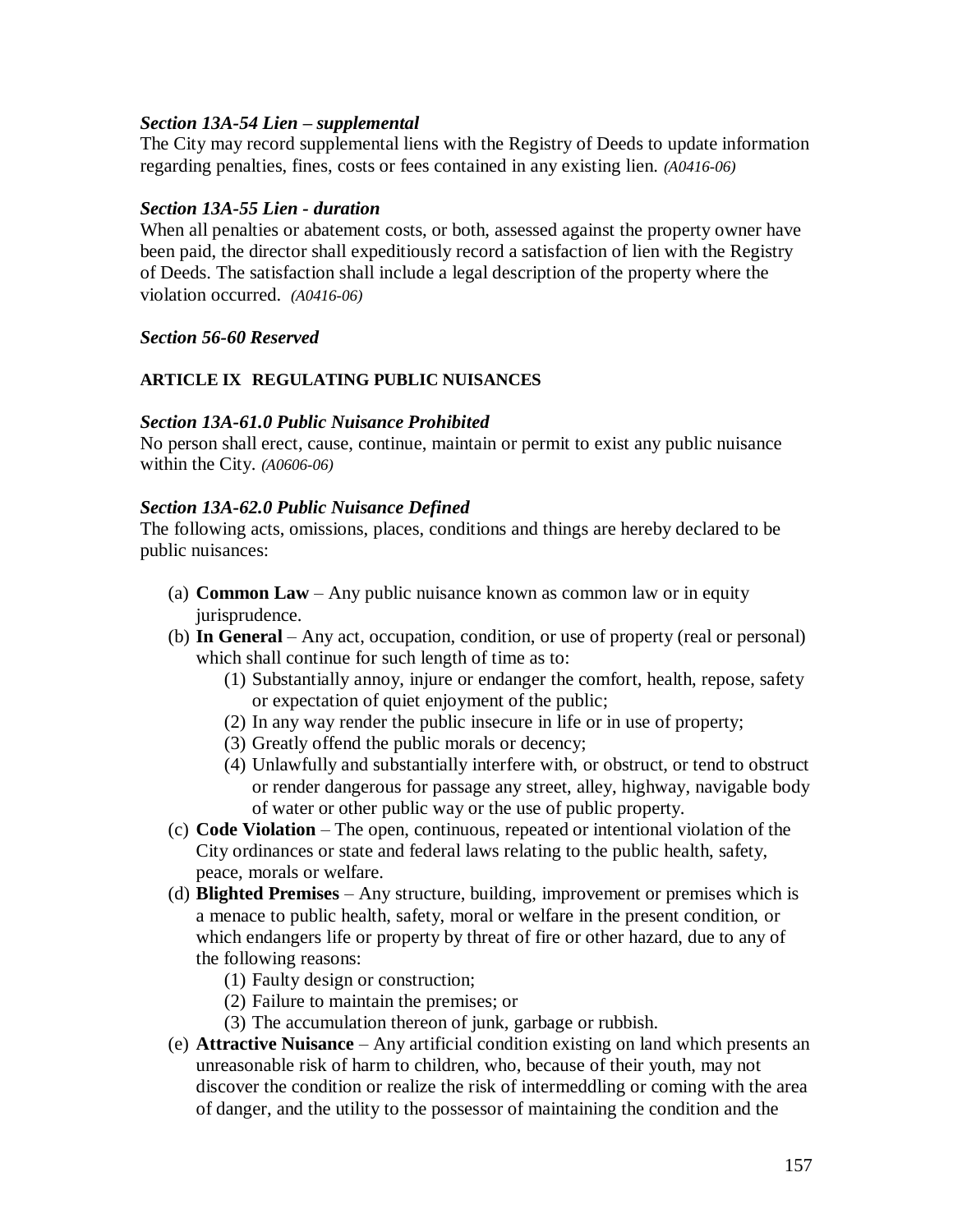burden of eliminating the danger are slight as compared to the risk to children. Attractive nuisances shall include, but are not limited to, the following:

- (1) Vacant buildings or structures which possess unsecured doors or windows;
- (2) Abandoned wells or shafts which are not securely sealed or covered;
- (3) Basements and excavations which are unprotected or unfenced;
- (4) Abandoned refrigerators or freezers which do not have the doors removed;
- (5) Structurally unsound fences and structures;
- (6) Abandoned, untitled or unlicensed motor vehicles that possess unsecured doors, windows, or trunks.
- (7) Abandoned shopping carts.
- (f) **Public Health**  The following acts omissions, places, conditions and things are hereby specifically declared to be public nuisances affecting public health, but such enumeration shall not be construed to exclude other health nuisances:
	- (1) Adulterated Food all decayed, harmfully adulterated or unwholesome food sold or offered to the public for human consumption;
	- (2) Unburied Carcasses Carcasses of animals, birds, fowl not intended for human consumption or food which are not buried or otherwise disposed of in an appropriate sanitary manner within 24 hours after death;
	- (3) Breeding Places for Vermin, Etc. Accumulation of decayed animal or vegetable matter, garbage, refuse, rubbish, rotting lumber, packing materials, scrap metal or any materials whatsoever in which flies, mosquitoes, disease-carrying insects, rats or other vermin may breed;
	- (4) Stagnant Water All stagnant water or other liquids in which mosquitoes, flies or other insects can breed;
	- (5) Improper Use of Garbage Cans Garbage containers that are not fly-tight or that are placed on the public way at such time or in such a manner as to violate or cause a violation of Article III of Chapter 16 of the City Ordinances.
	- (6) Improper Use of Dumpsters The use or maintenance of a commercial garbage container commonly known as a dumpster in a manner that violates Division 2 of 16-71 of the City Ordinances.
	- (7) Noxious Weeds any living stage, such as seeds and reproductive parts, of any parasitic or other plant of a kind, which is of foreign origin, is new to or not widely prevalent in the United States, and can directly or indirectly injure crops, other useful plants, livestock, or poultry or other interests of agriculture, including irrigation, or navigation, or the fish or wildlife resources of the United States or the public health.
	- (8) Air Pollution The emission or escape into the open air of such quantities of smoke, ash, dust, soot, cinders, acid or other fumes, dirt or other material of noxious gases in such place or manner that causes or is likely to cause injury, detriment or nuisance to any appreciable number of persons within the City;
	- (9) Water Pollution: The pollution of any public well or cistern, stream, dam, river or other body of water; the discharge directly or indirectly into any catch basin, storm drain or sanitary sewer of gasoline or other explosive or inflammable substance or any other matter or thing which may tend to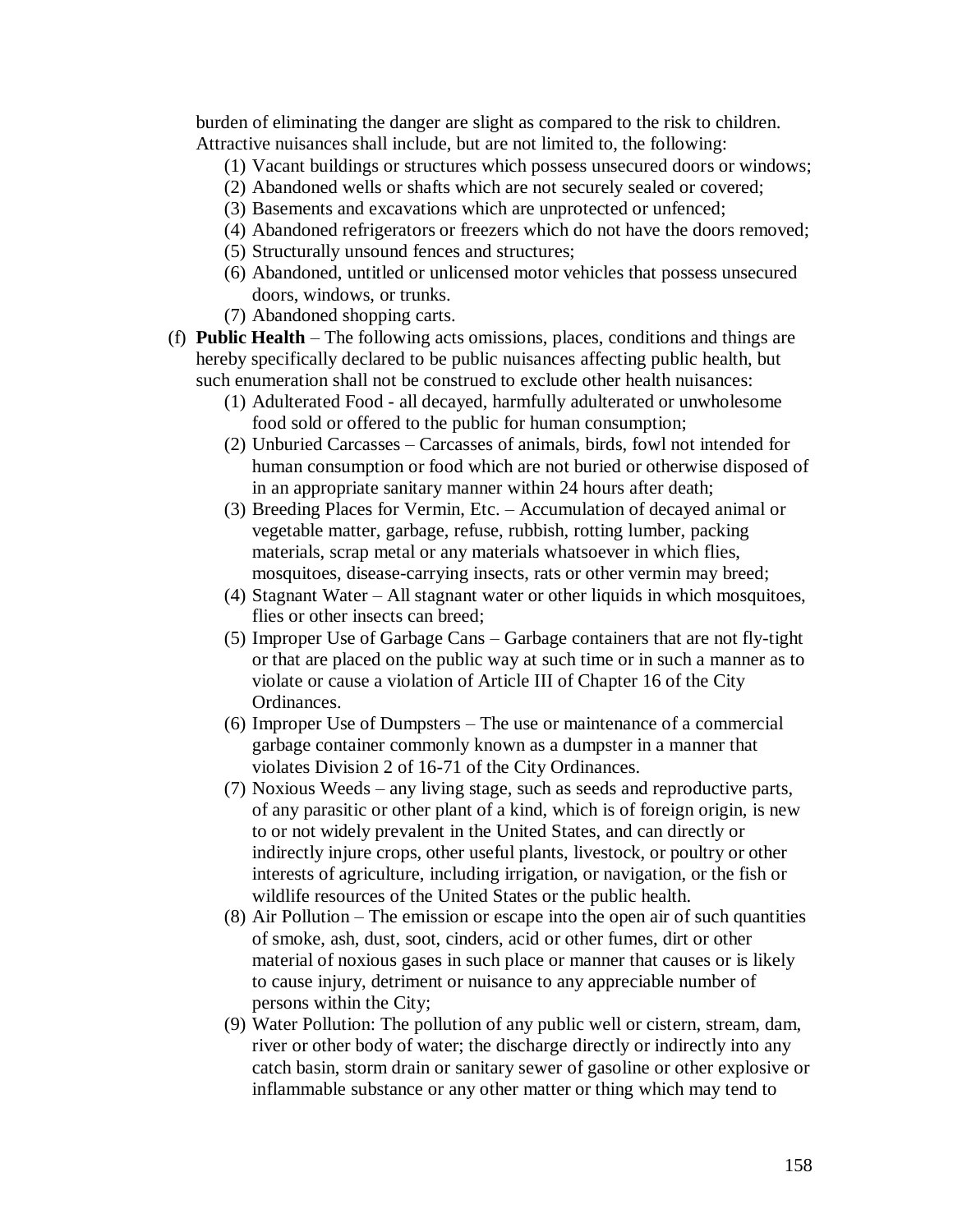cause an obstruction thereof or deposit therein, or any injury thereto in violation of sections 15-16, 15-17 of the City Ordinances or State or Federal Law.

- (10) Noxious Odors, Etc. The continuous use of property, substances or things within the City emitting or causing any foul offensive, poisonous, nauseous, noxious or disagreeable odors, gases, effluvia or stenches repulsive to *persons of ordinary sensibilities*, or which annoy, discomfort, injure or inconvenience the health of any appreciable number of persons within the City. Nothing in this section shall be construed to prohibit odors of a temporary nature or those emitted by cooking or fertilizing a garden.
- (11) Highway Pollution Any use of property which shall cause any nauseous or unwholesome liquid or substance to flow into or upon any street, highway, gutter, alley, sidewalk or public place within the City;
- (12) Animals at Large All animals running at large. An animal is considered to be running at large if it is off the premises of its owner and not under the control of the owner or some other person;
- (13) Accumulation of Waste Accumulations of garbage, refuse, rubbish or recyclable waste which exist for more than ten (10) consecutive days and which are not stored completely in an enclosed structure *designed and approved for said use*.
- (g) **Public Peace and Safety** The following acts, omissions, places, conditions, and things are hereby declared to be public nuisances affecting peace and/or safety, but such enumeration shall not be construed to exclude other nuisances:
	- (1) Signs, Billboards, Etc. All signs, billboards, awnings and other similar structures over or near streets, sidewalks, public grounds, or places frequented by the public, which are so situated or which because of its color, location, brilliance or manner of operation can be presumed as to endanger the public safety, to subtract from the aesthetic value of the building or area or in violation of Section 71.0 of this Chapter or Chapter 15A of the City Ordinances;
	- (2) Graffiti The existence of graffiti on public or private property in violation of the City Ordinances is expressly declared to be a public nuisance and, therefore, is subject to removal and abatement provisions specified in Section 13-2.5 of the City Ordinances.
	- (3) Unauthorized Traffic Signs All unauthorized signs, signals, markings or devices placed or maintained upon or in view of any public highway or railway crossing which purports to be or may be mistaken as an official traffic control device, railroad sign or signal, or which because of its color, location, brilliance or manner of operation interfere with the effectiveness of any such official device, sign or signal;
	- (4) Improper Structure or House Numbering Every dwelling house and other structure without proper street numbers affixed thereto in violation of section 17-5 of the City Ordinances.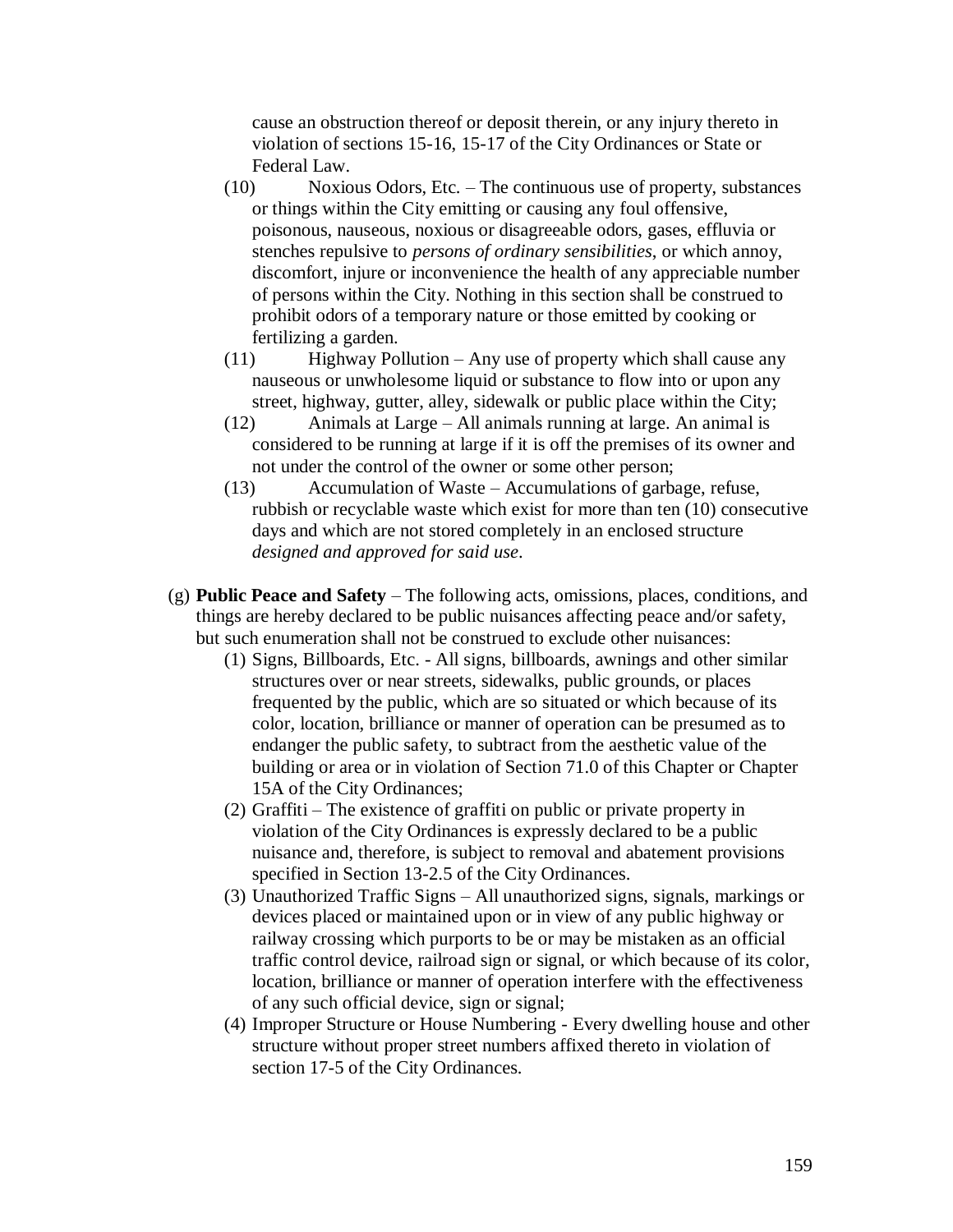- (5) Obstructions of Streets and Excavations All obstructions of streets, alleys, sidewalks or crosswalks and all excavations in violation of any appropriate sections of Chapters17 and 18 of the Revised Ordinances of the City of Everett, or which, although made in accordance with the Ordinances, are kept or maintained for an unreasonable or illegal length of time after the purpose thereof has been accomplished or do not conform to the permit issued;
- (6) Litter Any quantity of uncontainerized paper, metal, glass, plastic or miscellaneous solid waste which may be classified as trash, debris, rubbish, refuse, garbage or junk in violation of Article II and/or Article III of Chapter 16 of the City Ordinances.
- (7) Open Cisterns, Wells, Basements or Other Dangerous Excavations Any open cisterns, cesspools, wells, unused basements, excavations, swimming pools as provided for in 4-2 of the City Ordinances, or other dangerous openings unless such places are filled, securely covered or fenced in such a manner as to prevent injury, provided any cover shall be of a design, size and weight that the same cannot be easily removed, especially by children;
- (8) Abandoned Refrigerators Any abandoned, unattended or discarded ice box, refrigerator, or other container which has an airtight door or lid, snap lock or other locking device which may not be released from the inside;
- (9) Tree Limbs All limbs of trees which project over a public sidewalk less than ten (10) feet above the surface thereof and all limbs which project over a public street less than fourteen (14) feet above the surface thereof.
- (10) Dead Trees All dead or dying trees and tree limbs, which are so situated that the tree or limb could fall on a public or private street, alley, sidewalk, parking lot, house, garage, playground equipment or other structure. A tree limb shall be presumed to be dead or dying if 50% or more of the tree or limb does not have leaves or other growth consistent with the on it during the growing season;
- (11) Fireworks All use or display of fireworks, except as provided by the laws of the Commonwealth of Massachusetts,
- (12) Wires Over Streets All *unauthorized* wires over streets, highways, alleys or public grounds which are strung less than fifteen (15) feet above the surface thereof;
- (13) Noisy Animals or Fowl The keeping or harboring of any animal or fowl which, by frequent or habitual howling, yelping, barking crowing, or other noise which greatly annoys or disturbs a person of ordinary sensibilities or any number of persons within the City;
- (14) Loud and Unnecessary Noises
	- a. General Prohibition No person shall make, continue or cause to be made or continued, any loud and unnecessary sound or noise tending to annoy, disturb or deny expectation of quiet enjoyment to a person of ordinary sensibilities in or about any public street, highway, alley, park or private residence.
	- b. Specific Acts Prohibited The following acts are declared to constitute loud and unnecessary noise in violation of this section,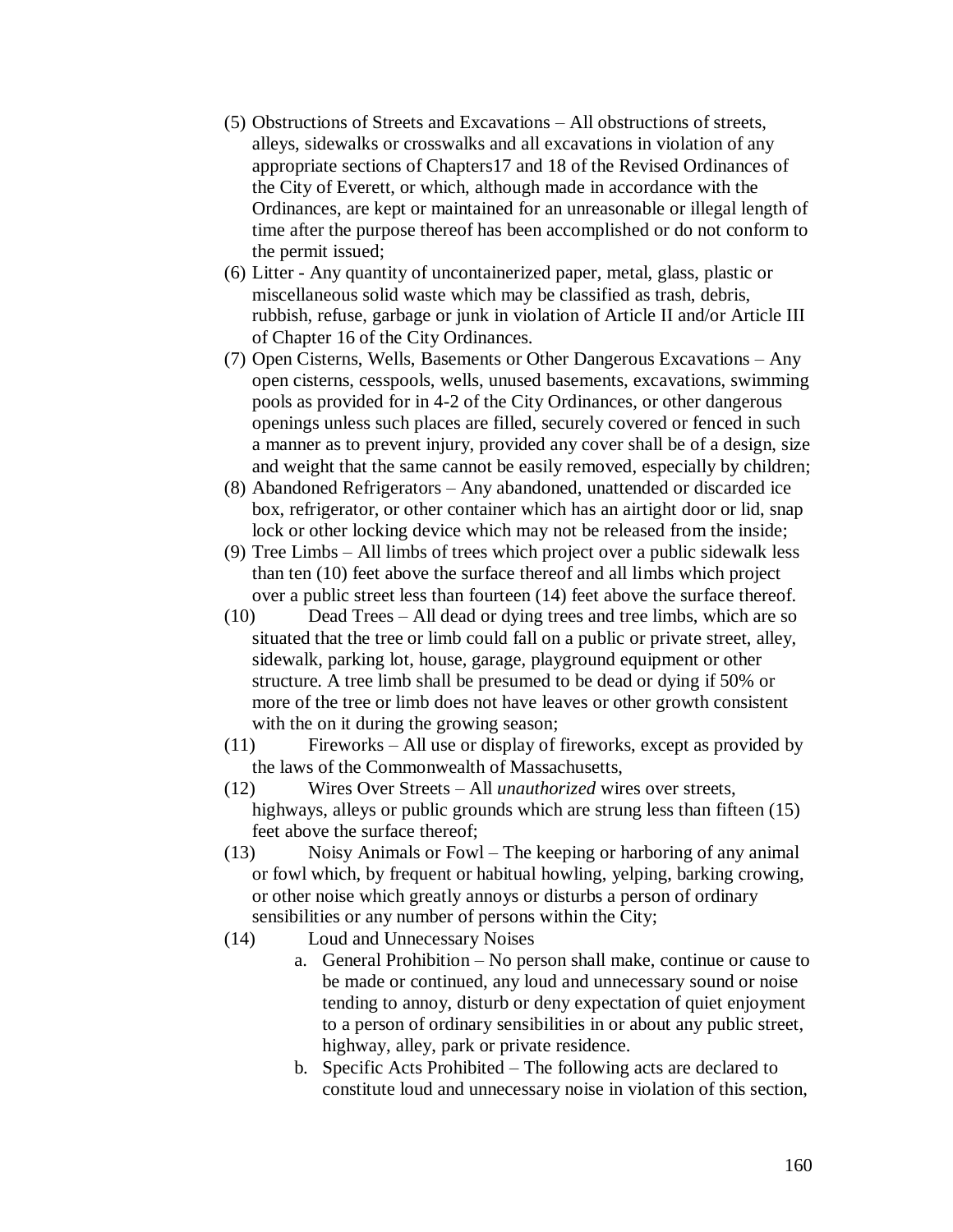but the following list should not be deemed to be exhaustive or inclusive:

- 1. Horns, Signaling Devices The sounding of any horn or signaling device on any motor vehicle in the City for longer than three seconds in any period of one minute, except as a danger warning.
- 2. Radios, Stereos The use, operation or playing of any radio, stereo, phonograph, musical instrument or other machine or device for producing or reproducing sound or music between the hours of 10:00 PM and 7:00 AM in such a manner so as to permit the sound emanating therefore to be plainly audible at the property line of the building, structure, apartment in which such device is located.
- 3. Loudspeakers, Amplifiers for Advertising The use or operation of any radio, stereo, phonograph, musical instrument or other machine or device for producing or reproducing sound which is cast upon any public street, alley or highway for the purpose of commercial advertising or attracting attention of the public to the building, business or enterprise from which the sound is cast.
- 4. Animals, Birds The keeping of one or more animals or birds which individually or in combination, bark or chirp frequently or for long periods of time, and which thereby create a noise plainly audible at the property line of the building, structure or apartment in which they are located.
- 5. Exhaust The ownership or operation of any motor vehicle or other combustible engine that does not have an adequate muffler in constant operation and properly maintained to prevent excessive or unusual noise. The equipping of any muffler or exhaust system with a cutout, bypass or similar device, or the modifying of any muffler or exhaust system in a manner which will amplify or increase the noise emitted by the engine above that emitted by the muffler or exhaust system originally installed shall constitute a violation of this section.
- 6. Construction Work The erection, excavation, demolition, alteration or repair of any building, including but not limited to the operation of any pile driver, steam shovel, pneumatic hammer, derrick, steam or electric hoist, backhoe, caterpillar, or other similar equipment attended by loud or unusual noise, between the hours of 9:00 PM and 7:00 AM.
- 7. Alarms Any vehicle alarm or any alarm system in violation of 14-57 of the City Ordinances by emitting a continuous and uninterrupted signal for more than thirty (30) minutes which cannot be shut off or otherwise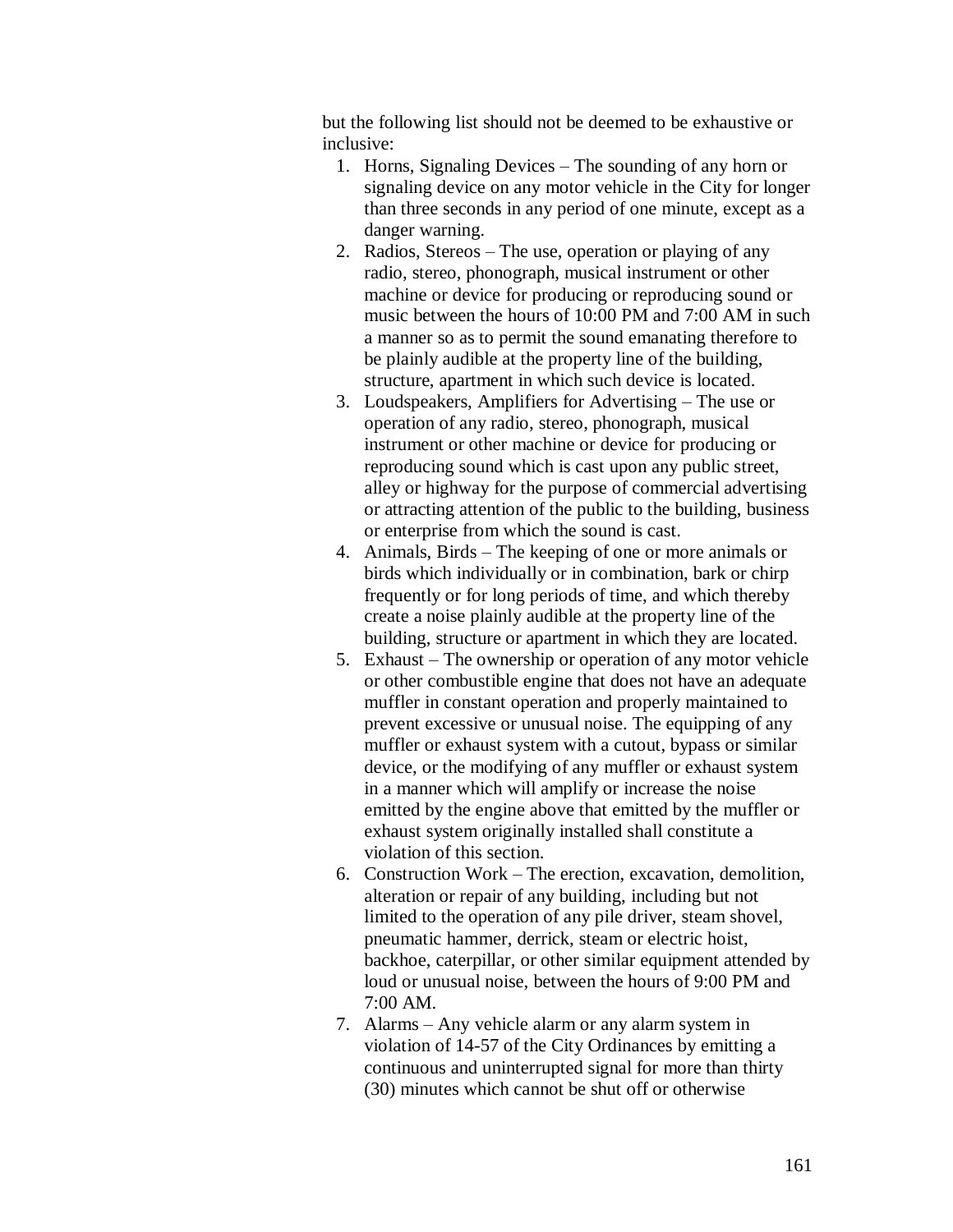curtailed due to the absence or unavailability of the alarm user or those persons designated by him, and which disturbs the peace, comfort or repose of a community, a neighborhood or a considerable number of inhabitants of the area where the alarm system is located, shall constitute a public nuisance.

**(h) Public Morals and Decency** – The following acts, omissions, conditions and things are hereby specifically declared to be nuisances offending public morals and decency, but such enumeration shall not be construed to exclude other nuisances, which may offend public morals and decency:

- (1) Disorderly Houses All disorderly houses, bawdy houses, houses of ill fame, gambling houses and buildings or structures kept or resorted to for the purposes of prostitution, promiscuous sexual activities or gambling.
- (2) Gambling Devices All gambling machines and gambling places as defined in the Massachusetts General Laws.
- (3) Unlicensed Sale of Liquor or Beer All places where intoxicating liquor or fermented malt beverages are sold, possessed, stored, brewed, bottled, manufactured or rectified without a permit or license as required by Massachusetts General Laws.
- (4) Illegal Drinking or Drugs Any place or premises resorted to for the purpose of drinking intoxicating liquor or fermented malt beverages, or for the purpose of consuming drugs or other illegal substances in violation of State Law.

(i) **Buildings, Structures and Premises** – The following acts, omissions, conditions and things are hereby specifically declared to be nuisances affecting buildings, structures and premises, but such enumeration shall not be construed to exclude other nuisances regarding buildings and structures:

- (1) Illegal Buildings All buildings erected, repaired, altered or used in violation of the provisions of the Revised Ordinances of the City of Everett or the Laws of the Commonwealth.
- (2) Illegal Lodgings Any domicile erected, repaired, altered or used for the purpose of letting rooms or subletting space to persons for the use as living quarters as to be dangerous, unsafe, unsanitary, in violation of the provisions of the Revised Ordinances of the City of Everett or the Laws of the Commonwealth or otherwise unfit for human use or occupancy.
- (3) Illegal Lodging House Any house erected, repaired, altered or used for the purpose of letting to four or more persons not within the second degree of kindred to the person conducting it that is not duly licensed as a Lodging House by the City of Everett, but shall not include dormitories of charitable or philanthropic institutions or convalescent or nursing homes licensed under MGL Ch. 111 §71 or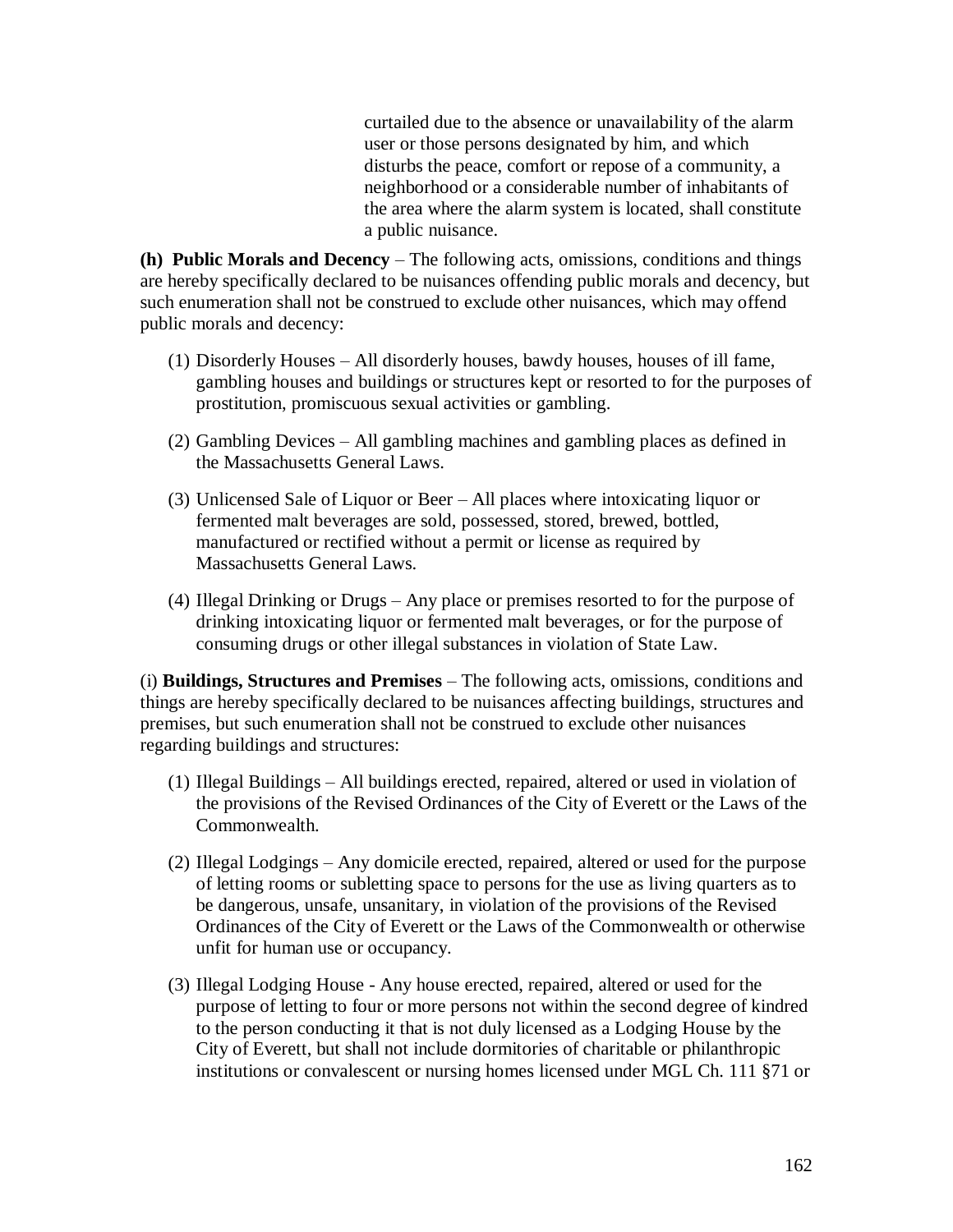rest homes so licensed, or group residences licensed or regulated by agencies of the commonwealth.

- (4) Dilapidated Structures All buildings or structures so old, dilapidated, abandoned or out of repair as to be dangerous, unsafe, unsanitary or otherwise unfit for human use or occupancy.
- (5) Unoccupied Buildings All unoccupied buildings not in conformance with 8-2 of the City Ordinances which required automatic fire or smoke detection systems in said buildings.
- (6) Rodents Every foundation, exterior wall, roof, window, exterior door, basement hatchway and every other entrance to a structure which is not maintained to prevent the entrance and harborage of rats, mice or other vermin.
- (7) Fences Every fence that is not kept in a reasonably good state of repair and resulting in a dangerous condition.
- (8) Motor Vehicles Abandoned, untitled or unlicensed motor vehicles that are not stored in a completely enclosed structure. *(A0606-06)*

#### **ARTICLE X SPECIFIC NUISANCES**

#### *Section 13A-63 Abandoned, Wrecked, Dismantled, or Inoperative Vehicles*

- (a) **Purpose.** The purpose of this chapter is to establish procedures for the abatement and removal as public nuisances of abandoned, wrecked, dismantled or inoperative vehicles.
- (b) Any enforcement officer of the Police Department, Fire Department or Code Enforcement may inspect and certify that a vehicle is a "wrecked, dismantled or inoperative vehicle or an abandoned vehicle" as those terms are defined in Section 18-10. The certification shall be made in writing. *(A0416-06)*

#### *Section 13A-63.1 Wrecked, dismantled or inoperative vehicles -- prohibited activity*

- (a) No person may park, store or abandon a wrecked, dismantled or inoperative vehicle, or part thereof, on private property or public property in violation of Section 18-10 of the City Ordinances, except where the following conditions apply:
	- (1) A vehicle or vehicle part is completely enclosed within a building on private property in a lawful manner where it is not visible from the street or from other public or private property; or
	- (2) A vehicle is stored or parked in a lawful manner on private property in connection with the business of a licensed dismantler or licensed vehicle dealer and is fenced as required by state law. *(A0416-06)*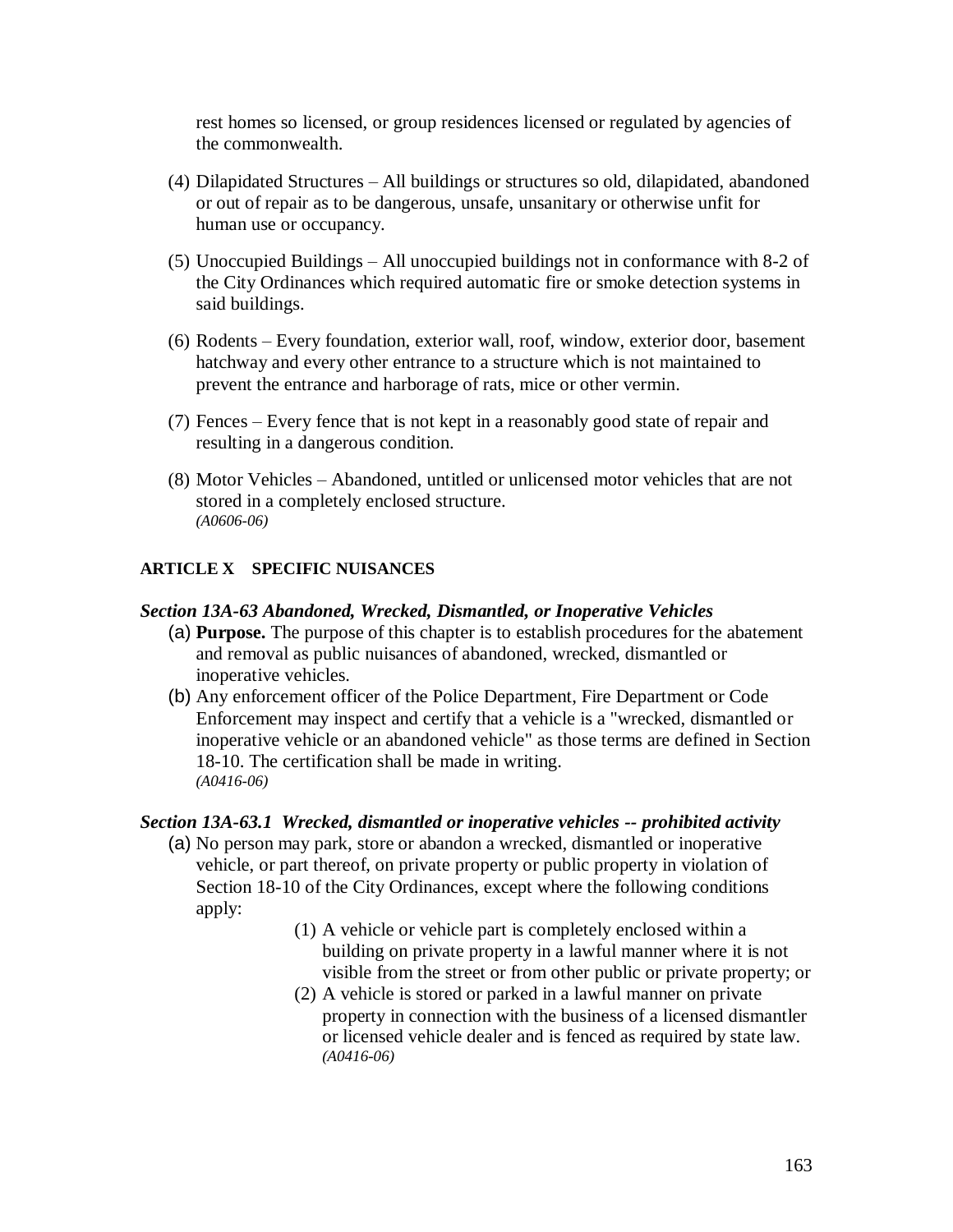## *Section 13A-63.2 Notice required*

- (a) Whenever a vehicle has been determined to be a wrecked, dismantled or inoperative vehicle or as an abandoned vehicle, the last registered vehicle owner of record and the land owner of record where the vehicle is located shall each be given notice by certified mail that a public hearing may be requested before the hearing examiner. If no hearing is requested within ten days from the certified date of receipt of the notice, the vehicle shall be removed by the City.
- (b) If a request for hearing is received within ten days, a notice giving the time, location and date of the hearing on the question of abatement and removal of the vehicle or vehicles shall be mailed by certified or registered mail, with five-day return receipt requested, to the land owner as shown on the last equalized assessment roll and to the last registered and legal owner of record of each vehicle unless the vehicle identification numbers are not available to determine ownership.

*(A0416-06) Editor's Note: See 18-170 for applicability*

## *Section 13A-63.3 Determination of responsibility*

- (a) The owner of the land on which the vehicle is located may appear in person at the hearing or present a written sworn statement in time for consideration at the hearing. The owner may deny responsibility for the presence of the vehicle on the land stating the reason for such denial. If it is determined by the hearing officer that the vehicle was placed on the land without consent of the land owner and that the land owner has not subsequently acquiesced in its presence, then costs of administration or removal of the vehicle shall not be assessed against the property upon which the vehicle is located nor otherwise be collected from the land owner.
- (b) Nothing in this chapter shall relieve the landowner of any civil penalties which may accrue from any zoning code violation related to the improper placement, parking or storage of vehicles or parts thereof to which the landowner has consented or acquiesced.
- (c) In addition to determination of responsibility as provided for in paragraph (a), the hearing examiner shall receive and examine evidence on other relevant matters, including whether a public nuisance as defined in this chapter exists. The decision of the hearing examiner shall be final. Any further approval shall be as prescribed in this ordinance. *(A0416-06)*

## *Section 13A-63.4 Abatement and removal authorized*

The City may remove any abandoned, wrecked, dismantled or inoperative vehicle, automobile hulk or part thereof, after complying with the notice requirements of this chapter. The proceeds of any such a disposition shall be used to defray the costs of abatement and removal of any such a vehicle, including costs of administration and enforcement. *(A0416-06)*

## *Section 13A-63.5 Costs of abatement and removal*

(a) The costs of abatement and removal of any such vehicle or remnant part, including costs of administration and enforcement, shall be collected from the last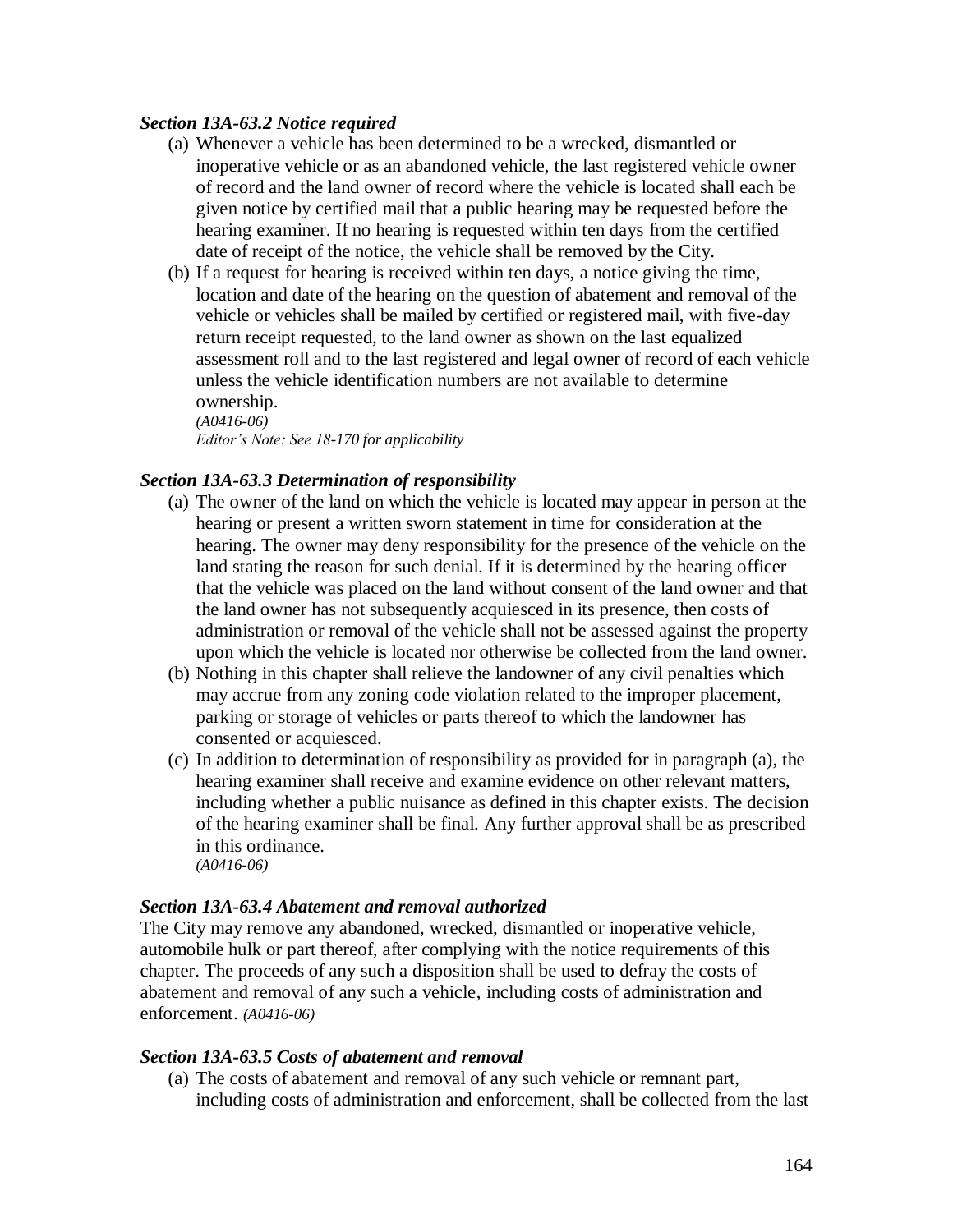registered vehicle owner if the identity of such owner can be determined, unless such owner in the transfer of ownership thereof has complied with State Law. If the vehicle owner cannot be established, the costs of abatement and enforcement shall be collected from the land owner on which the vehicle or remnant part is located, unless the landowner has shown in a hearing that the vehicle or remnant part was placed on such property without the landowner's consent or acquiescence.

(b) Costs of administration for the removal and disposal of vehicles or remnant parts may be recovered according to the lien and personal obligation provisions of this chapter.

*(A0416-06)*

## *Section 13A-63.6 Photographic record*

The City shall maintain a photographic record of all abated vehicles for a period of two years following adoption of this ordinance. At the conclusion of the two-year period, a written report along with copies of the photographs shall be transmitted to the council on the implementation of this ordinance. *(A0416-06)*

## *Section 64-69 Reserved*

## *Section 13A-70.0 Animals as Nuisances*

No owner shall fail to exercise proper care and control of an animal to prevent it from becoming a public nuisance. Excessive or untimely barking, molesting passersby, chasing vehicles, habitually attacking people or other domestic animals, trespassing upon school grounds, trespassing upon private property in such manner as to damage property, or violating the provision of this Chapter or Chapter 3 of the revised Ordinances of the City of Everett shall be deemed a nuisance. (Ord. of 10-11-77, § 5(8)) State law reference(s)-- Barking dogs, M.G.L.A. c. 140, § 157.

## *Section 71-74 Reserved*

## *Section 13A-75.0 Bill posting as Nuisance*

- (a) It is unlawful to paint, print, post, paste, attach or in any way affix a bill, poster, dodger, card or other advertising matter upon any tree, post, hydrant, curb, sidewalk or other public improvement on any public ground or street, or upon any bridge or part of the same, or upon any public building, structure of any kind belonging to the city, or upon any mast or pole in a street, avenue or alley erected or used for supporting or carrying any wire or cable or incidental thereto, or upon any lamppost in the city.
- (b) It is unlawful to post, paste, attach or in any way affix a bill, poster, dodger, card or other advertising matter upon any private building, structure of any kind without the permission of the owner and in such as manner as to increase the possibility that said article will become litter.
- (c) The posting of any material in violation to this ordinance shall be considered a public nuisance.
- (d) Each occurrence of the aforementioned shall be deemed a separate violation.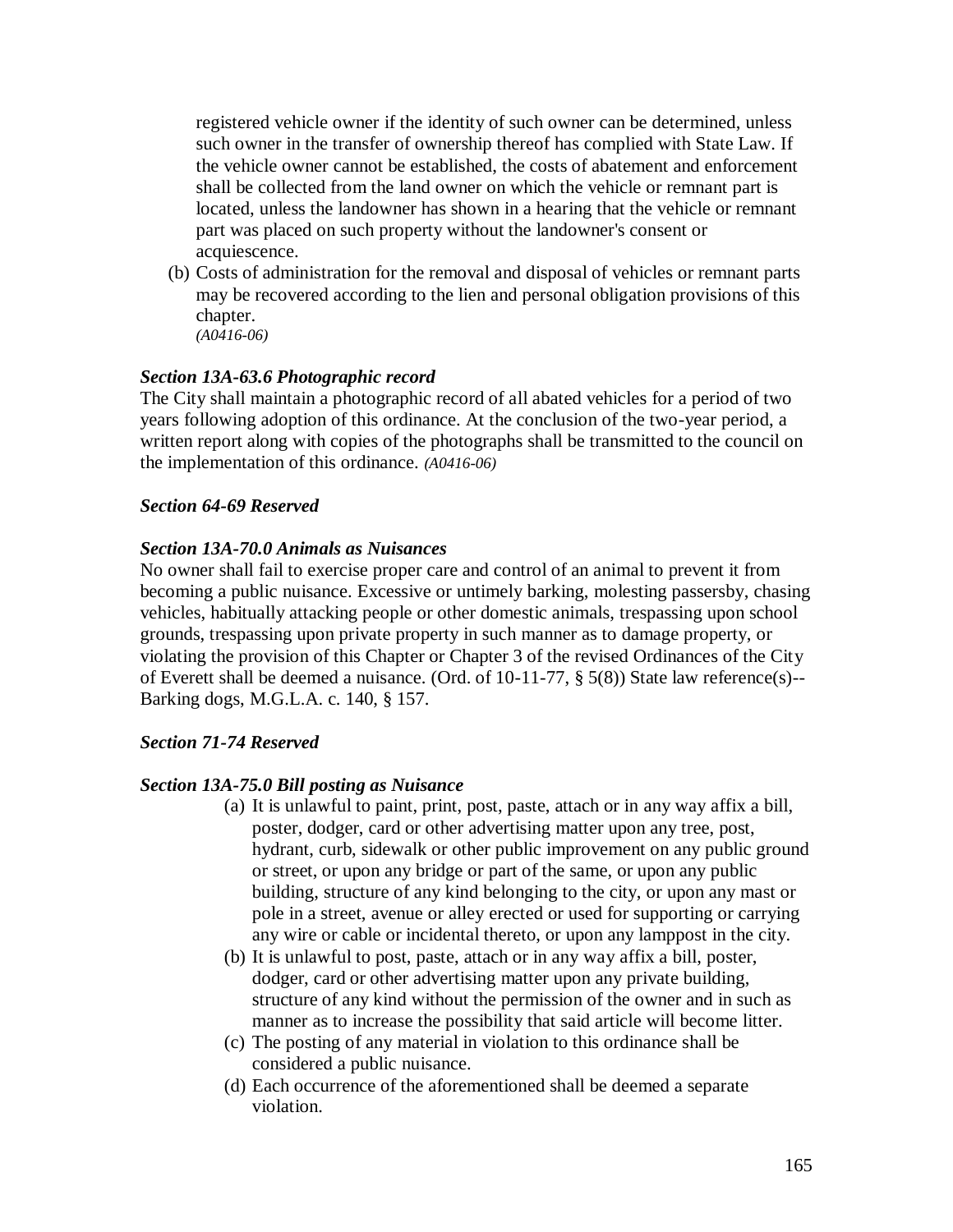(e) Whoever is found guilty of violating this section shall be subject to a fine in accordance with Section 1-8 of these Revised Ordinances of the City of Everett. *(A606-06)*

## *Section 76.0 – 87.0 Reserved*

## *13A- 88 Illegal Lodgings and Illegal Lodging Houses in Dwelling Prosecutions for illegal residential occupancies and illegal over-occupancy in dwellings*

(a) In all civil and criminal prosecutions brought for the enforcement of this Ordinance's provisions with respect to the illegal use of any building for residential purposes or the illegal residential occupancy of any dwelling or dwelling unit by more families than the number of families permitted for such dwelling or dwelling unit under this Ordinance, the following rebuttable presumptions shall apply:

- (1) That any detached dwelling or dwelling unit which maintains more than one mailbox or mail receptacle, more than one gas meter, more than one electric meter, and/or more than one water meter is being used as the residence of two or more families.
- (2) That any detached dwelling or dwelling unit which maintains more than two mailboxes or mail receptacles, more than two gas meters, more than two electric meters and/or more than two water meters is being used as the residence of three or more families.
- (3) That any detached dwelling or dwelling unit which maintains any entrance or entrances thereto, which entrance or entrances have not been set forth on any plans approved by and on file with the Building Department, is being used as the residence of two or more families.
- (4) That any detached dwelling or dwelling unit which maintains any third or additional entrances thereto, which entrance or entrances have not been set forth on any plans approved by and on file with the Building Department, is being used as the residence of three or more families.
- (5) That any building which has been advertised in any newspapers, magazines, or advertising publications as being available for sale or rent for residential purposes, in whole or in part, which advertisement expressly or implicitly provides that such building or the dwellings or dwelling units therein contain rooms for rent, contain more than one separate dwelling living unit, or may be occupied by more than one separate family, is being used as a dwelling containing the number of rooms for rent, dwelling units, or families stated or implied in such advertisement.
- (6) That any dwelling or dwelling unit which maintains two or more doorbells is being used as a dwelling for the same number of families as there are doorbells.
- (7) There shall be a rebuttable presumption that any room, which shall have a door-locking device commonly called a "Yale lock"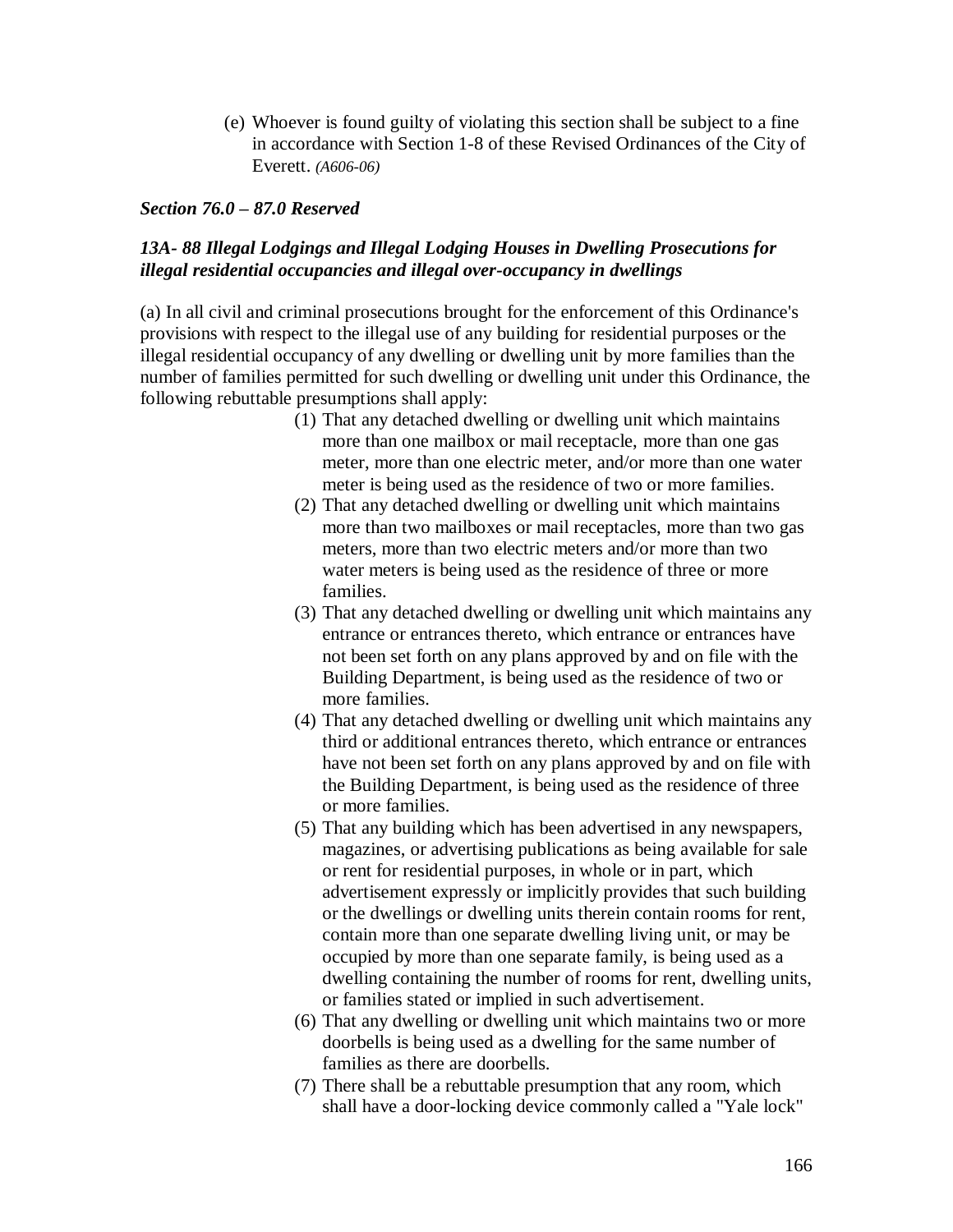or similar device including a padlock added in or on the door, is intended as a "rooming unit" and the burden of disproving the same rests with the owner, operator or occupant.

- (8) That any single-family dwelling or dwelling unit at which there are the following is being used for two or more families:
	- a. Permanent partitions or internal doors which have not been set forth on any plans approved by and on file with the Building Department, which may serve to bar access between segregated portions of the dwelling, including but not limited to bedrooms, or the inability of any occupant or person in possession thereof to have unimpeded and/or lawful access to all parts of the dwelling unit; and/or
	- b. Two or more kitchens which have not been set forth on any plans approved by and on file with the Building Department, each containing one or more of the following: a range, oven, microwave, or other similar device customarily used for cooking or preparation of foods; and/or
- (9) That any two-family dwelling unit at which there are the following is being used for three or more families:
	- a. Permanent partitions or internal doors which have not been set forth on any plans approved by and on file with the Building Department, which may serve to bar access between three or more segregated portions of the dwelling, including but not limited to bedrooms; and/or
	- b. Three or more kitchens which have not been set forth on any plans approved by and on file with the Building Department, each containing one or more of the following: a range, oven, microwave, or other similar device customarily used for cooking or preparation of foods.
- (b) The rebuttal of the aforesaid presumptions shall be an affirmative defense by the defendant that, notwithstanding the existence of such conditions, once such conditions have proven to the court or City, the subject building is not being used as a dwelling or the subject dwelling is not being used for more families than permitted under this Ordinance or the Revised Ordinances of the City of Everett or the Laws of the Commonwealth of Massachusetts.
- (c) A person charged with a violation of this Ordinance as described herein may demand an inspection by the Building Department of the subject building or dwelling to rebut such presumption. Such demand shall be in writing addressed to the Building Department. The Building Department inspector shall prepare a report of the findings of the inspection together with photographs, if appropriate.

## (d) **Cellars/Basements**

Cellars shall be used only for incidental storage for the dwelling units above. Use of cellars for sleeping purposes or as a dwelling unit, rooming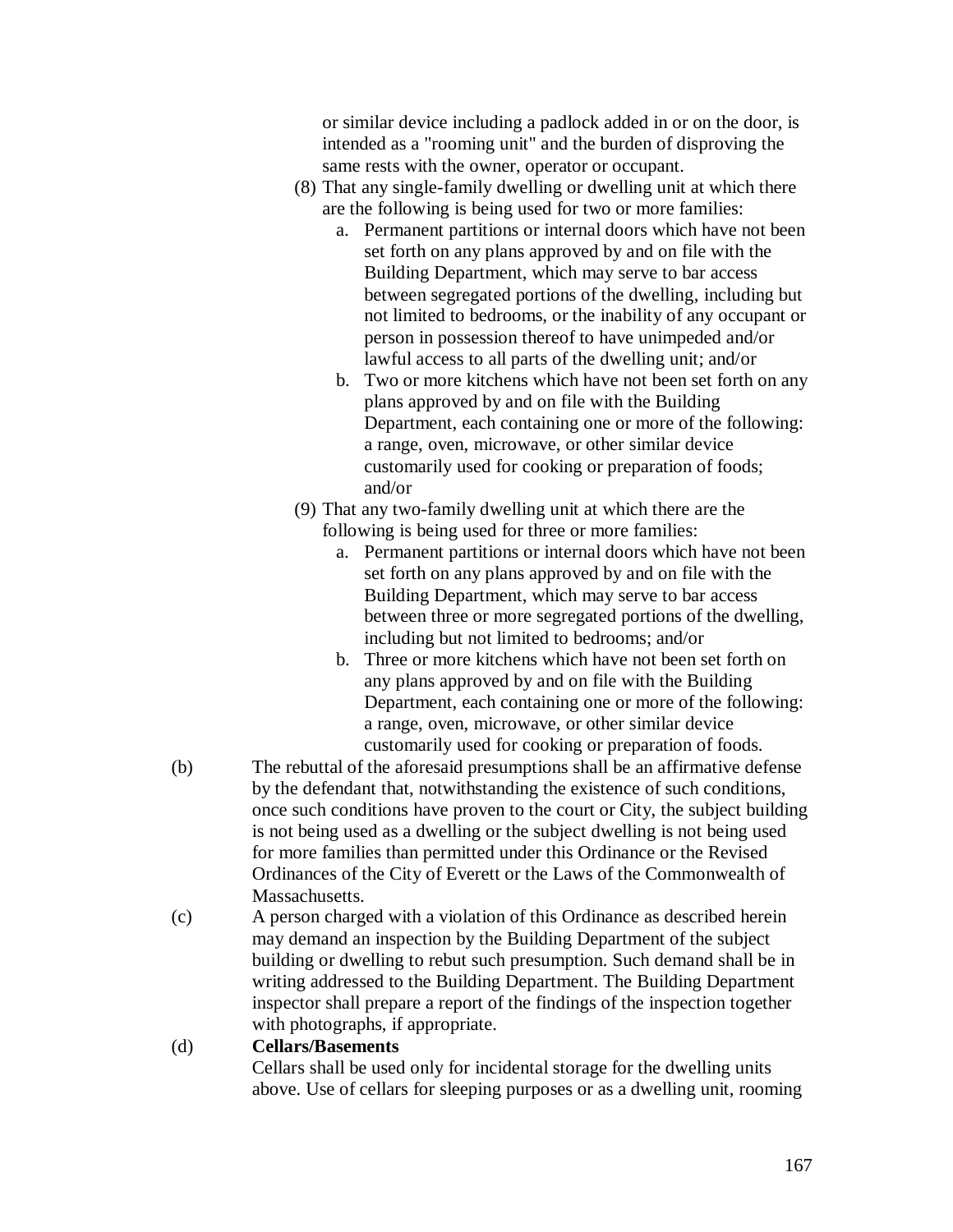unit or independent rooming unit is prohibited. Partitions, walls and/or showers and/or bathtubs and/or kitchens, except kitchens used in conjunction with the dwelling unit above, are prohibited in cellars.

- (1) Use of a cellar for purposes other than incidental storage may be permitted, provided that all permits and all other applicable municipal approvals are obtained prior to such use.
- (c) Any residential attic used for other than incidental storage must meet the following criteria:
	- (1) Under no circumstances shall the attic be offered as a separate dwelling unit, rooming unit or independent rooming unit.
	- (2) The attic must be an integral part of the dwelling unit below and shall not be leased to any party. Attic occupant(s) shall have full use of the floor below.
	- (3) Access to the attic shall be through the dwelling unit immediately below the attic. If fire exits are required, only egress shall be allowed. Entrance to the attic through fire exits shall be prohibited, and proper door hardware shall be installed to prevent entry.
	- (4) The attic shall be limited to having only a stall shower, toilet and vanity.
	- (5) There shall be no kitchen or food cooking/preparing facilities (hotplates, refrigerator, food cabinets or sink) permitted in the attic.
	- (6) One door leading to the stairwell between the attic and the unit immediately below will be allowed. The door will be at the lower level of the stairwell and will have no locks on the door. The door will be a thirty-minute-fire-resistant-rated door.
	- (7) Egress windows must be installed in every attic bedroom prior to occupancy.
	- (8) Fire stopping must be installed throughout the attic at the floor level in all walls which communicate with a lower floor or level; must obtain certificate of occupancy for attic part and parcel.
	- (9) Preexisting thirty-six-inch width stairways may remain. Any existing stairway less than thirty-six-inch width shall be enlarged to 44 inches in width and no variations of the State Building Code.
	- (10) All walls and ceilings in an attic unit must have a minimum one-hour fire rating.
	- (11) All floors of the building, including any basements, subbasements, cellars, etc., shall have interconnected, hardwired smoke detectors with battery backup. Plans for placement of detectors must be approved by the Fire Department prior to occupancy of the attic dwelling unit.
	- (12) An exterior flashing strobe light connected to the smoke detector system shall be installed on the street address side of the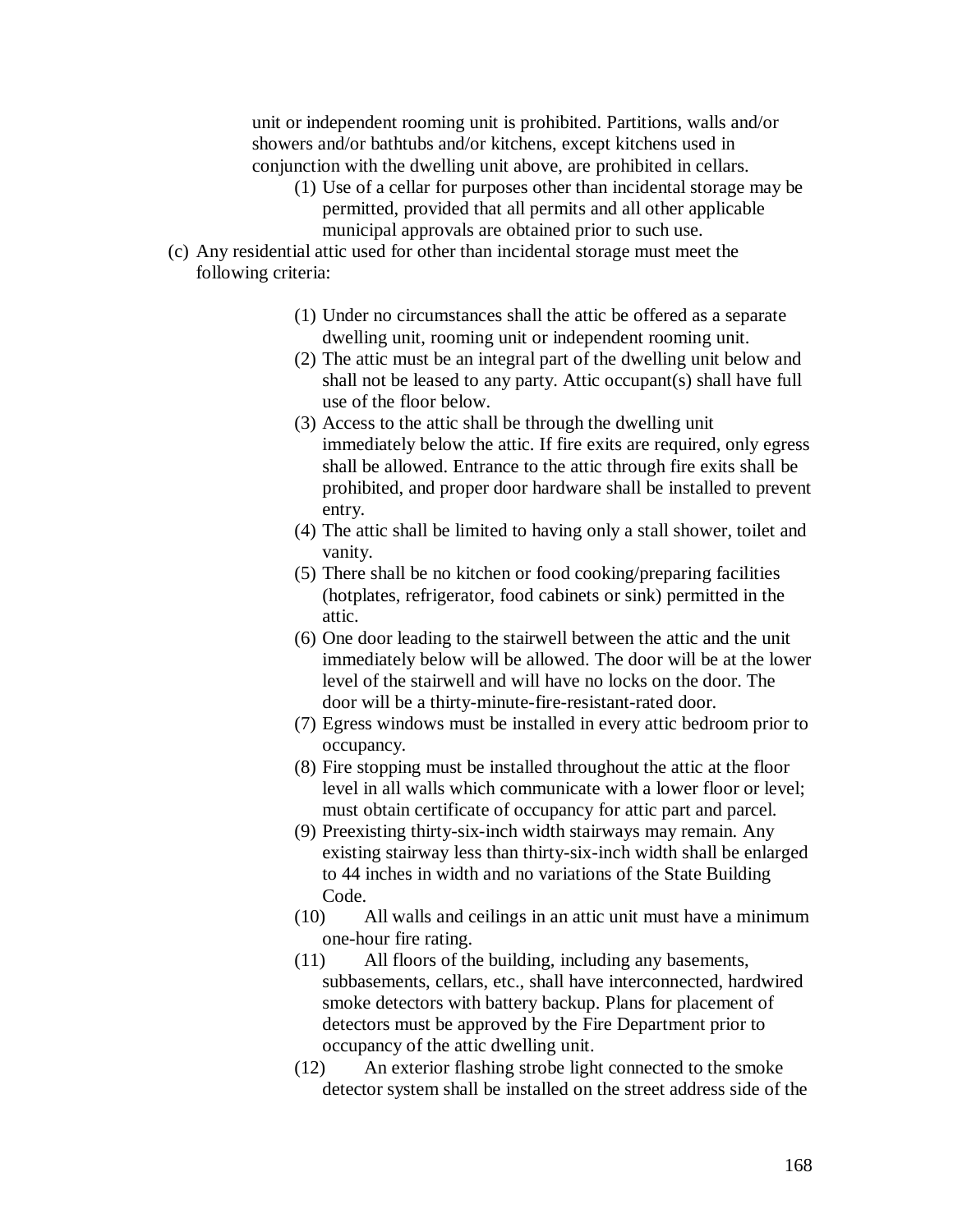building at the peak of the roofline in such a manner as to be visible from the curbline of the building to indicate attic occupancy.

- (13) Only family members of the dwelling unit immediately below the attic shall be permitted to occupy the attic. Family members shall include parents, children, grandparents, brothers, sisters, aunts, uncles, nieces and nephews.
- (14) The number of occupants permitted in the attic area shall be based on the number of square feet of living space in the attic. This is to avoid overcrowding conditions. Ceiling height must be seven feet for at least 70 square feet of the room or space. Not to be counted is any portion of the room less than five feet in height.
- (15) The attic dwelling unit must be inspected and approved by all applicable city agencies before occupancy and may be subject to annual inspections.
- (16) Existing legal attic dwelling units are exempt from compliance with this section except for the requirements under Subsections 11 and 12 above. Existing attic units will have a period of 90 days after the adoption of this section to come into compliance with Subsections 11 and 12. All existing requirements for the occupancy shall be adhered to. Should renovations of the building exceed 25% of the value of the building or should the attic be damaged due to a fire, that unit must be brought into compliance with this revised section before being reoccupied.
- (17) In addition to the above requirements, the following codes and regulations pertaining to attic use shall be enforced, along with all applicable codes enforced by the City of Everett.
	- a. Plans are to be submitted for existing rooms; building officials are to determine if they need to be signed and sealed by an architect.
	- b. Signed and sealed plans are required for the construction of any room.
	- c. All work performed is to conform to the most recent editions of the following codes:
		- 1. State Building Code
		- 2. BOCA Code.
		- 3. National Electrical Code.
		- 4. National Standard Plumbing Code.
	- d. Observance of the regulations presently in effect is mandatory.
	- e. Useable floor area of the attic shall not exceed 1/3 of the floor area below.
	- f. Each room shall have adequate outlets.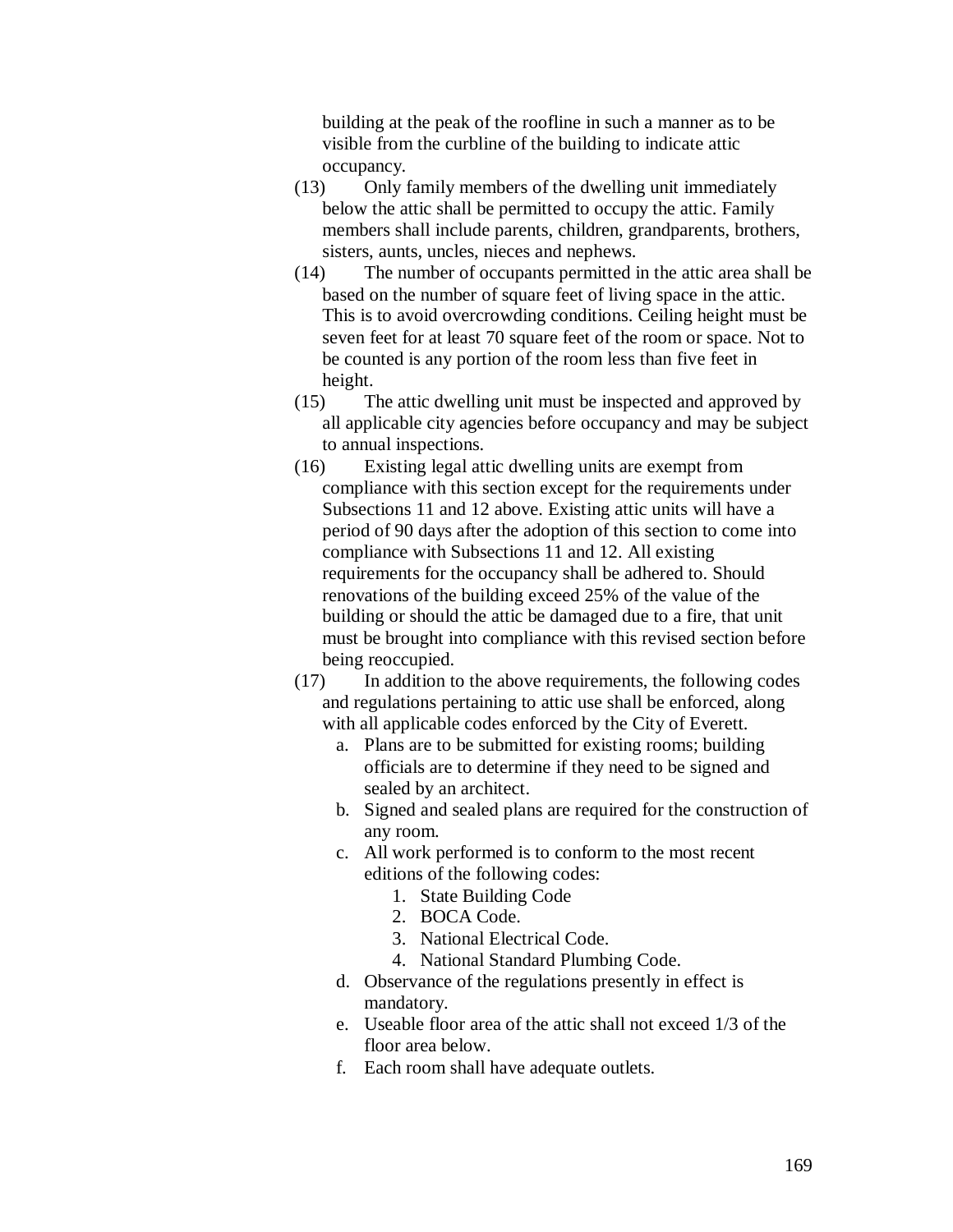- g. Each bathroom outlet must be a ground fault interrupter (GFI) outlet.
- h. Rooms used for sleeping must have an operable window with the minimum clear opening of 5.7 square feet.
- i. Necessary permits are to be obtained before any work begins.
- j. Rooms are not to be occupied until a certificate of occupancy is issued.
- k. The entrance to the attic must be through the second floor apartment.
- l. Smoke detectors shall be installed within each bedroom, and a second hardwired battery backup interconnected smoke detector shall be installed in the immediate vicinity of the bedrooms, including the floor below. In addition to the above, smoke detectors are to be installed at every floor level, hardwired battery backup.
- m. No portable heating appliances shall be used in the attic.
- n. Privacy locks only will be permitted on bedroom doors.
- (d) Penalties for offenses.
	- (1) Notwithstanding any provision of this Ordinance inconsistent herewith, for each code violation involving an illegal residential occupancy or an illegal over-occupancy of a dwelling or dwelling unit, the owner and any person who is in charge of the subject building, dwelling, or dwelling unit at the time of the violation shall be liable to a fine of not more than \$300.
	- (2) Each day that a violation continues to exist shall constitute a separate and distinct violation. Each occupancy exceeding the allowed occupancy under the Zoning Ordinances of the City of Everett or MGL 140 s.22. *(A0607-06)*

## *Section 13A-89 Graffiti.*

## *(a)* PURPOSE

The purpose of this Ordinance is to help prevent the spread of graffiti vandalism and to establish a program for the removal of graffiti from public and private property. The City of Everett considers graffiti a public nuisance and destructive of the rights and values of property owners as well as the entire community. Unless graffiti is removed from public and private property, the graffiti tends to remain. Other properties then become the target of graffiti, and entire neighborhoods are affected and become less desirable places in which to be, all to the detriment of the City.

## (b) GRAFFITI as NUISANCE

(1) The existence of graffiti on public or private property in violation of the Ordinance is expressly declared to be a public nuisance and, therefore, is subject to removal and abatement provisions specified in this Ordinance.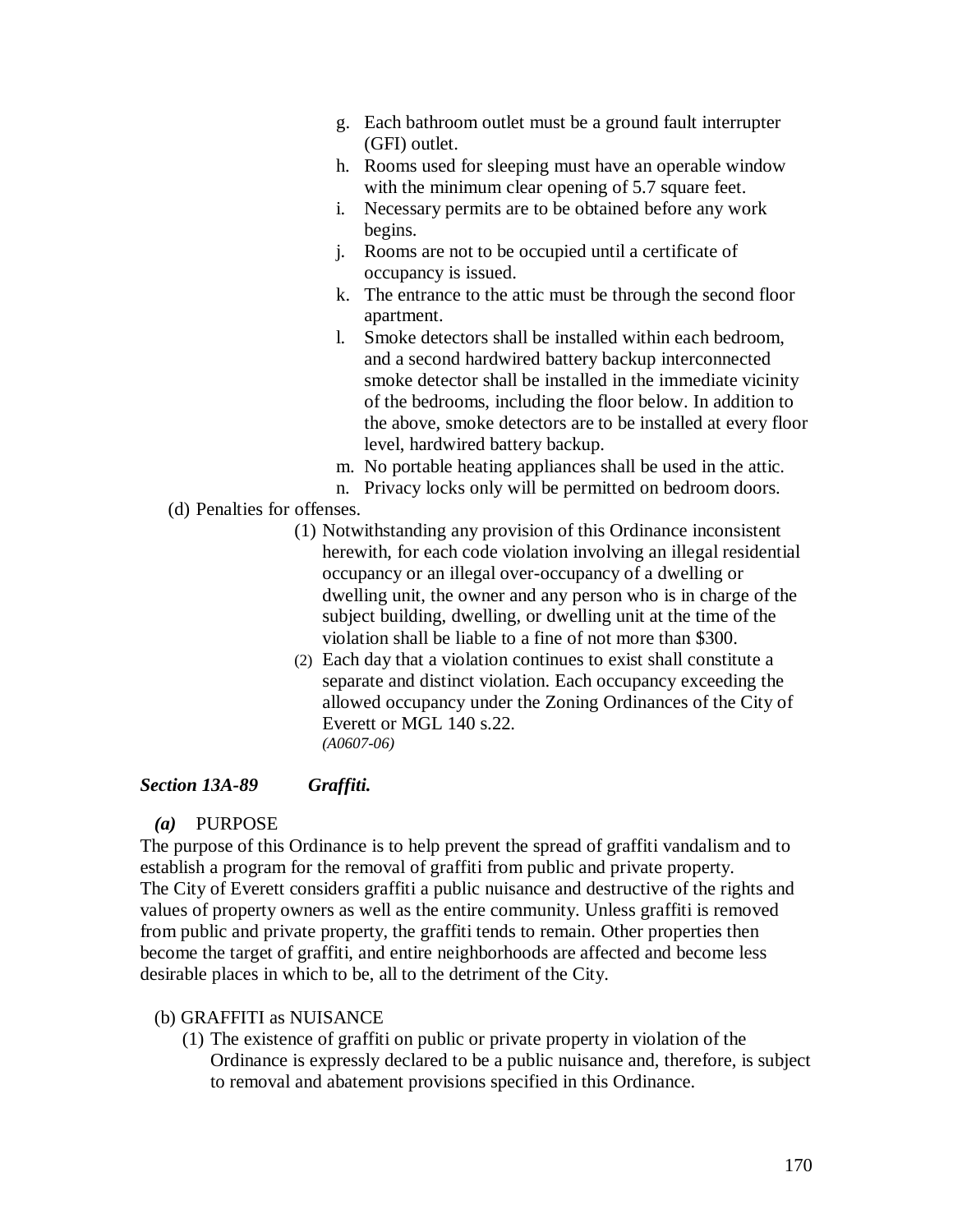(2) It is the duty of both the owner of the property to which the graffiti has been applied and any person who may be in possession or who has the right to possess such property to at all time keep the property clear of graffiti.

## (c) DEFINITIONS

- (1) *Graffiti* means any unauthorized inscription, word, figure, painting or other defacement that is written, marked, etched, scratched, sprayed, drawn, painted, or engraved on or otherwise affixed to any surface of public or private property by a graffiti implement, to the extent that the graffiti was not authorized in advance by the owner of the property.
- (2) *Graffiti Implement* means an aerosol paint container, a broad-tipped marker, gum label, paint stick or graffiti stick, etching equipment, brush or any other device capable of scarring or leaving a visible mark on any natural or manmade surface.

## (d) PROHIBITED ACTS

- (2) *Defacement***.** It shall be unlawful for any person to apply graffiti to any natural or manmade surface on any city owned property or, without the permission of the owner, on any privately owned property.
- (3) *Possession of Graffiti Implements***.** It shall be unlawful for any person, with the intent to deface public property, to possess any graffiti implement while upon school property, any public facility, park, playground, swimming pool, recreational facility, or other public building or within fifty (50) feet of an underpass, bridge abutment, storm drain, or other similar types of infrastructure unless authorized by the City.

The provisions of this section shall not apply to the possession of broad tipped markers by a minor attending or traveling to or from school at which the minor is enrolled.

(4) *Furnishing to minors***.** It shall be unlawful for any person, other than a parent or legal guardian, to sell, exchange, give, loan, or otherwise furnish, or cause or permit to be exchanged, given, loaned, or otherwise furnished, any aerosol paint container, or paint stick to any person under the age of eighteen (18) years without the expressed written consent of the parents or guardian of the person.

## (e) REMOVAL OF GRAFFITI

(1) *Removal by the Perpetrator.* Any person applying graffiti on public or private property shall have the duty to remove the graffiti within twenty-four (24) hours after notice by the Code Enforcement Task Force of the City of Everett. Such removal shall be done in a manner prescribed by the Code Enforcement Task Force. Any person applying graffiti shall be responsible for the removal or for the payment of the removal. Where graffiti is applied by an un-emancipated minor, the parents or legal guardian shall also be responsible for such removal or payment for the removal.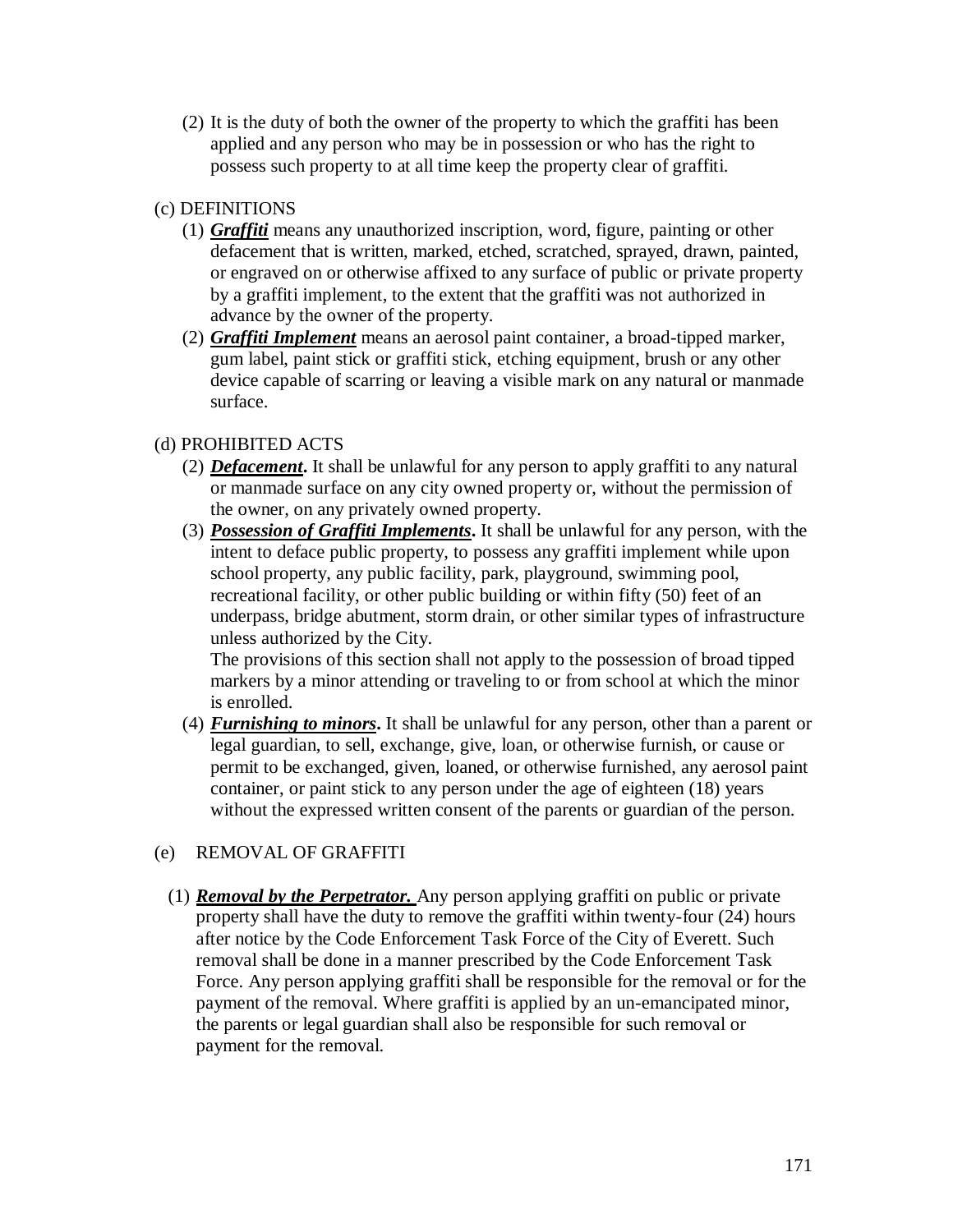- (2) *Property Owner Responsibility.* If Graffiti is not removed by the perpetrator according to the previous paragraph, graffiti shall be removed pursuant to the following provisions:
	- a. It is unlawful for any person who is the owner or who has primary responsibility for control of property or for repair or maintenance of property in the City, to permit property that is defaced with graffiti to remain defaced for a period of ten  $(10)$  days after service by first class mail of notice of the defacement. The notice shall contain the following information:
		- 1. The street address and legal description of the property sufficient for identification of the property.
		- 2. A statement that the property constitutes a potential graffiti nuisance property with a concise description leading to the finding.
		- 3. A statement that the graffiti must be removed within ten (10) days after receipt of the notice and that if the graffiti is not abated within that time the City, as prescribed by law, will declare the property to be a public nuisance.
		- 4. An information sheet identifying any graffiti assistance programs available through the City and private graffiti removal contractors.

(3) *Exceptions to Property Owner Responsibility.* The removal requirements above shall not apply if the property owner or responsible party can demonstrate that:

- a. The property owner or responsible party lacks the financial ability to remove the defacing graffiti; or
- b. The property owner or responsible party has an active program for the removal of the graffiti as part of that program, in which case it shall be unlawful to permit such property to remain defaced with graffiti for a period of fifteen (15) days after service by first class mail of notice of the defacement.

## **(5)** *Right of City to Remove.*

a. *Use of Public Funds***.** Whenever the City becomes aware or is notified and determines that the graffiti is located on publicly or privately owner property viewable from a public or quasi-public place, the City shall be authorized to use public funds for the removal of the graffiti, but shall not authorize or undertake to provide for the painting or repair of any more extensive an area than that where the graffiti is located, unless the property owner or responsible party agrees to pay the costs of repainting or repairing.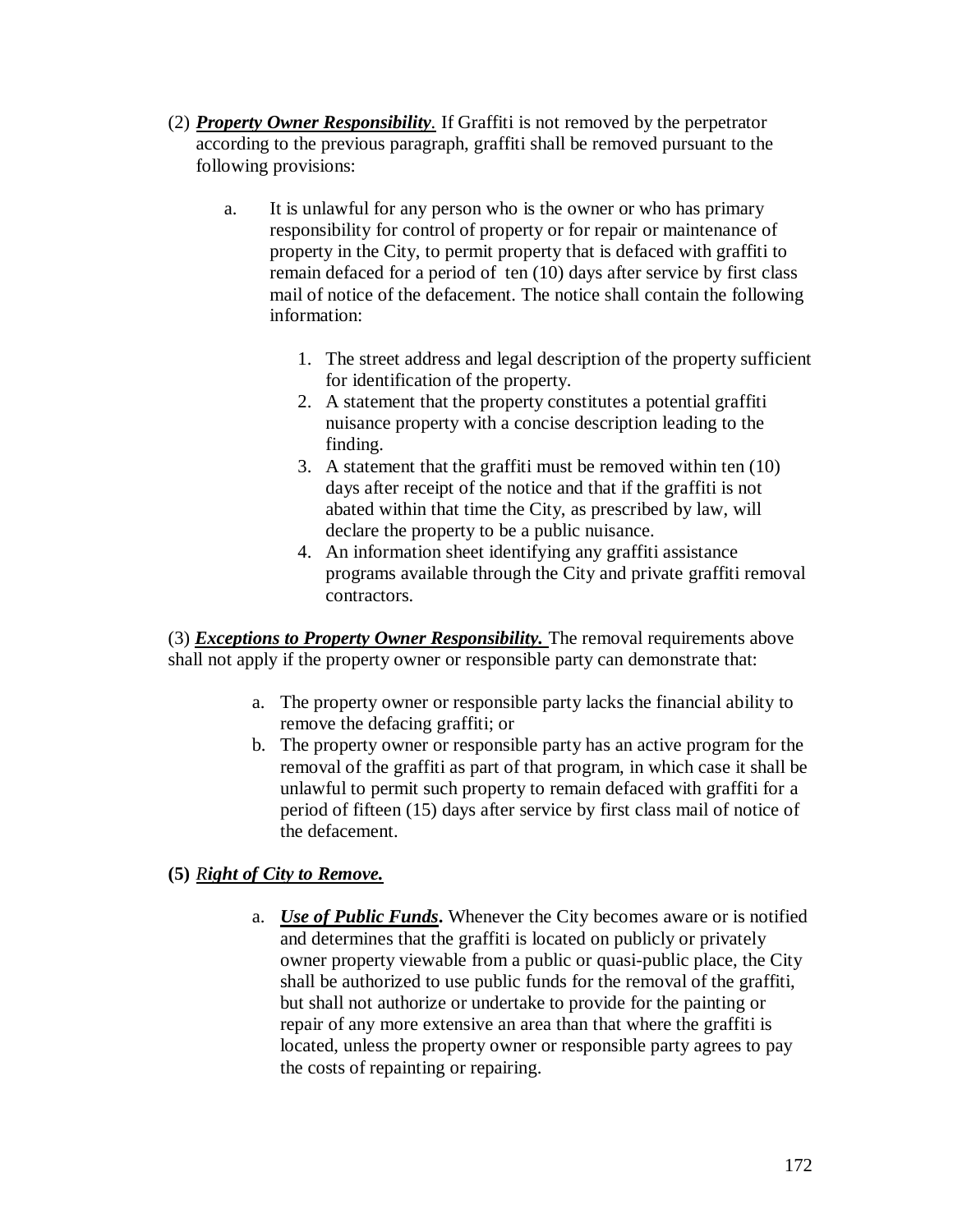- b. *Right of Entry on Private Property***.** Prior to entering upon private property owned by a public entity other than the City for the purpose of graffiti removal the City shall attempt to secure the consent of the property owner or responsible party and a release of the City from liability for property damage or personal injury. If the property owner or responsible party fails to remove the offending graffiti within the time specified by this Ordinance, or if the City has requested consent to remove or paint over the offending graffiti and the property owner or responsible party has refused consent for entry on terms acceptable to the City and consistent with the terms of this section, the property owner or responsible party shall be fined according to the provisions specified below.
- (6) Abatement and Cost Recovery Proceedings.
	- a. *Notice of Due Process Hearing.* The Chairman of the Code Enforcement Task Force, serving as the Hearing Officer, shall provide the property owner of record and the party responsible for the maintenance of the property, if a person different from the owner, not less than forty-eight (48) hours notice of the City's intention to hold a due process hearing at which the property owner or responsible party shall be entitled to present evidence and argue that the property does not constitute a public nuisance. Notice shall be served in the same manner as a summons in a civil action. If the owner of record cannot be found after a diligent search, the notice may be served by posting a copy thereof in a conspicuous place upon the property for a period of ten (10) days and publication thereof in newspaper of general circulation published in the area in which the property is located.
	- b. *Determination of Hearing Officer.* The determination of the Hearing Officer after the due process hearing shall be final and not appealable. If, after the due process hearing, regardless of attendance of the owner or the responsible party or their respective agents, the Hearing Officer determines that the property contains graffiti viewable from public or quasi-public place, the Hearing Officer shall give written notice in an eradication order that, unless the graffiti is removed within ten (10) days, the City shall enter upon the property, cause the removal, painting over , or such other eradication thereof as the Hearing Officer determines appropriate, and shall provide the Owner and the responsible party thereafter with an accounting of the costs of the eradication effort on a full cost recovery basis.
	- c. *Eradication Effort.* Not sooner than the time specified in the order of the Hearing Officer, the Director of City Services, shall implement the eradication order and shall provide an accounting to the Hearing Officer.
	- d. *Cost Hearing.* The Owner or responsible party may request a cost hearing before the Hearing Officer on the eradication accounting, and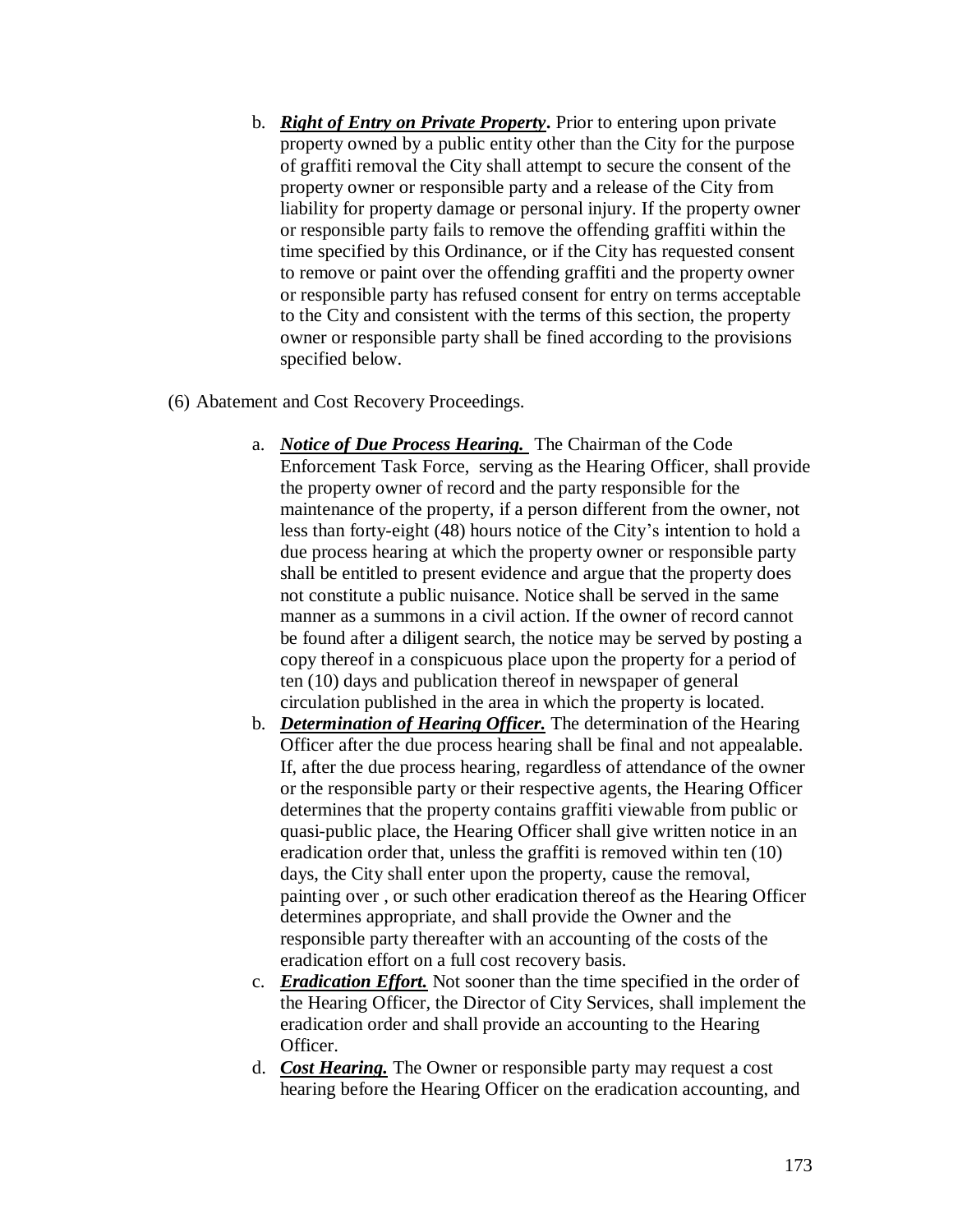appropriate due process must be extended to the Owner or responsible party. If following the cost hearing or, if no hearing is requested, after the implementation of the eradication order, the Hearing Officer determines that all or a portion of the costs are appropriately chargeable to the eradication effort, the total amount thereof determined as appropriate by the Hearing Officer, shall be due and payable within thirty (30) days. Any amount of eradication charges assessed by the Hearing Officer that are less than the total amount set forth in the eradication accounting shall be explained by written letter from the Hearing Officer to the Mayor.

e. *Lien.* As to such property where the responsible party is the property owner, if all or any portion of the assessed eradication charges remains unpaid after thirty (30) days, the portion thereof that remains unpaid shall constitute a lien on the property that was subject of the eradication effort.

#### (f) PENALTIES

Any person violating this ordinance shall be fined according to Section 1-8 of the Revised Ordinances of the City of Everett and/or punished in accordance with Massachusetts General Law, Chapter 266; Section 126A.

## (g) SEVERABILITY.

If any section, subsection, sentence, clause, phrase or portion of this Ordinance is held to be invalid or unconstitutional by a court of competent jurisdiction, then that decision shall not affect the validity of the remaining portions of this Ordinance. (Ord of 09-30-2004)

## *Section 90.0 – 94.0 Reserved*

#### **Article XI MISCELLANEOUS PROVISIONS**

#### *Section 13A-95.0 Repeat Nuisance Call Service Fees*

(a) Purpose. The purpose of this section is to protect the public safety, health, and welfare and to prevent and abate repeat service response calls by the City to the same property or location for nuisance service calls, as defined herein, which prevent police or public safety services to other residents of the City. It is the intent of the City by the adoption of this section to impose and collect service call fees from the owner or occupant, or both, of property to which City officials must repeatedly respond for any repeat nuisance event or activity that generates extraordinary costs to the City. The repeat nuisance service call fee is intended to cover that cost over and above the cost of providing normal law or code enforcement services and police protection City wide.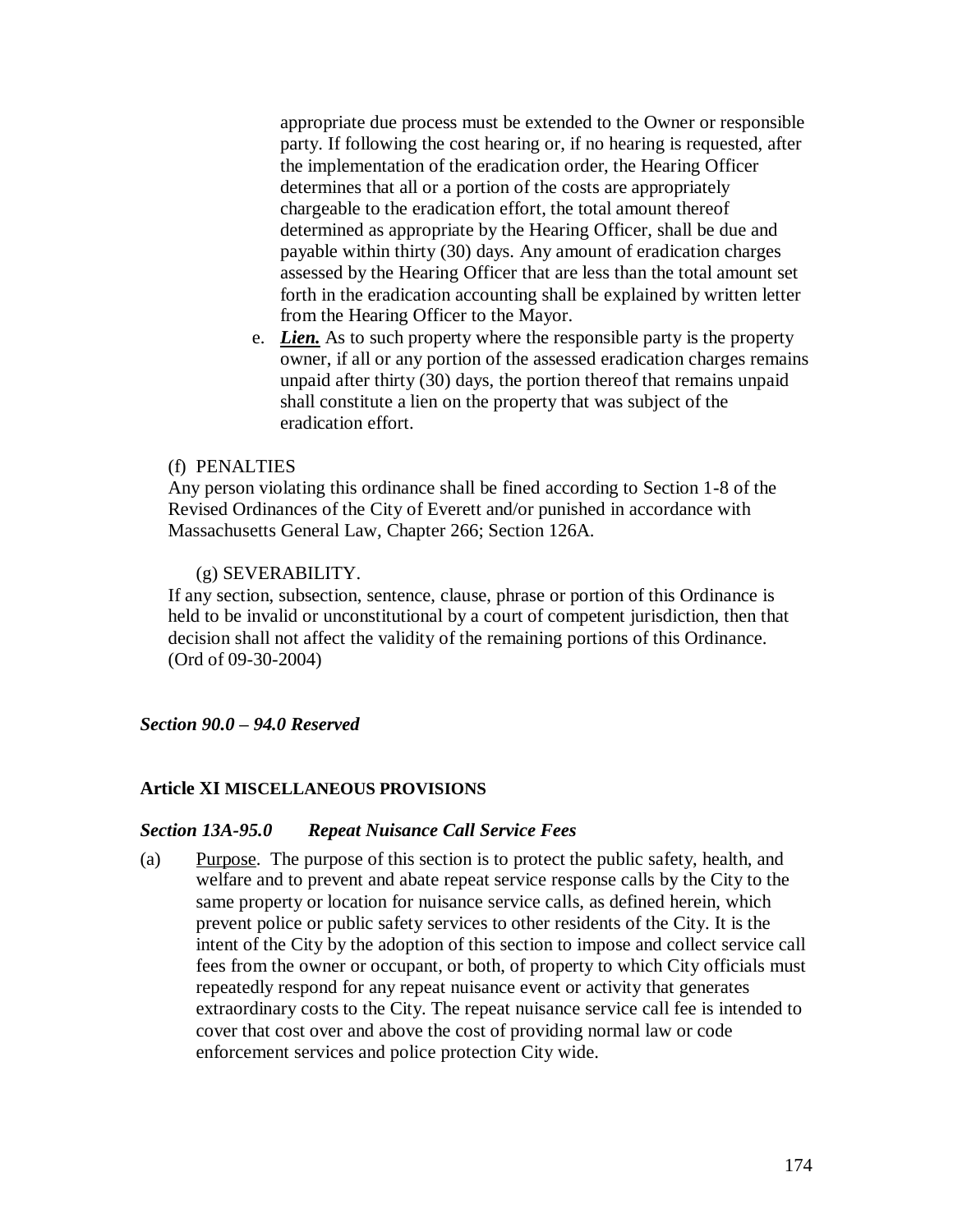- (b) Scope and Application. This section shall apply to all owners and occupants of private property that is the subject or location of the repeat nuisance service call by the City. This section shall apply to any repeat nuisance service calls as set forth herein made by an Everett police officer or any designee of the Chief of Police, and shall include but not be limited to animal control officers, parking enforcement officers and code enforcement officers.
- (c) Definition of Nuisance Call or Similar Conduct. The term nuisance service call shall mean any activity, conduct, or condition occurring upon private property within the City which unreasonably annoys, injures or endangers the safety, health, morals, comfort or repose of any member of the public; or will, or will intend to, alarm, anger or disturb others or provoke breach of the peace, to which the City is required to respond, including but not limited to the following:
	- (1) Any activity, conduct, or condition deemed as a public nuisance under any provision of the Revised Ordinances.
	- (2) Any activity, conduct or condition in violation of any provision of Chapter 13 of the Revised Ordinances.
	- (3) Any conduct, activity or condition constituting a violation of Massachusetts state laws prohibiting or regulating prostitution, gambling, controlled substances, use of firearms; and
	- (4) Any conduct, activity, or condition constituting disorderly conduct under Massachusetts or Federal Statutes.
- (d) Repeat Nuisance Service Call Fee; Amount. The City may impose a repeat nuisance service call fee upon the owner or occupant of private property if the City has rendered services or responded to the property on three (3) or more occasions within a period of 365 days in response to or for the abatement of nuisance conduct, activity, or condition of the same or similar kind.
	- (1) Violations of the said "Repeat Nuisance Call Service Fees Ordinance" will be enforced in accordance with the provisions of the Everett Non-Criminal Disposition Ordinance.
	- (2) Any person violating any provision of this chapter shall be deemed guilty of a violation shall be subject to a fine established by the City Government under Section 1-8 of the Revised Ordinances.
	- (3) All repeat nuisance service call fees imposed and charged against the owner or occupant under this section shall be deemed delinquent 30 days after the City's mailing a billing statement therefor. Delinquent payments are subject to a fourteen percent (14%) annual penalty of the amount due.
	- (4) Non-payment of fee imposed on a property owner may result in a lien being placed on said property.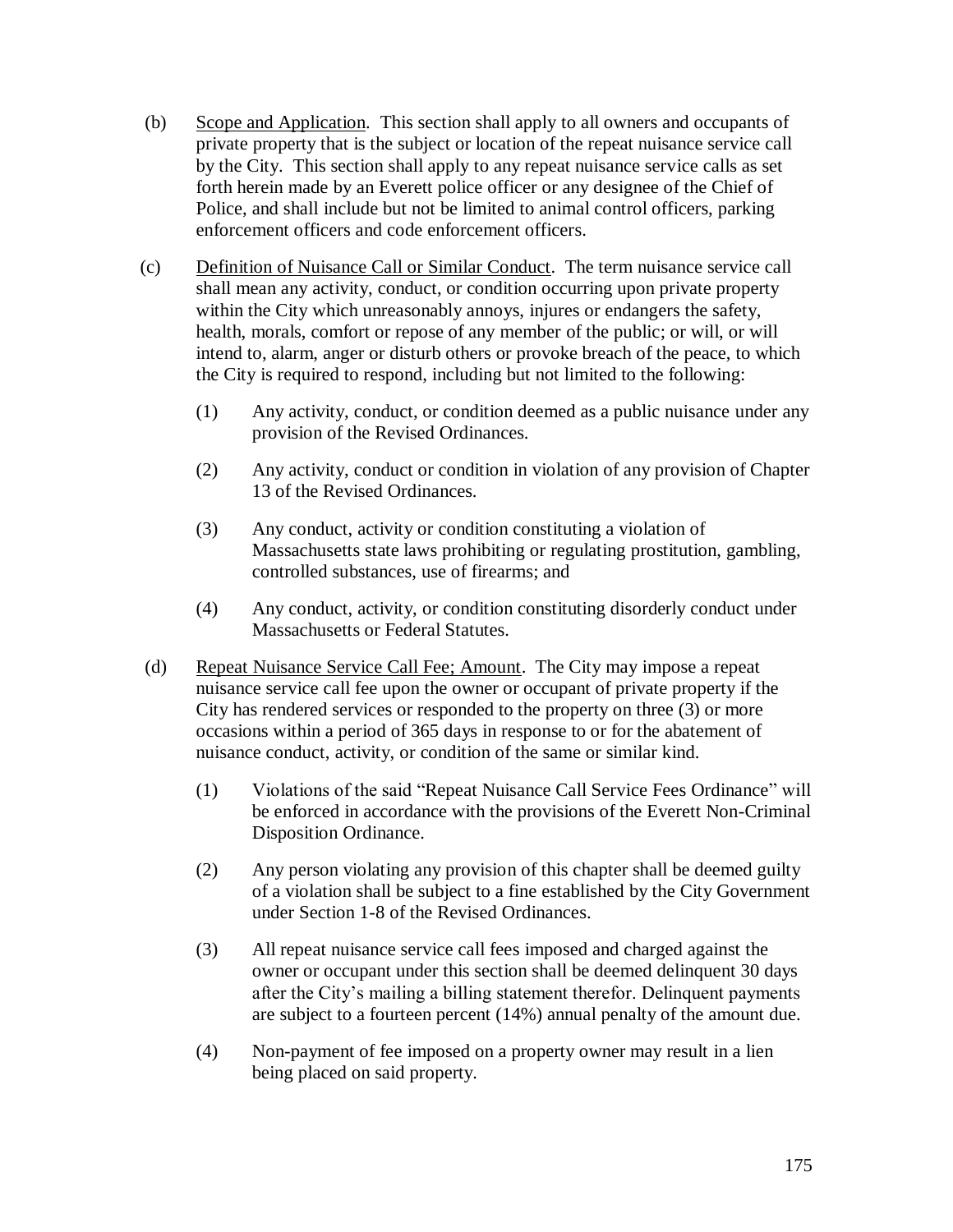- (e) Notice. No repeat nuisance service call fee may be imposed against an owner or occupant of property without the City Solicitor or his designee, hereafter referred to as the hearing officer, first providing the owner or occupant with written notice of the previous nuisance service calls prior to the latest nuisance service call rendered by the City upon which the fee is imposed. The written notice shall:
	- (1) State the nuisance conduct, activity or condition that is or has occurred or is maintained or permitted on the property, the dates of the nuisance conduct, activity or condition;
	- (2) State the owner or occupant may be subject to a repeat nuisance call service fee if a third nuisance service call is rendered to the property for the same nuisance, in addition to the City's right to seek other legal remedies or actions for abatement of the nuisance or compliance with the law, and
	- (3) Be served personally by the hearing officer or by U.S. mail upon the owner or occupant at the last known address.
- (f) Right to Appeal Repeat Nuisance Service Call Fee. Upon the imposition of a repeat nuisance service call fee, the City shall provide the owner or occupant notice as required in Section 13-18(e). The City shall also inform the owner or occupant of his/her right to a hearing on the alleged repeat nuisance service calls.
	- (1) The owner or occupant upon whom the fee is imposed may request a hearing by serving upon the City Clerk within fourteen (14) business days of the mailing of the fee invoice, inclusive of the day the invoice is mailed, a written request for hearing.
	- (2) The hearing shall be heard by the City Government or its appointed hearing officer within fourteen (14) days of the date of the owner's or occupant's request for hearing.
	- (3) The hearing shall be conducted in an informal manner and the Massachusetts Rules of Civil Procedure and Rules of Evidence shall not be strictly applied.
	- (4) The hearing need not be transcribed, but may be recorded by any means at the sole expense of the party who requests the transcription.
	- (5) After considering all evidence submitted, the hearing officer shall make written findings of fact and conclusions of the issue of whether the City responded to or rendered services for repeat nuisance service calls of the same or similar kind on three (3) or more occasions within a 365 day period.
	- (6) The findings and conclusions shall be served upon the owner or occupant by U.S. mail within fourteen (14) days of the notice of hearing.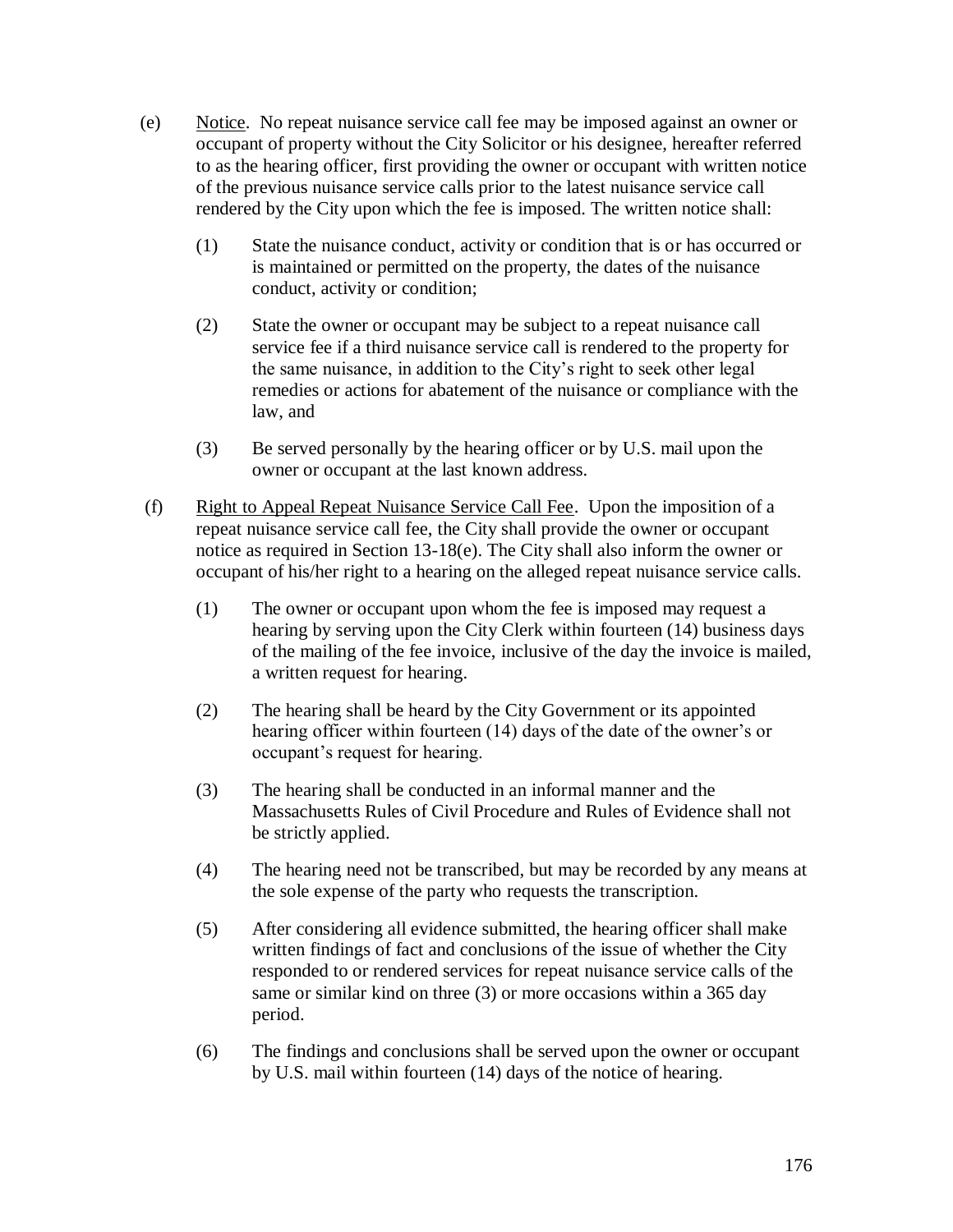- (7) An owner or occupant's right to a hearing shall be deemed waived if the owner or occupant fails to serve a written request for hearing as required herein or fails to appear at the scheduled hearing date.
- (8) Upon waiver of the right to a hearing, or upon the hearing officer's written findings of fact and conclusions that the repeat nuisance call service fee is warranted hereunder, the fee imposed is due immediately.
- (g) Legal Remedies Nonexclusive. Nothing in this section shall be construed to limit the City's other available legal remedies for any violation of the law that may constitute a nuisance service call hereunder, including criminal, civil, injunctive or others. (Ord. of 5-5-05)
- (h) Police and inspectional services responses to problem properties (C0187-11)
	- (1) After 5 (five) valid complaint incidents in a twelve (12) month period relating to the occupants of a dwelling unit, a particular property or a specific location, the police chief (chief) or the director of inspectional services (director) shall determine whether the cost of response should be assessed to the property owner and shall notify and submit said determination to the city solicitor and the Code Enforcement Task Force.
		- a. Following each valid complain incident as determined by the chief or the director, notice shall be delivered, in writing, via certified mail, to the property owner's residence that is on record at the assessor's office.
	- (2) The chief or the director shall keep an accurate record of the cost of response to a dwelling unit, to a particular property or to a specific location, and such record shall include the number of officers who are part of the response;
	- (3) The chief or director shall forward such record to the city solicitor, the city treasurer and the Code Enforcement Task Force;
	- (4) The Code Enforcement Task Force shall notify in writing the property owner of the chief's or director's decision to assess the cost of officer's response. The notification shall:
		- a. Be delivered by certified mail to the property owner's residence that is on record at the assessor's office.
		- b. Identify the number of complaint incidents that have occurred in the last 12 months.
		- c. Inform the property owner that he or she shall be subject to the costs of this and all future costs of police and inspectional services response to valid complaint incidents.